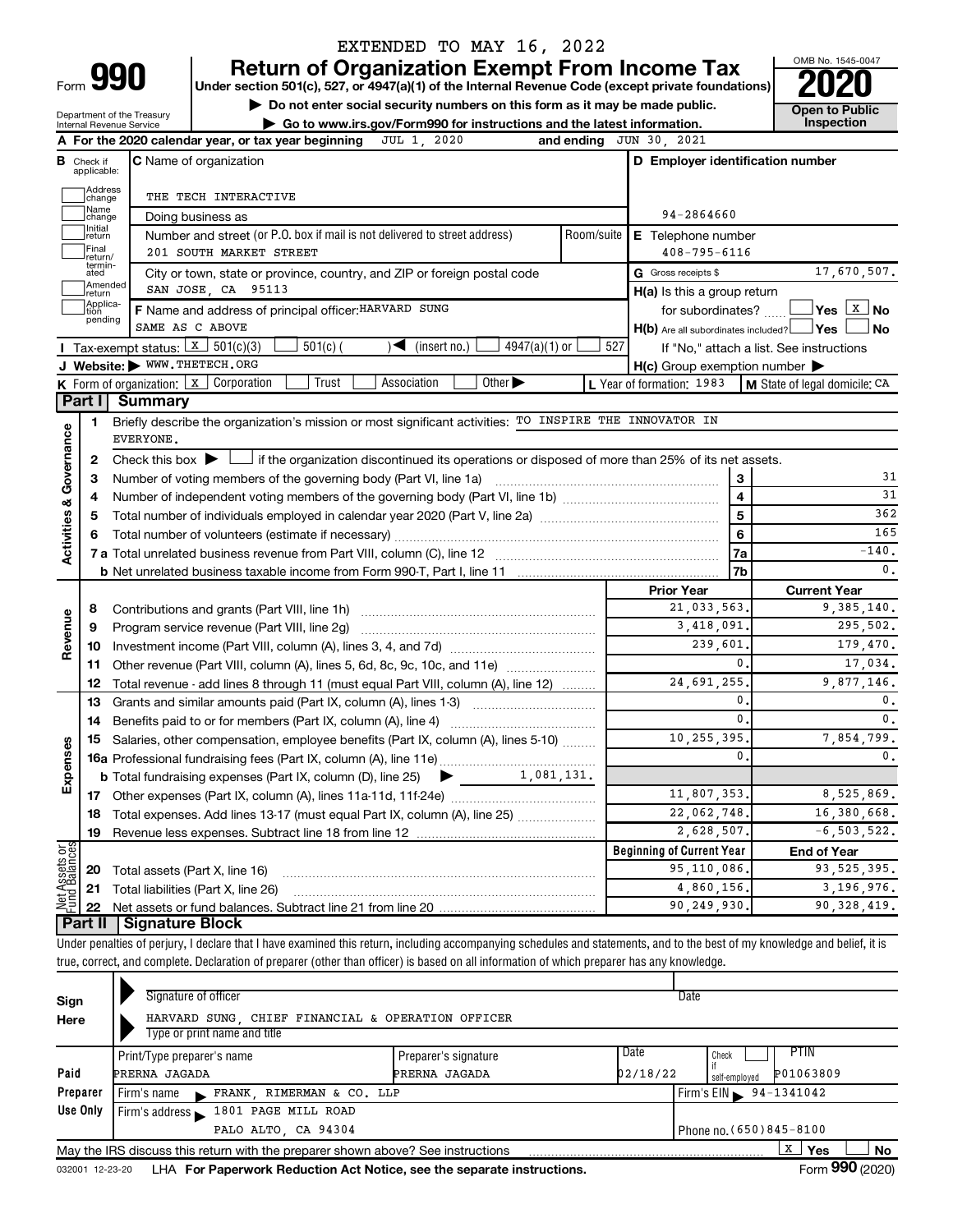|              | THE TECH INTERACTIVE<br>Form 990 (2020)                                                                                                      | 94-2864660    | Page 2                                 |
|--------------|----------------------------------------------------------------------------------------------------------------------------------------------|---------------|----------------------------------------|
|              | Part III   Statement of Program Service Accomplishments                                                                                      |               |                                        |
|              |                                                                                                                                              |               | $\mathbf{x}$                           |
| $\mathbf{1}$ | Briefly describe the organization's mission:                                                                                                 |               |                                        |
|              | TO INSPIRE THE INNOVATOR IN EVERYONE. THE TECH INTERACTIVE (FORMERLY                                                                         |               |                                        |
|              | THE TECH MUSEUM OF INNOVATION) IS A NONPROFIT EXPERIENTIAL LEARNING                                                                          |               |                                        |
|              | RESOURCE DESIGNED TO HELP PEOPLE AND COMMUNITIES THRIVE IN A                                                                                 |               |                                        |
|              | TECHNOLOGICAL AGE. THE TECH DOES THIS WITH EXHIBITS AND PROGRAMS THAT                                                                        |               |                                        |
| 2            | Did the organization undertake any significant program services during the year which were not listed on the                                 |               |                                        |
|              | prior Form 990 or 990-EZ?                                                                                                                    |               | $\sqrt{}$ Yes $\sqrt{}$ X $\sqrt{}$ No |
|              | If "Yes," describe these new services on Schedule O.                                                                                         |               |                                        |
| 3            | Did the organization cease conducting, or make significant changes in how it conducts, any program services?                                 |               | $\Box$ Yes $\boxed{\text{x}}$ No       |
|              | If "Yes," describe these changes on Schedule O.                                                                                              |               |                                        |
| 4            | Describe the organization's program service accomplishments for each of its three largest program services, as measured by expenses.         |               |                                        |
|              | Section 501(c)(3) and 501(c)(4) organizations are required to report the amount of grants and allocations to others, the total expenses, and |               |                                        |
|              | revenue, if any, for each program service reported.                                                                                          |               |                                        |
| 4a           | 8,098,726. including grants of \$<br>(Code: ) (Expenses \$                                                                                   | (Revenue \$   | $295, 502.$ )                          |
|              | EXHIBITS, PROGRAMS, AND EXPERIENCES: UNRAVEL MYSTERIES AS VAST AS THE                                                                        |               |                                        |
|              | COSMOS AND AS PERSONAL AS YOUR HEARTBEAT IN THE TECH INTERACTIVE'S                                                                           |               |                                        |
|              | GALLERIES, WHICH OFFER HANDS-ON OPPORTUNITIES TO EXPLORE HOW                                                                                 |               |                                        |
|              | TECHNOLOGICAL INNOVATION IS CHANGING OUR LIVES. WHETHER YOU HAVE AN                                                                          |               |                                        |
|              | HOUR OR A FULL DAY, OUR EXHIBITIONS WILL INSPIRE, EDUCATE AND ENTERTAIN                                                                      |               |                                        |
|              | WHILE MAKING YOU WANT TO COME BACK SOON - VISITS TO THE TECH                                                                                 |               |                                        |
|              | INTERACTIVE ARE NEVER THE SAME TWICE! WE HOPE YOU CARRY THE SPIRIT OF                                                                        |               |                                        |
|              | OUR EXHIBITIONS HOME, WHERE THE INNOVATOR INSIDE OF YOU CAN STRIVE TO                                                                        |               |                                        |
|              | MAKE OUR WORLD A BETTER PLACE. THE TECH HOSTS TWO ANNUAL SIGNATURE                                                                           |               |                                        |
|              | PROGRAMS. THE TECH CHALLENGE IS A TEAM COMPETITION THAT INSPIRES                                                                             |               |                                        |
|              | THOUSANDS OF STUDENTS IN GRADES 4-12 TO DESIGN AND BUILD DEVICES THAT                                                                        |               |                                        |
|              | SOLVE A REAL-WORLD PROBLEM. FOR 34 YEARS, THE TECH CHALLENGE HAS                                                                             |               |                                        |
|              |                                                                                                                                              |               |                                        |
| 4b           | $3, 143, 105$ including grants of \$<br>(Expenses \$<br>) (Revenue \$<br>(Code:                                                              |               |                                        |
|              | EDUCATION: EDUCATION IS AT THE HEART OF EVERYTHING WE DO AT THE TECH.                                                                        |               |                                        |
|              | WE ENCOURAGE CURIOSITY FOR SCIENCE, ENGINEERING, MATH AND TECHNOLOGY IN                                                                      |               |                                        |
|              | STUDENTS ON FIELD TRIPS, EDUCATORS IN OUR PROFESSIONAL DEVELOPMENT                                                                           |               |                                        |
|              | PROGRAMS, AND FAMILIES IN OUR COMMUNITIES. WE STRIVE TO ENSURE THAT                                                                          |               |                                        |
|              | EVERYONE WE SERVE HAS THE OPPORTUNITY TO LEARN SKILLS THE FUTURE WILL                                                                        |               |                                        |
|              | DEMAND. EDUCATIONAL LEARNING EXPERIENCES INCLUDE BUT ARE NOT LIMITED                                                                         |               |                                        |
|              | TO: DESIGN CHALLENGE LEARNING, THE TECH AT HOME, PROFESSIONAL                                                                                |               |                                        |
|              | DEVELOPMENT FOR TEACHERS, FIELD TRIPS, AND VIRTUAL STUDENT PROGRAMS.                                                                         |               |                                        |
|              |                                                                                                                                              |               |                                        |
|              |                                                                                                                                              |               |                                        |
| 4с           | VISITOR SERVICES: OUR VISITOR SERVICES INCLUDE OPERATIONS, GROUP                                                                             | ) (Revenue \$ |                                        |
|              |                                                                                                                                              |               |                                        |
|              | RESERVATIONS, BIRTHDAY PARTIES, SAFETY AND SECURITY, IMAX, SPECIAL                                                                           |               |                                        |
|              | EVENTS, AND VOLUNTEER SERVICES. WE'RE EXCITED TO WELCOME YOU BACK FOR A                                                                      |               |                                        |
|              | FUN AND SAFE SCIENCE LEARNING EXPERIENCE. THE TECH HOSTS AS MANY AS                                                                          |               |                                        |
|              | 500,000 PEOPLE A YEAR IN ITS GALLERIES AND PROGRAMS AND HAS                                                                                  |               |                                        |
|              | APPROXIMATELY 3,500 MEMBER HOUSEHOLDS. YOUR SUPPORT ALLOWS US TO OFFER                                                                       |               |                                        |
|              | A VARIETY OF IN-PERSON AND VIRTUAL PROGRAMS TO UNDERSERVED STUDENTS                                                                          |               |                                        |
|              | ACROSS THE BAY AREA. WE RELY ON YOUR SUPPORT FOR OUR EFFORTS INCLUDING                                                                       |               |                                        |
|              | THE CREATION OF DIGITAL ACTIVITIES AND EDUCATIONAL RESOURCES AND                                                                             |               |                                        |
|              | PROVIDING SAFE LEARNING PROGRAMS FOR STUDENTS DURING THE PANDEMIC.                                                                           |               |                                        |
|              |                                                                                                                                              |               |                                        |
|              |                                                                                                                                              |               |                                        |
|              | 4d Other program services (Describe on Schedule O.)                                                                                          |               |                                        |
|              | (Expenses \$<br>) (Revenue \$<br>including grants of \$                                                                                      |               |                                        |
|              | 12,207,059.<br>4e Total program service expenses                                                                                             |               |                                        |
|              |                                                                                                                                              |               |                                        |
|              |                                                                                                                                              |               | Form 990 (2020)                        |
|              | SEE SCHEDULE O FOR CONTINUATION(S)<br>032002 12-23-20                                                                                        |               |                                        |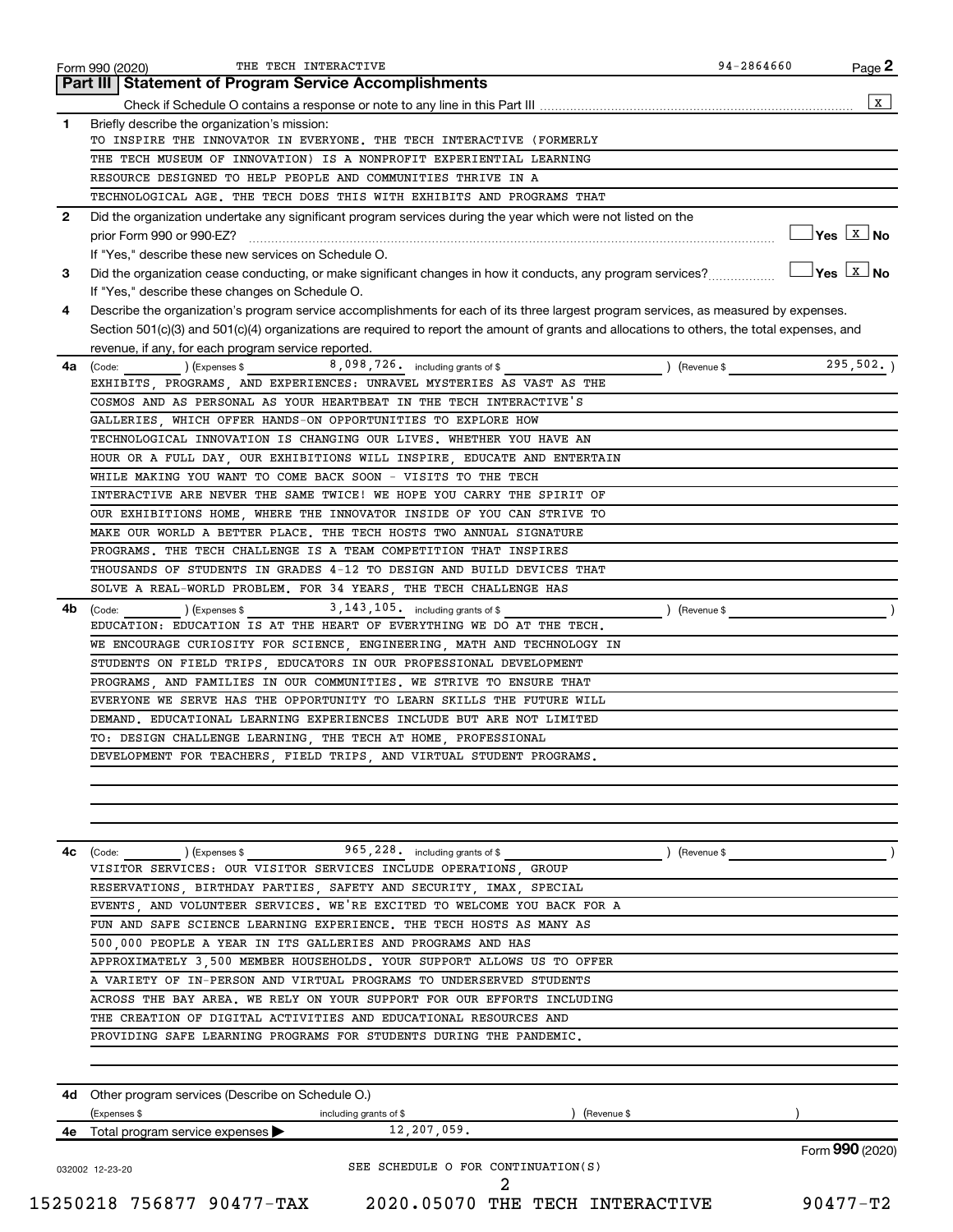|  | Form 990 (2020) |
|--|-----------------|
|  |                 |
|  |                 |

Form 990 (2020) Page THE TECH INTERACTIVE 94-2864660

|     | <b>Part IV   Checklist of Required Schedules</b>                                                                                                                |                 |     |                 |
|-----|-----------------------------------------------------------------------------------------------------------------------------------------------------------------|-----------------|-----|-----------------|
|     |                                                                                                                                                                 |                 | Yes | No              |
| 1.  | Is the organization described in section $501(c)(3)$ or $4947(a)(1)$ (other than a private foundation)?                                                         |                 |     |                 |
|     |                                                                                                                                                                 | 1               | х   |                 |
| 2   | Is the organization required to complete Schedule B, Schedule of Contributors? [11] The organization required to complete Schedule B, Schedule of Contributors? | $\mathbf{2}$    | x   |                 |
| 3   | Did the organization engage in direct or indirect political campaign activities on behalf of or in opposition to candidates for                                 |                 |     |                 |
|     |                                                                                                                                                                 | З               |     | х               |
| 4   | Section 501(c)(3) organizations. Did the organization engage in lobbying activities, or have a section 501(h) election in effect                                |                 |     |                 |
|     |                                                                                                                                                                 | 4               |     | х               |
| 5   | Is the organization a section 501(c)(4), 501(c)(5), or 501(c)(6) organization that receives membership dues, assessments, or                                    |                 |     |                 |
|     |                                                                                                                                                                 | 5               |     | х               |
| 6   | Did the organization maintain any donor advised funds or any similar funds or accounts for which donors have the right to                                       |                 |     |                 |
|     | provide advice on the distribution or investment of amounts in such funds or accounts? If "Yes," complete Schedule D, Part I                                    | 6               |     | х               |
| 7   | Did the organization receive or hold a conservation easement, including easements to preserve open space,                                                       |                 |     |                 |
|     |                                                                                                                                                                 | $\overline{7}$  |     | x               |
| 8   | Did the organization maintain collections of works of art, historical treasures, or other similar assets? If "Yes," complete                                    |                 |     |                 |
|     | Schedule D, Part III <b>Process Construction Construction Construction</b> Construction Construction Construction Const                                         | 8               |     | x               |
| 9   | Did the organization report an amount in Part X, line 21, for escrow or custodial account liability, serve as a custodian for                                   |                 |     |                 |
|     | amounts not listed in Part X; or provide credit counseling, debt management, credit repair, or debt negotiation services?                                       |                 |     |                 |
|     |                                                                                                                                                                 | 9               |     | x               |
| 10  | Did the organization, directly or through a related organization, hold assets in donor-restricted endowments                                                    |                 |     |                 |
|     |                                                                                                                                                                 | 10              | x   |                 |
| 11  | If the organization's answer to any of the following questions is "Yes," then complete Schedule D, Parts VI, VII, VIII, IX, or X                                |                 |     |                 |
|     | as applicable.                                                                                                                                                  |                 |     |                 |
|     | a Did the organization report an amount for land, buildings, and equipment in Part X, line 10? If "Yes," complete Schedule D,                                   |                 |     |                 |
|     | Part VI                                                                                                                                                         |                 | х   |                 |
|     | <b>b</b> Did the organization report an amount for investments - other securities in Part X, line 12, that is 5% or more of its total                           |                 |     |                 |
|     |                                                                                                                                                                 | 11 <sub>b</sub> | x   |                 |
|     | c Did the organization report an amount for investments - program related in Part X, line 13, that is 5% or more of its total                                   |                 |     |                 |
|     |                                                                                                                                                                 | 11c             |     | x               |
|     | d Did the organization report an amount for other assets in Part X, line 15, that is 5% or more of its total assets reported in                                 |                 |     |                 |
|     |                                                                                                                                                                 | 11d             | x   |                 |
|     |                                                                                                                                                                 | 11e             | X   |                 |
| f   | Did the organization's separate or consolidated financial statements for the tax year include a footnote that addresses                                         |                 |     |                 |
|     | the organization's liability for uncertain tax positions under FIN 48 (ASC 740)? If "Yes," complete Schedule D, Part X                                          | 11f             | x   |                 |
|     | 12a Did the organization obtain separate, independent audited financial statements for the tax year? If "Yes," complete                                         |                 | х   |                 |
|     | <b>b</b> Was the organization included in consolidated, independent audited financial statements for the tax year?                                              | 12a             |     |                 |
|     | If "Yes," and if the organization answered "No" to line 12a, then completing Schedule D, Parts XI and XII is optional                                           | 12 <sub>b</sub> |     | х               |
| 13  | Is the organization a school described in section 170(b)(1)(A)(ii)? If "Yes," complete Schedule E [ [ [ [ [ [ [ [ ] ]]]                                         | 13              |     | x               |
| 14a |                                                                                                                                                                 | 14a             |     | x               |
| b   | Did the organization have aggregate revenues or expenses of more than \$10,000 from grantmaking, fundraising, business,                                         |                 |     |                 |
|     | investment, and program service activities outside the United States, or aggregate foreign investments valued at \$100,000                                      |                 |     |                 |
|     |                                                                                                                                                                 | 14b             |     | х               |
| 15  | Did the organization report on Part IX, column (A), line 3, more than \$5,000 of grants or other assistance to or for any                                       |                 |     |                 |
|     |                                                                                                                                                                 | 15              |     | x               |
| 16  | Did the organization report on Part IX, column (A), line 3, more than \$5,000 of aggregate grants or other assistance to                                        |                 |     |                 |
|     |                                                                                                                                                                 | 16              |     | x               |
| 17  | Did the organization report a total of more than \$15,000 of expenses for professional fundraising services on Part IX,                                         |                 |     |                 |
|     |                                                                                                                                                                 | 17              |     | x               |
| 18  | Did the organization report more than \$15,000 total of fundraising event gross income and contributions on Part VIII, lines                                    |                 |     |                 |
|     |                                                                                                                                                                 | 18              |     | x               |
| 19  | Did the organization report more than \$15,000 of gross income from gaming activities on Part VIII, line 9a? If "Yes,"                                          |                 |     |                 |
|     |                                                                                                                                                                 | 19              |     | х               |
| 20a |                                                                                                                                                                 | 20a             |     | x               |
| b   |                                                                                                                                                                 | 20 <sub>b</sub> |     |                 |
| 21  | Did the organization report more than \$5,000 of grants or other assistance to any domestic organization or                                                     |                 |     |                 |
|     |                                                                                                                                                                 | 21              |     | x               |
|     | 032003 12-23-20                                                                                                                                                 |                 |     | Form 990 (2020) |

Form (2020) **990**

15250218 756877 90477-TAX 2020.05070 THE TECH INTERACTIVE 90477-T2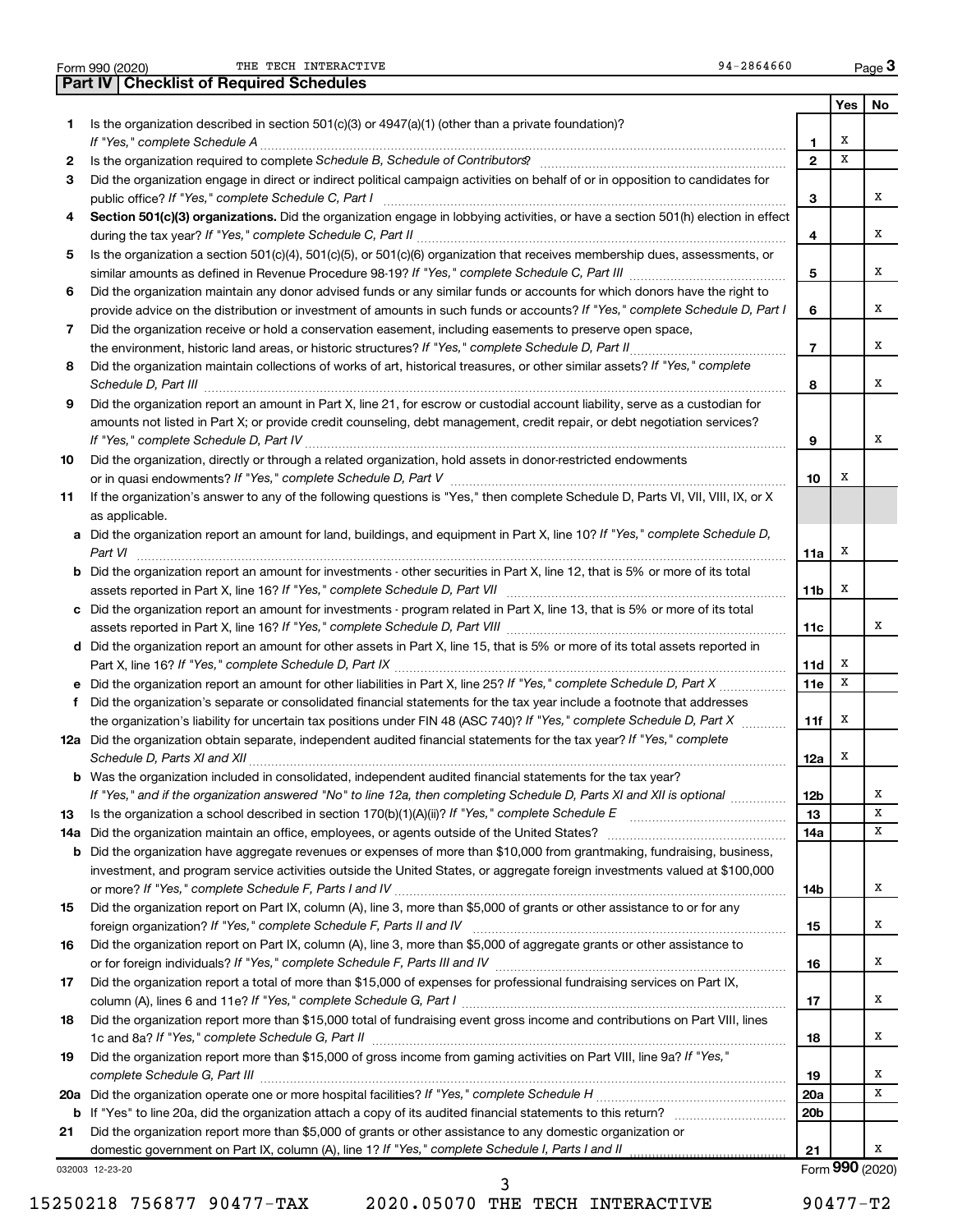| 22            | Did the organization report more than \$5,000 of grants or other assistance to or for domestic individuals on                      |     | Yes   | No     |
|---------------|------------------------------------------------------------------------------------------------------------------------------------|-----|-------|--------|
|               |                                                                                                                                    | 22  |       | х      |
| 23            | Did the organization answer "Yes" to Part VII, Section A, line 3, 4, or 5 about compensation of the organization's current         |     |       |        |
|               | and former officers, directors, trustees, key employees, and highest compensated employees? If "Yes," complete                     |     |       |        |
|               | Schedule J <b>Execute Schedule Schedule Schedule Schedule</b> J <b>Execute Schedule J</b>                                          | 23  | х     |        |
|               | 24a Did the organization have a tax-exempt bond issue with an outstanding principal amount of more than \$100,000 as of the        |     |       |        |
|               | last day of the year, that was issued after December 31, 2002? If "Yes," answer lines 24b through 24d and complete                 |     |       |        |
|               |                                                                                                                                    | 24a |       | х      |
|               |                                                                                                                                    | 24b |       |        |
|               | c Did the organization maintain an escrow account other than a refunding escrow at any time during the year to defease             |     |       |        |
|               |                                                                                                                                    | 24с |       |        |
|               |                                                                                                                                    | 24d |       |        |
|               | 25a Section 501(c)(3), 501(c)(4), and 501(c)(29) organizations. Did the organization engage in an excess benefit                   |     |       |        |
|               |                                                                                                                                    | 25a |       | x      |
|               | b Is the organization aware that it engaged in an excess benefit transaction with a disqualified person in a prior year, and       |     |       |        |
|               | that the transaction has not been reported on any of the organization's prior Forms 990 or 990-EZ? If "Yes," complete              |     |       |        |
|               | Schedule L, Part I                                                                                                                 | 25b |       | х      |
| 26            | Did the organization report any amount on Part X, line 5 or 22, for receivables from or payables to any current                    |     |       |        |
|               | or former officer, director, trustee, key employee, creator or founder, substantial contributor, or 35%                            |     |       |        |
|               | controlled entity or family member of any of these persons? If "Yes," complete Schedule L, Part II                                 | 26  |       | х      |
| 27            | Did the organization provide a grant or other assistance to any current or former officer, director, trustee, key employee,        |     |       |        |
|               | creator or founder, substantial contributor or employee thereof, a grant selection committee member, or to a 35% controlled        |     |       |        |
|               | entity (including an employee thereof) or family member of any of these persons? If "Yes," complete Schedule L, Part III           | 27  |       | Х      |
| 28            | Was the organization a party to a business transaction with one of the following parties (see Schedule L, Part IV                  |     |       |        |
|               | instructions, for applicable filing thresholds, conditions, and exceptions):                                                       |     |       |        |
| a             | A current or former officer, director, trustee, key employee, creator or founder, or substantial contributor? If                   |     |       |        |
|               |                                                                                                                                    | 28a |       | х      |
| b             |                                                                                                                                    | 28b |       | х      |
|               | c A 35% controlled entity of one or more individuals and/or organizations described in lines 28a or 28b?/f                         |     |       |        |
|               |                                                                                                                                    | 28c |       | х      |
| 29            |                                                                                                                                    | 29  | x     |        |
| 30            | Did the organization receive contributions of art, historical treasures, or other similar assets, or qualified conservation        |     |       |        |
|               |                                                                                                                                    | 30  |       | х      |
| 31            |                                                                                                                                    | 31  |       | х      |
| 32            | Did the organization sell, exchange, dispose of, or transfer more than 25% of its net assets? If "Yes," complete                   |     |       |        |
|               | Schedule N, Part II                                                                                                                | 32  |       | х      |
| 33            | Did the organization own 100% of an entity disregarded as separate from the organization under Regulations                         |     |       |        |
|               | sections 301.7701-2 and 301.7701-3? If "Yes," complete Schedule R, Part I                                                          | 33  |       | Χ      |
| 34            | Was the organization related to any tax-exempt or taxable entity? If "Yes," complete Schedule R, Part II, III, or IV, and          |     |       |        |
|               | Part V, line 1                                                                                                                     | 34  |       | х<br>x |
|               | 35a Did the organization have a controlled entity within the meaning of section 512(b)(13)?                                        | 35a |       |        |
|               | <b>b</b> If "Yes" to line 35a, did the organization receive any payment from or engage in any transaction with a controlled entity |     |       |        |
|               |                                                                                                                                    | 35b |       |        |
| 36            | Section 501(c)(3) organizations. Did the organization make any transfers to an exempt non-charitable related organization?         |     |       | х      |
|               | Did the organization conduct more than 5% of its activities through an entity that is not a related organization                   | 36  |       |        |
| 37            |                                                                                                                                    |     |       | х      |
|               |                                                                                                                                    | 37  |       |        |
| 38            | Did the organization complete Schedule O and provide explanations in Schedule O for Part VI, lines 11b and 19?                     | 38  | Х     |        |
|               | <b>Statements Regarding Other IRS Filings and Tax Compliance</b>                                                                   |     |       |        |
|               |                                                                                                                                    |     |       |        |
| <b>Part V</b> |                                                                                                                                    |     |       |        |
|               |                                                                                                                                    |     |       |        |
|               |                                                                                                                                    |     | Yes l | No     |
|               | 52<br>1a                                                                                                                           |     |       |        |
|               | $\Omega$<br>1 <sub>b</sub>                                                                                                         |     |       |        |
|               | c Did the organization comply with backup withholding rules for reportable payments to vendors and reportable gaming               | 1c  | Х     |        |

Form 990 (2020) Page THE TECH INTERACTIVE 94-2864660

|  |  |  | 15250218 756877 90477-TAX |
|--|--|--|---------------------------|
|--|--|--|---------------------------|

*(continued)* **Part IV Checklist of Required Schedules**

15250218 756877 90477-TAX 2020.05070 THE TECH INTERACTIVE 90477-T2

**4**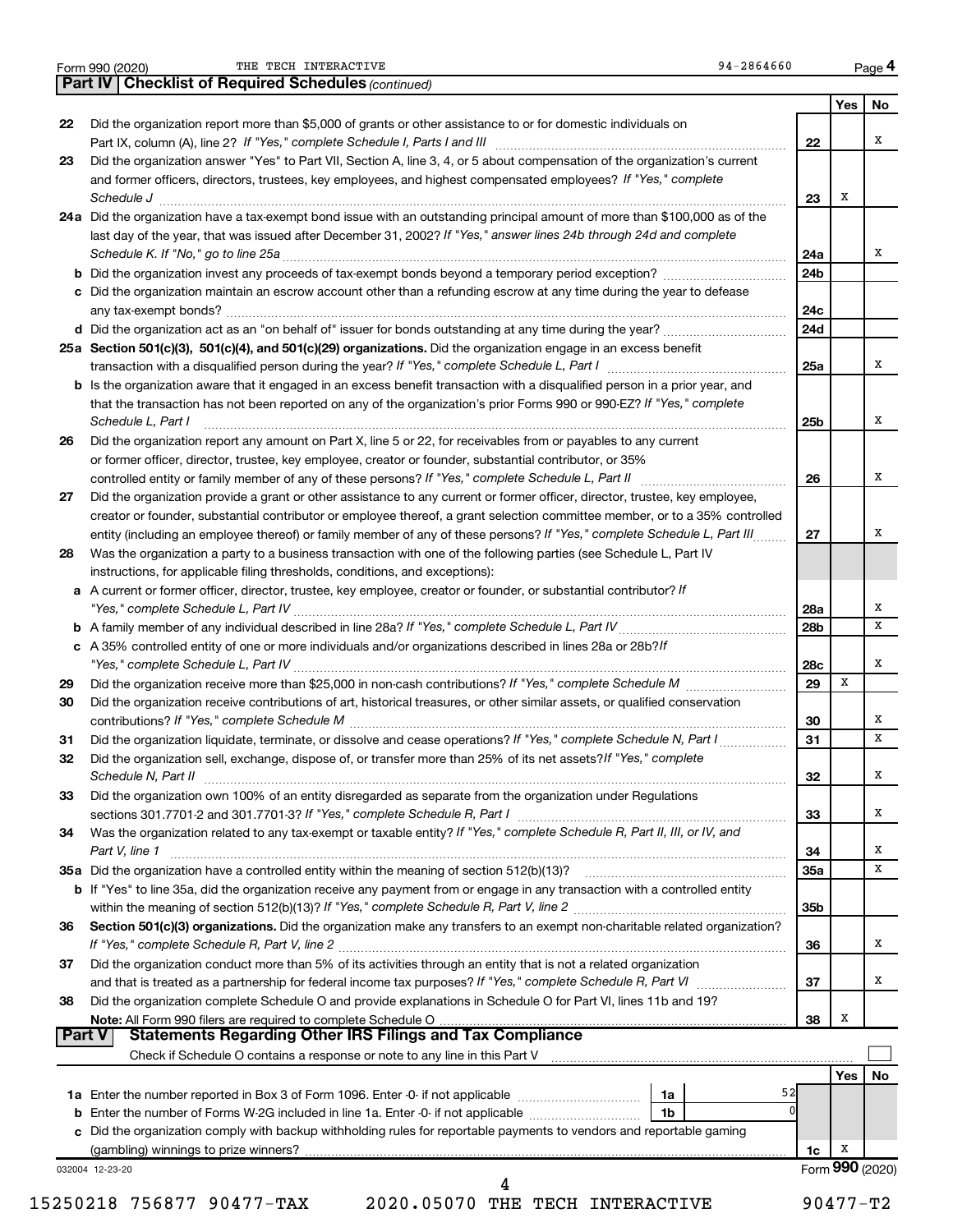|               | THE TECH INTERACTIVE<br>94-2864660<br>Form 990 (2020)                                                                                                                                                                                                                       |                 |     | Page 5 |  |  |  |
|---------------|-----------------------------------------------------------------------------------------------------------------------------------------------------------------------------------------------------------------------------------------------------------------------------|-----------------|-----|--------|--|--|--|
| <b>Part V</b> | Statements Regarding Other IRS Filings and Tax Compliance (continued)                                                                                                                                                                                                       |                 |     |        |  |  |  |
|               |                                                                                                                                                                                                                                                                             |                 | Yes | No     |  |  |  |
|               | 2a Enter the number of employees reported on Form W-3, Transmittal of Wage and Tax Statements,                                                                                                                                                                              |                 |     |        |  |  |  |
|               | 362<br>filed for the calendar year ending with or within the year covered by this return<br>2a                                                                                                                                                                              |                 |     |        |  |  |  |
|               |                                                                                                                                                                                                                                                                             | 2 <sub>b</sub>  | X   |        |  |  |  |
|               |                                                                                                                                                                                                                                                                             |                 |     |        |  |  |  |
|               | 3a Did the organization have unrelated business gross income of \$1,000 or more during the year?                                                                                                                                                                            | 3a              |     | х      |  |  |  |
|               |                                                                                                                                                                                                                                                                             | 3 <sub>b</sub>  |     |        |  |  |  |
|               | 4a At any time during the calendar year, did the organization have an interest in, or a signature or other authority over, a                                                                                                                                                |                 |     |        |  |  |  |
|               | financial account in a foreign country (such as a bank account, securities account, or other financial account)?                                                                                                                                                            | 4a              |     | х      |  |  |  |
|               | <b>b</b> If "Yes," enter the name of the foreign country $\blacktriangleright$                                                                                                                                                                                              |                 |     |        |  |  |  |
|               | See instructions for filing requirements for FinCEN Form 114, Report of Foreign Bank and Financial Accounts (FBAR).                                                                                                                                                         |                 |     |        |  |  |  |
|               |                                                                                                                                                                                                                                                                             |                 |     |        |  |  |  |
|               |                                                                                                                                                                                                                                                                             | 5 <sub>b</sub>  |     | x      |  |  |  |
|               |                                                                                                                                                                                                                                                                             | 5c              |     |        |  |  |  |
|               | 6a Does the organization have annual gross receipts that are normally greater than \$100,000, and did the organization solicit                                                                                                                                              |                 |     |        |  |  |  |
|               |                                                                                                                                                                                                                                                                             | 6a              |     | x      |  |  |  |
|               | <b>b</b> If "Yes," did the organization include with every solicitation an express statement that such contributions or gifts                                                                                                                                               |                 |     |        |  |  |  |
|               | were not tax deductible?                                                                                                                                                                                                                                                    | 6b              |     |        |  |  |  |
| 7             | Organizations that may receive deductible contributions under section 170(c).                                                                                                                                                                                               |                 |     |        |  |  |  |
| a             | Did the organization receive a payment in excess of \$75 made partly as a contribution and partly for goods and services provided to the payor?                                                                                                                             | 7a              |     | х      |  |  |  |
|               |                                                                                                                                                                                                                                                                             | 7b              |     |        |  |  |  |
|               | c Did the organization sell, exchange, or otherwise dispose of tangible personal property for which it was required                                                                                                                                                         |                 |     |        |  |  |  |
|               |                                                                                                                                                                                                                                                                             | 7c              |     | х      |  |  |  |
|               | 7d                                                                                                                                                                                                                                                                          | 7e              |     | Х      |  |  |  |
| е             | Did the organization receive any funds, directly or indirectly, to pay premiums on a personal benefit contract?                                                                                                                                                             |                 |     |        |  |  |  |
|               | t                                                                                                                                                                                                                                                                           |                 |     |        |  |  |  |
|               | If the organization received a contribution of qualified intellectual property, did the organization file Form 8899 as required?<br>If the organization received a contribution of cars, boats, airplanes, or other vehicles, did the organization file a Form 1098-C?<br>h |                 |     |        |  |  |  |
| 8             | Sponsoring organizations maintaining donor advised funds. Did a donor advised fund maintained by the                                                                                                                                                                        | 7h              |     |        |  |  |  |
|               |                                                                                                                                                                                                                                                                             | 8               |     |        |  |  |  |
| 9             | Sponsoring organizations maintaining donor advised funds.                                                                                                                                                                                                                   |                 |     |        |  |  |  |
| а             | Did the sponsoring organization make any taxable distributions under section 4966?                                                                                                                                                                                          | 9а              |     |        |  |  |  |
| b             |                                                                                                                                                                                                                                                                             | 9 <sub>b</sub>  |     |        |  |  |  |
| 10            | Section 501(c)(7) organizations. Enter:                                                                                                                                                                                                                                     |                 |     |        |  |  |  |
|               | 10a                                                                                                                                                                                                                                                                         |                 |     |        |  |  |  |
|               | 10 <sub>b</sub><br>Gross receipts, included on Form 990, Part VIII, line 12, for public use of club facilities                                                                                                                                                              |                 |     |        |  |  |  |
| 11            | Section 501(c)(12) organizations. Enter:                                                                                                                                                                                                                                    |                 |     |        |  |  |  |
| а             | 11a                                                                                                                                                                                                                                                                         |                 |     |        |  |  |  |
|               | b Gross income from other sources (Do not net amounts due or paid to other sources against                                                                                                                                                                                  |                 |     |        |  |  |  |
|               | 11b                                                                                                                                                                                                                                                                         |                 |     |        |  |  |  |
|               | 12a Section 4947(a)(1) non-exempt charitable trusts. Is the organization filing Form 990 in lieu of Form 1041?                                                                                                                                                              | 12a             |     |        |  |  |  |
|               | 12b<br><b>b</b> If "Yes," enter the amount of tax-exempt interest received or accrued during the year                                                                                                                                                                       |                 |     |        |  |  |  |
| 13            | Section 501(c)(29) qualified nonprofit health insurance issuers.                                                                                                                                                                                                            |                 |     |        |  |  |  |
|               | <b>a</b> Is the organization licensed to issue qualified health plans in more than one state?                                                                                                                                                                               | 13a             |     |        |  |  |  |
|               | Note: See the instructions for additional information the organization must report on Schedule O.                                                                                                                                                                           |                 |     |        |  |  |  |
|               | <b>b</b> Enter the amount of reserves the organization is required to maintain by the states in which the                                                                                                                                                                   |                 |     |        |  |  |  |
|               | 13 <sub>b</sub>                                                                                                                                                                                                                                                             |                 |     |        |  |  |  |
|               | 13 <sub>c</sub>                                                                                                                                                                                                                                                             |                 |     |        |  |  |  |
|               | 14a Did the organization receive any payments for indoor tanning services during the tax year?                                                                                                                                                                              | 14a             |     | x      |  |  |  |
|               | <b>b</b> If "Yes," has it filed a Form 720 to report these payments? If "No," provide an explanation on Schedule O                                                                                                                                                          | 14 <sub>b</sub> |     |        |  |  |  |
| 15            | Is the organization subject to the section 4960 tax on payment(s) of more than \$1,000,000 in remuneration or                                                                                                                                                               |                 |     |        |  |  |  |
|               | excess parachute payment(s) during the year?                                                                                                                                                                                                                                | 15              |     | x      |  |  |  |
|               | If "Yes," see instructions and file Form 4720, Schedule N.                                                                                                                                                                                                                  | 16              |     | Х      |  |  |  |
| 16            | Is the organization an educational institution subject to the section 4968 excise tax on net investment income?<br>If "Yes," complete Form 4720, Schedule O.                                                                                                                |                 |     |        |  |  |  |
|               |                                                                                                                                                                                                                                                                             |                 |     |        |  |  |  |

Form (2020) **990**

032005 12-23-20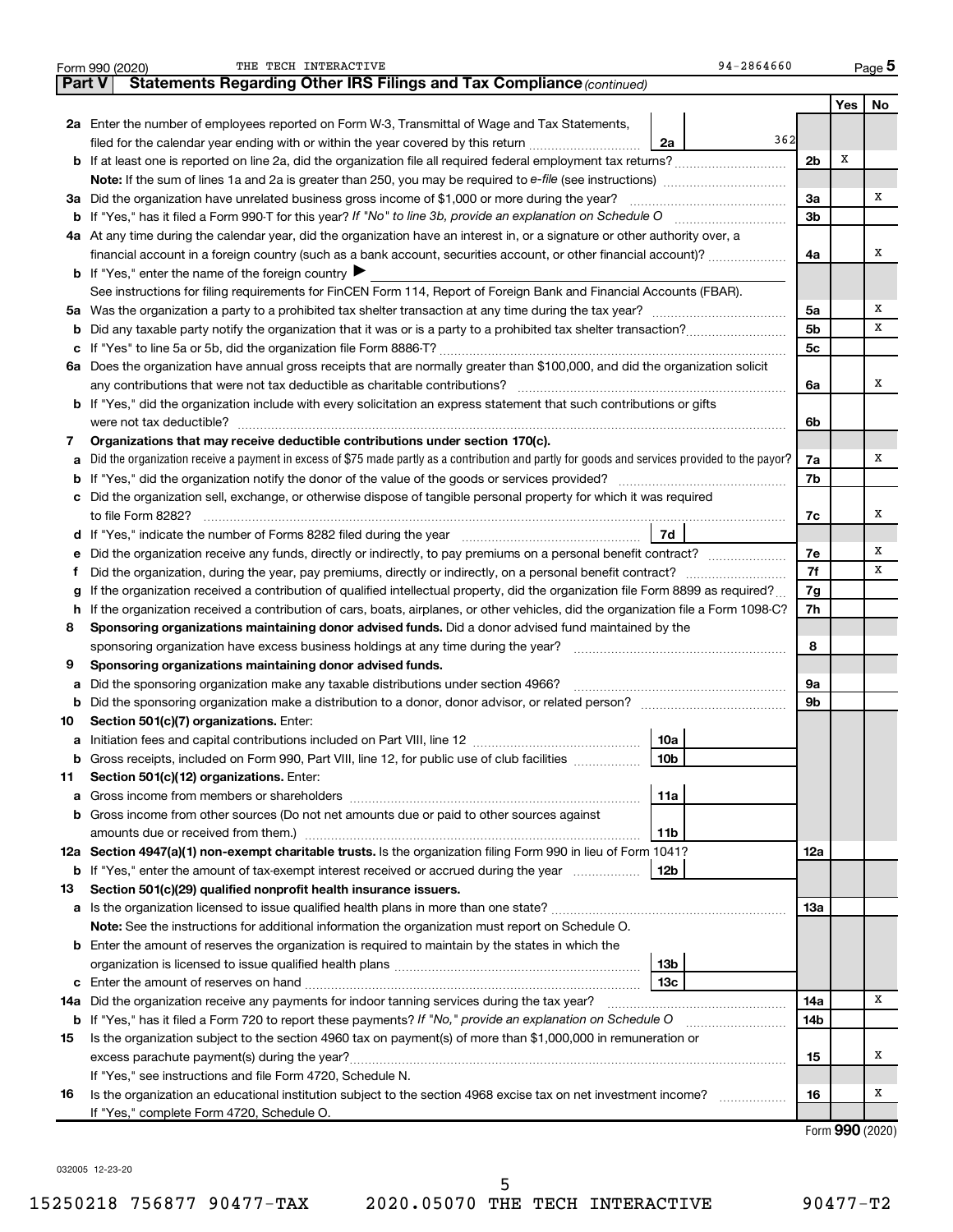|                                                                                                                                                                                                                                                                                                                                                                                                                                                                                                                                                                                                                                                                                                                                                                                                                                                                                                                                                                                                                                                                                                                                                                                                                                                                                                                                                                                                                                                                                                                                                                                                                                                                                                                                                                                                                                                                                                                                                                                                                                                                                                                                                                                                                                                                                                                                                                                                                                                                                                                                                                                                                                                                                                                                                                                                                                                                                                                                                                                                                                                                                                                                                                                                                                                                                                                                                                                                                                                                                                                                                                                                                                                                                                                                                                                                                                                                                                                                                                                                                                                                                                                                                                                                                                                                                              | THE TECH INTERACTIVE                                                                                                                      |  |  |                 |                 | Page 6       |
|----------------------------------------------------------------------------------------------------------------------------------------------------------------------------------------------------------------------------------------------------------------------------------------------------------------------------------------------------------------------------------------------------------------------------------------------------------------------------------------------------------------------------------------------------------------------------------------------------------------------------------------------------------------------------------------------------------------------------------------------------------------------------------------------------------------------------------------------------------------------------------------------------------------------------------------------------------------------------------------------------------------------------------------------------------------------------------------------------------------------------------------------------------------------------------------------------------------------------------------------------------------------------------------------------------------------------------------------------------------------------------------------------------------------------------------------------------------------------------------------------------------------------------------------------------------------------------------------------------------------------------------------------------------------------------------------------------------------------------------------------------------------------------------------------------------------------------------------------------------------------------------------------------------------------------------------------------------------------------------------------------------------------------------------------------------------------------------------------------------------------------------------------------------------------------------------------------------------------------------------------------------------------------------------------------------------------------------------------------------------------------------------------------------------------------------------------------------------------------------------------------------------------------------------------------------------------------------------------------------------------------------------------------------------------------------------------------------------------------------------------------------------------------------------------------------------------------------------------------------------------------------------------------------------------------------------------------------------------------------------------------------------------------------------------------------------------------------------------------------------------------------------------------------------------------------------------------------------------------------------------------------------------------------------------------------------------------------------------------------------------------------------------------------------------------------------------------------------------------------------------------------------------------------------------------------------------------------------------------------------------------------------------------------------------------------------------------------------------------------------------------------------------------------------------------------------------------------------------------------------------------------------------------------------------------------------------------------------------------------------------------------------------------------------------------------------------------------------------------------------------------------------------------------------------------------------------------------------------------------------------------------------------------------------|-------------------------------------------------------------------------------------------------------------------------------------------|--|--|-----------------|-----------------|--------------|
|                                                                                                                                                                                                                                                                                                                                                                                                                                                                                                                                                                                                                                                                                                                                                                                                                                                                                                                                                                                                                                                                                                                                                                                                                                                                                                                                                                                                                                                                                                                                                                                                                                                                                                                                                                                                                                                                                                                                                                                                                                                                                                                                                                                                                                                                                                                                                                                                                                                                                                                                                                                                                                                                                                                                                                                                                                                                                                                                                                                                                                                                                                                                                                                                                                                                                                                                                                                                                                                                                                                                                                                                                                                                                                                                                                                                                                                                                                                                                                                                                                                                                                                                                                                                                                                                                              |                                                                                                                                           |  |  |                 |                 |              |
|                                                                                                                                                                                                                                                                                                                                                                                                                                                                                                                                                                                                                                                                                                                                                                                                                                                                                                                                                                                                                                                                                                                                                                                                                                                                                                                                                                                                                                                                                                                                                                                                                                                                                                                                                                                                                                                                                                                                                                                                                                                                                                                                                                                                                                                                                                                                                                                                                                                                                                                                                                                                                                                                                                                                                                                                                                                                                                                                                                                                                                                                                                                                                                                                                                                                                                                                                                                                                                                                                                                                                                                                                                                                                                                                                                                                                                                                                                                                                                                                                                                                                                                                                                                                                                                                                              |                                                                                                                                           |  |  |                 |                 |              |
|                                                                                                                                                                                                                                                                                                                                                                                                                                                                                                                                                                                                                                                                                                                                                                                                                                                                                                                                                                                                                                                                                                                                                                                                                                                                                                                                                                                                                                                                                                                                                                                                                                                                                                                                                                                                                                                                                                                                                                                                                                                                                                                                                                                                                                                                                                                                                                                                                                                                                                                                                                                                                                                                                                                                                                                                                                                                                                                                                                                                                                                                                                                                                                                                                                                                                                                                                                                                                                                                                                                                                                                                                                                                                                                                                                                                                                                                                                                                                                                                                                                                                                                                                                                                                                                                                              |                                                                                                                                           |  |  |                 |                 | $\mathbf{x}$ |
| 94-2864660<br>Form 990 (2020)<br>Governance, Management, and Disclosure For each "Yes" response to lines 2 through 7b below, and for a "No" response<br>Part VI<br>to line 8a, 8b, or 10b below, describe the circumstances, processes, or changes on Schedule O. See instructions.<br><b>Section A. Governing Body and Management</b><br>31<br>1a Enter the number of voting members of the governing body at the end of the tax year <i>manumum</i><br>1a<br>If there are material differences in voting rights among members of the governing body, or if the governing<br>body delegated broad authority to an executive committee or similar committee, explain on Schedule O.<br>31<br><b>b</b> Enter the number of voting members included on line 1a, above, who are independent<br>1b<br>Did any officer, director, trustee, or key employee have a family relationship or a business relationship with any other<br>2<br>officer, director, trustee, or key employee?<br>$\mathbf{2}$<br>Did the organization delegate control over management duties customarily performed by or under the direct supervision<br>3<br>3<br>$\overline{\mathbf{4}}$<br>Did the organization make any significant changes to its governing documents since the prior Form 990 was filed?<br>4<br>5<br>5<br>6<br>6<br>Did the organization have members, stockholders, or other persons who had the power to elect or appoint one or<br>7a<br><b>b</b> Are any governance decisions of the organization reserved to (or subject to approval by) members, stockholders, or<br>persons other than the governing body?<br>Did the organization contemporaneously document the meetings held or written actions undertaken during the year by the following:<br>8<br>а<br>b<br>Is there any officer, director, trustee, or key employee listed in Part VII, Section A, who cannot be reached at the<br>9<br>9<br><b>Section B. Policies</b> (This Section B requests information about policies not required by the Internal Revenue Code.)<br>10a<br>b If "Yes," did the organization have written policies and procedures governing the activities of such chapters, affiliates,<br>10 <sub>b</sub><br>11a Has the organization provided a complete copy of this Form 990 to all members of its governing body before filing the form?<br>11a<br><b>b</b> Describe in Schedule O the process, if any, used by the organization to review this Form 990.<br>12a<br><b>b</b> Were officers, directors, or trustees, and key employees required to disclose annually interests that could give rise to conflicts?<br>12 <sub>b</sub><br>c Did the organization regularly and consistently monitor and enforce compliance with the policy? If "Yes," describe<br>in Schedule O how this was done <b>construction and construction</b> construction of the set of the set of the set of the set of the set of the set of the set of the set of the set of the set of the set of the set of the set of<br>13<br>14<br>Did the process for determining compensation of the following persons include a review and approval by independent<br>15<br>persons, comparability data, and contemporaneous substantiation of the deliberation and decision?<br>The organization's CEO, Executive Director, or top management official manufactured content of the organization's CEO, Executive Director, or top management official manufactured content of the organization's CEO, Executiv<br>a<br>If "Yes" to line 15a or 15b, describe the process in Schedule O (see instructions).<br>16a Did the organization invest in, contribute assets to, or participate in a joint venture or similar arrangement with a<br>taxable entity during the year?<br>b If "Yes," did the organization follow a written policy or procedure requiring the organization to evaluate its participation<br>in joint venture arrangements under applicable federal tax law, and take steps to safeguard the organization's<br><b>Section C. Disclosure</b><br>List the states with which a copy of this Form 990 is required to be filed $\blacktriangleright$ CA<br>17<br>Section 6104 requires an organization to make its Forms 1023 (1024 or 1024-A, if applicable), 990, and 990-T (Section 501(c)(3)s only) available<br>18 |                                                                                                                                           |  |  |                 |                 |              |
|                                                                                                                                                                                                                                                                                                                                                                                                                                                                                                                                                                                                                                                                                                                                                                                                                                                                                                                                                                                                                                                                                                                                                                                                                                                                                                                                                                                                                                                                                                                                                                                                                                                                                                                                                                                                                                                                                                                                                                                                                                                                                                                                                                                                                                                                                                                                                                                                                                                                                                                                                                                                                                                                                                                                                                                                                                                                                                                                                                                                                                                                                                                                                                                                                                                                                                                                                                                                                                                                                                                                                                                                                                                                                                                                                                                                                                                                                                                                                                                                                                                                                                                                                                                                                                                                                              |                                                                                                                                           |  |  |                 | Yes             | No           |
|                                                                                                                                                                                                                                                                                                                                                                                                                                                                                                                                                                                                                                                                                                                                                                                                                                                                                                                                                                                                                                                                                                                                                                                                                                                                                                                                                                                                                                                                                                                                                                                                                                                                                                                                                                                                                                                                                                                                                                                                                                                                                                                                                                                                                                                                                                                                                                                                                                                                                                                                                                                                                                                                                                                                                                                                                                                                                                                                                                                                                                                                                                                                                                                                                                                                                                                                                                                                                                                                                                                                                                                                                                                                                                                                                                                                                                                                                                                                                                                                                                                                                                                                                                                                                                                                                              |                                                                                                                                           |  |  |                 |                 |              |
|                                                                                                                                                                                                                                                                                                                                                                                                                                                                                                                                                                                                                                                                                                                                                                                                                                                                                                                                                                                                                                                                                                                                                                                                                                                                                                                                                                                                                                                                                                                                                                                                                                                                                                                                                                                                                                                                                                                                                                                                                                                                                                                                                                                                                                                                                                                                                                                                                                                                                                                                                                                                                                                                                                                                                                                                                                                                                                                                                                                                                                                                                                                                                                                                                                                                                                                                                                                                                                                                                                                                                                                                                                                                                                                                                                                                                                                                                                                                                                                                                                                                                                                                                                                                                                                                                              |                                                                                                                                           |  |  |                 |                 |              |
|                                                                                                                                                                                                                                                                                                                                                                                                                                                                                                                                                                                                                                                                                                                                                                                                                                                                                                                                                                                                                                                                                                                                                                                                                                                                                                                                                                                                                                                                                                                                                                                                                                                                                                                                                                                                                                                                                                                                                                                                                                                                                                                                                                                                                                                                                                                                                                                                                                                                                                                                                                                                                                                                                                                                                                                                                                                                                                                                                                                                                                                                                                                                                                                                                                                                                                                                                                                                                                                                                                                                                                                                                                                                                                                                                                                                                                                                                                                                                                                                                                                                                                                                                                                                                                                                                              |                                                                                                                                           |  |  |                 |                 |              |
|                                                                                                                                                                                                                                                                                                                                                                                                                                                                                                                                                                                                                                                                                                                                                                                                                                                                                                                                                                                                                                                                                                                                                                                                                                                                                                                                                                                                                                                                                                                                                                                                                                                                                                                                                                                                                                                                                                                                                                                                                                                                                                                                                                                                                                                                                                                                                                                                                                                                                                                                                                                                                                                                                                                                                                                                                                                                                                                                                                                                                                                                                                                                                                                                                                                                                                                                                                                                                                                                                                                                                                                                                                                                                                                                                                                                                                                                                                                                                                                                                                                                                                                                                                                                                                                                                              |                                                                                                                                           |  |  |                 |                 |              |
|                                                                                                                                                                                                                                                                                                                                                                                                                                                                                                                                                                                                                                                                                                                                                                                                                                                                                                                                                                                                                                                                                                                                                                                                                                                                                                                                                                                                                                                                                                                                                                                                                                                                                                                                                                                                                                                                                                                                                                                                                                                                                                                                                                                                                                                                                                                                                                                                                                                                                                                                                                                                                                                                                                                                                                                                                                                                                                                                                                                                                                                                                                                                                                                                                                                                                                                                                                                                                                                                                                                                                                                                                                                                                                                                                                                                                                                                                                                                                                                                                                                                                                                                                                                                                                                                                              |                                                                                                                                           |  |  |                 |                 | Х            |
|                                                                                                                                                                                                                                                                                                                                                                                                                                                                                                                                                                                                                                                                                                                                                                                                                                                                                                                                                                                                                                                                                                                                                                                                                                                                                                                                                                                                                                                                                                                                                                                                                                                                                                                                                                                                                                                                                                                                                                                                                                                                                                                                                                                                                                                                                                                                                                                                                                                                                                                                                                                                                                                                                                                                                                                                                                                                                                                                                                                                                                                                                                                                                                                                                                                                                                                                                                                                                                                                                                                                                                                                                                                                                                                                                                                                                                                                                                                                                                                                                                                                                                                                                                                                                                                                                              |                                                                                                                                           |  |  |                 |                 |              |
|                                                                                                                                                                                                                                                                                                                                                                                                                                                                                                                                                                                                                                                                                                                                                                                                                                                                                                                                                                                                                                                                                                                                                                                                                                                                                                                                                                                                                                                                                                                                                                                                                                                                                                                                                                                                                                                                                                                                                                                                                                                                                                                                                                                                                                                                                                                                                                                                                                                                                                                                                                                                                                                                                                                                                                                                                                                                                                                                                                                                                                                                                                                                                                                                                                                                                                                                                                                                                                                                                                                                                                                                                                                                                                                                                                                                                                                                                                                                                                                                                                                                                                                                                                                                                                                                                              |                                                                                                                                           |  |  |                 |                 | Х            |
|                                                                                                                                                                                                                                                                                                                                                                                                                                                                                                                                                                                                                                                                                                                                                                                                                                                                                                                                                                                                                                                                                                                                                                                                                                                                                                                                                                                                                                                                                                                                                                                                                                                                                                                                                                                                                                                                                                                                                                                                                                                                                                                                                                                                                                                                                                                                                                                                                                                                                                                                                                                                                                                                                                                                                                                                                                                                                                                                                                                                                                                                                                                                                                                                                                                                                                                                                                                                                                                                                                                                                                                                                                                                                                                                                                                                                                                                                                                                                                                                                                                                                                                                                                                                                                                                                              |                                                                                                                                           |  |  |                 |                 | х            |
|                                                                                                                                                                                                                                                                                                                                                                                                                                                                                                                                                                                                                                                                                                                                                                                                                                                                                                                                                                                                                                                                                                                                                                                                                                                                                                                                                                                                                                                                                                                                                                                                                                                                                                                                                                                                                                                                                                                                                                                                                                                                                                                                                                                                                                                                                                                                                                                                                                                                                                                                                                                                                                                                                                                                                                                                                                                                                                                                                                                                                                                                                                                                                                                                                                                                                                                                                                                                                                                                                                                                                                                                                                                                                                                                                                                                                                                                                                                                                                                                                                                                                                                                                                                                                                                                                              |                                                                                                                                           |  |  |                 |                 | X            |
|                                                                                                                                                                                                                                                                                                                                                                                                                                                                                                                                                                                                                                                                                                                                                                                                                                                                                                                                                                                                                                                                                                                                                                                                                                                                                                                                                                                                                                                                                                                                                                                                                                                                                                                                                                                                                                                                                                                                                                                                                                                                                                                                                                                                                                                                                                                                                                                                                                                                                                                                                                                                                                                                                                                                                                                                                                                                                                                                                                                                                                                                                                                                                                                                                                                                                                                                                                                                                                                                                                                                                                                                                                                                                                                                                                                                                                                                                                                                                                                                                                                                                                                                                                                                                                                                                              |                                                                                                                                           |  |  |                 |                 | x            |
|                                                                                                                                                                                                                                                                                                                                                                                                                                                                                                                                                                                                                                                                                                                                                                                                                                                                                                                                                                                                                                                                                                                                                                                                                                                                                                                                                                                                                                                                                                                                                                                                                                                                                                                                                                                                                                                                                                                                                                                                                                                                                                                                                                                                                                                                                                                                                                                                                                                                                                                                                                                                                                                                                                                                                                                                                                                                                                                                                                                                                                                                                                                                                                                                                                                                                                                                                                                                                                                                                                                                                                                                                                                                                                                                                                                                                                                                                                                                                                                                                                                                                                                                                                                                                                                                                              |                                                                                                                                           |  |  |                 |                 |              |
|                                                                                                                                                                                                                                                                                                                                                                                                                                                                                                                                                                                                                                                                                                                                                                                                                                                                                                                                                                                                                                                                                                                                                                                                                                                                                                                                                                                                                                                                                                                                                                                                                                                                                                                                                                                                                                                                                                                                                                                                                                                                                                                                                                                                                                                                                                                                                                                                                                                                                                                                                                                                                                                                                                                                                                                                                                                                                                                                                                                                                                                                                                                                                                                                                                                                                                                                                                                                                                                                                                                                                                                                                                                                                                                                                                                                                                                                                                                                                                                                                                                                                                                                                                                                                                                                                              |                                                                                                                                           |  |  | 7a              |                 | х            |
|                                                                                                                                                                                                                                                                                                                                                                                                                                                                                                                                                                                                                                                                                                                                                                                                                                                                                                                                                                                                                                                                                                                                                                                                                                                                                                                                                                                                                                                                                                                                                                                                                                                                                                                                                                                                                                                                                                                                                                                                                                                                                                                                                                                                                                                                                                                                                                                                                                                                                                                                                                                                                                                                                                                                                                                                                                                                                                                                                                                                                                                                                                                                                                                                                                                                                                                                                                                                                                                                                                                                                                                                                                                                                                                                                                                                                                                                                                                                                                                                                                                                                                                                                                                                                                                                                              |                                                                                                                                           |  |  |                 |                 |              |
|                                                                                                                                                                                                                                                                                                                                                                                                                                                                                                                                                                                                                                                                                                                                                                                                                                                                                                                                                                                                                                                                                                                                                                                                                                                                                                                                                                                                                                                                                                                                                                                                                                                                                                                                                                                                                                                                                                                                                                                                                                                                                                                                                                                                                                                                                                                                                                                                                                                                                                                                                                                                                                                                                                                                                                                                                                                                                                                                                                                                                                                                                                                                                                                                                                                                                                                                                                                                                                                                                                                                                                                                                                                                                                                                                                                                                                                                                                                                                                                                                                                                                                                                                                                                                                                                                              |                                                                                                                                           |  |  | 7b              |                 | х            |
|                                                                                                                                                                                                                                                                                                                                                                                                                                                                                                                                                                                                                                                                                                                                                                                                                                                                                                                                                                                                                                                                                                                                                                                                                                                                                                                                                                                                                                                                                                                                                                                                                                                                                                                                                                                                                                                                                                                                                                                                                                                                                                                                                                                                                                                                                                                                                                                                                                                                                                                                                                                                                                                                                                                                                                                                                                                                                                                                                                                                                                                                                                                                                                                                                                                                                                                                                                                                                                                                                                                                                                                                                                                                                                                                                                                                                                                                                                                                                                                                                                                                                                                                                                                                                                                                                              |                                                                                                                                           |  |  |                 |                 |              |
|                                                                                                                                                                                                                                                                                                                                                                                                                                                                                                                                                                                                                                                                                                                                                                                                                                                                                                                                                                                                                                                                                                                                                                                                                                                                                                                                                                                                                                                                                                                                                                                                                                                                                                                                                                                                                                                                                                                                                                                                                                                                                                                                                                                                                                                                                                                                                                                                                                                                                                                                                                                                                                                                                                                                                                                                                                                                                                                                                                                                                                                                                                                                                                                                                                                                                                                                                                                                                                                                                                                                                                                                                                                                                                                                                                                                                                                                                                                                                                                                                                                                                                                                                                                                                                                                                              |                                                                                                                                           |  |  | 8а              | х               |              |
|                                                                                                                                                                                                                                                                                                                                                                                                                                                                                                                                                                                                                                                                                                                                                                                                                                                                                                                                                                                                                                                                                                                                                                                                                                                                                                                                                                                                                                                                                                                                                                                                                                                                                                                                                                                                                                                                                                                                                                                                                                                                                                                                                                                                                                                                                                                                                                                                                                                                                                                                                                                                                                                                                                                                                                                                                                                                                                                                                                                                                                                                                                                                                                                                                                                                                                                                                                                                                                                                                                                                                                                                                                                                                                                                                                                                                                                                                                                                                                                                                                                                                                                                                                                                                                                                                              |                                                                                                                                           |  |  | 8b              | х               |              |
|                                                                                                                                                                                                                                                                                                                                                                                                                                                                                                                                                                                                                                                                                                                                                                                                                                                                                                                                                                                                                                                                                                                                                                                                                                                                                                                                                                                                                                                                                                                                                                                                                                                                                                                                                                                                                                                                                                                                                                                                                                                                                                                                                                                                                                                                                                                                                                                                                                                                                                                                                                                                                                                                                                                                                                                                                                                                                                                                                                                                                                                                                                                                                                                                                                                                                                                                                                                                                                                                                                                                                                                                                                                                                                                                                                                                                                                                                                                                                                                                                                                                                                                                                                                                                                                                                              |                                                                                                                                           |  |  |                 |                 |              |
|                                                                                                                                                                                                                                                                                                                                                                                                                                                                                                                                                                                                                                                                                                                                                                                                                                                                                                                                                                                                                                                                                                                                                                                                                                                                                                                                                                                                                                                                                                                                                                                                                                                                                                                                                                                                                                                                                                                                                                                                                                                                                                                                                                                                                                                                                                                                                                                                                                                                                                                                                                                                                                                                                                                                                                                                                                                                                                                                                                                                                                                                                                                                                                                                                                                                                                                                                                                                                                                                                                                                                                                                                                                                                                                                                                                                                                                                                                                                                                                                                                                                                                                                                                                                                                                                                              |                                                                                                                                           |  |  |                 |                 | х            |
|                                                                                                                                                                                                                                                                                                                                                                                                                                                                                                                                                                                                                                                                                                                                                                                                                                                                                                                                                                                                                                                                                                                                                                                                                                                                                                                                                                                                                                                                                                                                                                                                                                                                                                                                                                                                                                                                                                                                                                                                                                                                                                                                                                                                                                                                                                                                                                                                                                                                                                                                                                                                                                                                                                                                                                                                                                                                                                                                                                                                                                                                                                                                                                                                                                                                                                                                                                                                                                                                                                                                                                                                                                                                                                                                                                                                                                                                                                                                                                                                                                                                                                                                                                                                                                                                                              |                                                                                                                                           |  |  |                 |                 |              |
|                                                                                                                                                                                                                                                                                                                                                                                                                                                                                                                                                                                                                                                                                                                                                                                                                                                                                                                                                                                                                                                                                                                                                                                                                                                                                                                                                                                                                                                                                                                                                                                                                                                                                                                                                                                                                                                                                                                                                                                                                                                                                                                                                                                                                                                                                                                                                                                                                                                                                                                                                                                                                                                                                                                                                                                                                                                                                                                                                                                                                                                                                                                                                                                                                                                                                                                                                                                                                                                                                                                                                                                                                                                                                                                                                                                                                                                                                                                                                                                                                                                                                                                                                                                                                                                                                              |                                                                                                                                           |  |  |                 | Yes             | No<br>x      |
|                                                                                                                                                                                                                                                                                                                                                                                                                                                                                                                                                                                                                                                                                                                                                                                                                                                                                                                                                                                                                                                                                                                                                                                                                                                                                                                                                                                                                                                                                                                                                                                                                                                                                                                                                                                                                                                                                                                                                                                                                                                                                                                                                                                                                                                                                                                                                                                                                                                                                                                                                                                                                                                                                                                                                                                                                                                                                                                                                                                                                                                                                                                                                                                                                                                                                                                                                                                                                                                                                                                                                                                                                                                                                                                                                                                                                                                                                                                                                                                                                                                                                                                                                                                                                                                                                              |                                                                                                                                           |  |  |                 |                 |              |
|                                                                                                                                                                                                                                                                                                                                                                                                                                                                                                                                                                                                                                                                                                                                                                                                                                                                                                                                                                                                                                                                                                                                                                                                                                                                                                                                                                                                                                                                                                                                                                                                                                                                                                                                                                                                                                                                                                                                                                                                                                                                                                                                                                                                                                                                                                                                                                                                                                                                                                                                                                                                                                                                                                                                                                                                                                                                                                                                                                                                                                                                                                                                                                                                                                                                                                                                                                                                                                                                                                                                                                                                                                                                                                                                                                                                                                                                                                                                                                                                                                                                                                                                                                                                                                                                                              |                                                                                                                                           |  |  |                 |                 |              |
|                                                                                                                                                                                                                                                                                                                                                                                                                                                                                                                                                                                                                                                                                                                                                                                                                                                                                                                                                                                                                                                                                                                                                                                                                                                                                                                                                                                                                                                                                                                                                                                                                                                                                                                                                                                                                                                                                                                                                                                                                                                                                                                                                                                                                                                                                                                                                                                                                                                                                                                                                                                                                                                                                                                                                                                                                                                                                                                                                                                                                                                                                                                                                                                                                                                                                                                                                                                                                                                                                                                                                                                                                                                                                                                                                                                                                                                                                                                                                                                                                                                                                                                                                                                                                                                                                              |                                                                                                                                           |  |  |                 | x               |              |
|                                                                                                                                                                                                                                                                                                                                                                                                                                                                                                                                                                                                                                                                                                                                                                                                                                                                                                                                                                                                                                                                                                                                                                                                                                                                                                                                                                                                                                                                                                                                                                                                                                                                                                                                                                                                                                                                                                                                                                                                                                                                                                                                                                                                                                                                                                                                                                                                                                                                                                                                                                                                                                                                                                                                                                                                                                                                                                                                                                                                                                                                                                                                                                                                                                                                                                                                                                                                                                                                                                                                                                                                                                                                                                                                                                                                                                                                                                                                                                                                                                                                                                                                                                                                                                                                                              |                                                                                                                                           |  |  |                 |                 |              |
|                                                                                                                                                                                                                                                                                                                                                                                                                                                                                                                                                                                                                                                                                                                                                                                                                                                                                                                                                                                                                                                                                                                                                                                                                                                                                                                                                                                                                                                                                                                                                                                                                                                                                                                                                                                                                                                                                                                                                                                                                                                                                                                                                                                                                                                                                                                                                                                                                                                                                                                                                                                                                                                                                                                                                                                                                                                                                                                                                                                                                                                                                                                                                                                                                                                                                                                                                                                                                                                                                                                                                                                                                                                                                                                                                                                                                                                                                                                                                                                                                                                                                                                                                                                                                                                                                              |                                                                                                                                           |  |  |                 | x               |              |
|                                                                                                                                                                                                                                                                                                                                                                                                                                                                                                                                                                                                                                                                                                                                                                                                                                                                                                                                                                                                                                                                                                                                                                                                                                                                                                                                                                                                                                                                                                                                                                                                                                                                                                                                                                                                                                                                                                                                                                                                                                                                                                                                                                                                                                                                                                                                                                                                                                                                                                                                                                                                                                                                                                                                                                                                                                                                                                                                                                                                                                                                                                                                                                                                                                                                                                                                                                                                                                                                                                                                                                                                                                                                                                                                                                                                                                                                                                                                                                                                                                                                                                                                                                                                                                                                                              |                                                                                                                                           |  |  |                 | x               |              |
|                                                                                                                                                                                                                                                                                                                                                                                                                                                                                                                                                                                                                                                                                                                                                                                                                                                                                                                                                                                                                                                                                                                                                                                                                                                                                                                                                                                                                                                                                                                                                                                                                                                                                                                                                                                                                                                                                                                                                                                                                                                                                                                                                                                                                                                                                                                                                                                                                                                                                                                                                                                                                                                                                                                                                                                                                                                                                                                                                                                                                                                                                                                                                                                                                                                                                                                                                                                                                                                                                                                                                                                                                                                                                                                                                                                                                                                                                                                                                                                                                                                                                                                                                                                                                                                                                              |                                                                                                                                           |  |  |                 |                 |              |
|                                                                                                                                                                                                                                                                                                                                                                                                                                                                                                                                                                                                                                                                                                                                                                                                                                                                                                                                                                                                                                                                                                                                                                                                                                                                                                                                                                                                                                                                                                                                                                                                                                                                                                                                                                                                                                                                                                                                                                                                                                                                                                                                                                                                                                                                                                                                                                                                                                                                                                                                                                                                                                                                                                                                                                                                                                                                                                                                                                                                                                                                                                                                                                                                                                                                                                                                                                                                                                                                                                                                                                                                                                                                                                                                                                                                                                                                                                                                                                                                                                                                                                                                                                                                                                                                                              |                                                                                                                                           |  |  | 12c             | x               |              |
|                                                                                                                                                                                                                                                                                                                                                                                                                                                                                                                                                                                                                                                                                                                                                                                                                                                                                                                                                                                                                                                                                                                                                                                                                                                                                                                                                                                                                                                                                                                                                                                                                                                                                                                                                                                                                                                                                                                                                                                                                                                                                                                                                                                                                                                                                                                                                                                                                                                                                                                                                                                                                                                                                                                                                                                                                                                                                                                                                                                                                                                                                                                                                                                                                                                                                                                                                                                                                                                                                                                                                                                                                                                                                                                                                                                                                                                                                                                                                                                                                                                                                                                                                                                                                                                                                              |                                                                                                                                           |  |  | 13              | $\mathbf X$     |              |
|                                                                                                                                                                                                                                                                                                                                                                                                                                                                                                                                                                                                                                                                                                                                                                                                                                                                                                                                                                                                                                                                                                                                                                                                                                                                                                                                                                                                                                                                                                                                                                                                                                                                                                                                                                                                                                                                                                                                                                                                                                                                                                                                                                                                                                                                                                                                                                                                                                                                                                                                                                                                                                                                                                                                                                                                                                                                                                                                                                                                                                                                                                                                                                                                                                                                                                                                                                                                                                                                                                                                                                                                                                                                                                                                                                                                                                                                                                                                                                                                                                                                                                                                                                                                                                                                                              |                                                                                                                                           |  |  | 14              | Х               |              |
|                                                                                                                                                                                                                                                                                                                                                                                                                                                                                                                                                                                                                                                                                                                                                                                                                                                                                                                                                                                                                                                                                                                                                                                                                                                                                                                                                                                                                                                                                                                                                                                                                                                                                                                                                                                                                                                                                                                                                                                                                                                                                                                                                                                                                                                                                                                                                                                                                                                                                                                                                                                                                                                                                                                                                                                                                                                                                                                                                                                                                                                                                                                                                                                                                                                                                                                                                                                                                                                                                                                                                                                                                                                                                                                                                                                                                                                                                                                                                                                                                                                                                                                                                                                                                                                                                              |                                                                                                                                           |  |  |                 |                 |              |
|                                                                                                                                                                                                                                                                                                                                                                                                                                                                                                                                                                                                                                                                                                                                                                                                                                                                                                                                                                                                                                                                                                                                                                                                                                                                                                                                                                                                                                                                                                                                                                                                                                                                                                                                                                                                                                                                                                                                                                                                                                                                                                                                                                                                                                                                                                                                                                                                                                                                                                                                                                                                                                                                                                                                                                                                                                                                                                                                                                                                                                                                                                                                                                                                                                                                                                                                                                                                                                                                                                                                                                                                                                                                                                                                                                                                                                                                                                                                                                                                                                                                                                                                                                                                                                                                                              |                                                                                                                                           |  |  |                 |                 |              |
|                                                                                                                                                                                                                                                                                                                                                                                                                                                                                                                                                                                                                                                                                                                                                                                                                                                                                                                                                                                                                                                                                                                                                                                                                                                                                                                                                                                                                                                                                                                                                                                                                                                                                                                                                                                                                                                                                                                                                                                                                                                                                                                                                                                                                                                                                                                                                                                                                                                                                                                                                                                                                                                                                                                                                                                                                                                                                                                                                                                                                                                                                                                                                                                                                                                                                                                                                                                                                                                                                                                                                                                                                                                                                                                                                                                                                                                                                                                                                                                                                                                                                                                                                                                                                                                                                              |                                                                                                                                           |  |  | 15a             | x               |              |
|                                                                                                                                                                                                                                                                                                                                                                                                                                                                                                                                                                                                                                                                                                                                                                                                                                                                                                                                                                                                                                                                                                                                                                                                                                                                                                                                                                                                                                                                                                                                                                                                                                                                                                                                                                                                                                                                                                                                                                                                                                                                                                                                                                                                                                                                                                                                                                                                                                                                                                                                                                                                                                                                                                                                                                                                                                                                                                                                                                                                                                                                                                                                                                                                                                                                                                                                                                                                                                                                                                                                                                                                                                                                                                                                                                                                                                                                                                                                                                                                                                                                                                                                                                                                                                                                                              |                                                                                                                                           |  |  | 15 <sub>b</sub> | Х               |              |
|                                                                                                                                                                                                                                                                                                                                                                                                                                                                                                                                                                                                                                                                                                                                                                                                                                                                                                                                                                                                                                                                                                                                                                                                                                                                                                                                                                                                                                                                                                                                                                                                                                                                                                                                                                                                                                                                                                                                                                                                                                                                                                                                                                                                                                                                                                                                                                                                                                                                                                                                                                                                                                                                                                                                                                                                                                                                                                                                                                                                                                                                                                                                                                                                                                                                                                                                                                                                                                                                                                                                                                                                                                                                                                                                                                                                                                                                                                                                                                                                                                                                                                                                                                                                                                                                                              |                                                                                                                                           |  |  |                 |                 |              |
|                                                                                                                                                                                                                                                                                                                                                                                                                                                                                                                                                                                                                                                                                                                                                                                                                                                                                                                                                                                                                                                                                                                                                                                                                                                                                                                                                                                                                                                                                                                                                                                                                                                                                                                                                                                                                                                                                                                                                                                                                                                                                                                                                                                                                                                                                                                                                                                                                                                                                                                                                                                                                                                                                                                                                                                                                                                                                                                                                                                                                                                                                                                                                                                                                                                                                                                                                                                                                                                                                                                                                                                                                                                                                                                                                                                                                                                                                                                                                                                                                                                                                                                                                                                                                                                                                              |                                                                                                                                           |  |  |                 |                 |              |
|                                                                                                                                                                                                                                                                                                                                                                                                                                                                                                                                                                                                                                                                                                                                                                                                                                                                                                                                                                                                                                                                                                                                                                                                                                                                                                                                                                                                                                                                                                                                                                                                                                                                                                                                                                                                                                                                                                                                                                                                                                                                                                                                                                                                                                                                                                                                                                                                                                                                                                                                                                                                                                                                                                                                                                                                                                                                                                                                                                                                                                                                                                                                                                                                                                                                                                                                                                                                                                                                                                                                                                                                                                                                                                                                                                                                                                                                                                                                                                                                                                                                                                                                                                                                                                                                                              |                                                                                                                                           |  |  | 16a             |                 | Х            |
|                                                                                                                                                                                                                                                                                                                                                                                                                                                                                                                                                                                                                                                                                                                                                                                                                                                                                                                                                                                                                                                                                                                                                                                                                                                                                                                                                                                                                                                                                                                                                                                                                                                                                                                                                                                                                                                                                                                                                                                                                                                                                                                                                                                                                                                                                                                                                                                                                                                                                                                                                                                                                                                                                                                                                                                                                                                                                                                                                                                                                                                                                                                                                                                                                                                                                                                                                                                                                                                                                                                                                                                                                                                                                                                                                                                                                                                                                                                                                                                                                                                                                                                                                                                                                                                                                              |                                                                                                                                           |  |  |                 |                 |              |
|                                                                                                                                                                                                                                                                                                                                                                                                                                                                                                                                                                                                                                                                                                                                                                                                                                                                                                                                                                                                                                                                                                                                                                                                                                                                                                                                                                                                                                                                                                                                                                                                                                                                                                                                                                                                                                                                                                                                                                                                                                                                                                                                                                                                                                                                                                                                                                                                                                                                                                                                                                                                                                                                                                                                                                                                                                                                                                                                                                                                                                                                                                                                                                                                                                                                                                                                                                                                                                                                                                                                                                                                                                                                                                                                                                                                                                                                                                                                                                                                                                                                                                                                                                                                                                                                                              |                                                                                                                                           |  |  |                 |                 |              |
|                                                                                                                                                                                                                                                                                                                                                                                                                                                                                                                                                                                                                                                                                                                                                                                                                                                                                                                                                                                                                                                                                                                                                                                                                                                                                                                                                                                                                                                                                                                                                                                                                                                                                                                                                                                                                                                                                                                                                                                                                                                                                                                                                                                                                                                                                                                                                                                                                                                                                                                                                                                                                                                                                                                                                                                                                                                                                                                                                                                                                                                                                                                                                                                                                                                                                                                                                                                                                                                                                                                                                                                                                                                                                                                                                                                                                                                                                                                                                                                                                                                                                                                                                                                                                                                                                              |                                                                                                                                           |  |  | 16b             |                 |              |
|                                                                                                                                                                                                                                                                                                                                                                                                                                                                                                                                                                                                                                                                                                                                                                                                                                                                                                                                                                                                                                                                                                                                                                                                                                                                                                                                                                                                                                                                                                                                                                                                                                                                                                                                                                                                                                                                                                                                                                                                                                                                                                                                                                                                                                                                                                                                                                                                                                                                                                                                                                                                                                                                                                                                                                                                                                                                                                                                                                                                                                                                                                                                                                                                                                                                                                                                                                                                                                                                                                                                                                                                                                                                                                                                                                                                                                                                                                                                                                                                                                                                                                                                                                                                                                                                                              |                                                                                                                                           |  |  |                 |                 |              |
|                                                                                                                                                                                                                                                                                                                                                                                                                                                                                                                                                                                                                                                                                                                                                                                                                                                                                                                                                                                                                                                                                                                                                                                                                                                                                                                                                                                                                                                                                                                                                                                                                                                                                                                                                                                                                                                                                                                                                                                                                                                                                                                                                                                                                                                                                                                                                                                                                                                                                                                                                                                                                                                                                                                                                                                                                                                                                                                                                                                                                                                                                                                                                                                                                                                                                                                                                                                                                                                                                                                                                                                                                                                                                                                                                                                                                                                                                                                                                                                                                                                                                                                                                                                                                                                                                              |                                                                                                                                           |  |  |                 |                 |              |
|                                                                                                                                                                                                                                                                                                                                                                                                                                                                                                                                                                                                                                                                                                                                                                                                                                                                                                                                                                                                                                                                                                                                                                                                                                                                                                                                                                                                                                                                                                                                                                                                                                                                                                                                                                                                                                                                                                                                                                                                                                                                                                                                                                                                                                                                                                                                                                                                                                                                                                                                                                                                                                                                                                                                                                                                                                                                                                                                                                                                                                                                                                                                                                                                                                                                                                                                                                                                                                                                                                                                                                                                                                                                                                                                                                                                                                                                                                                                                                                                                                                                                                                                                                                                                                                                                              |                                                                                                                                           |  |  |                 |                 |              |
|                                                                                                                                                                                                                                                                                                                                                                                                                                                                                                                                                                                                                                                                                                                                                                                                                                                                                                                                                                                                                                                                                                                                                                                                                                                                                                                                                                                                                                                                                                                                                                                                                                                                                                                                                                                                                                                                                                                                                                                                                                                                                                                                                                                                                                                                                                                                                                                                                                                                                                                                                                                                                                                                                                                                                                                                                                                                                                                                                                                                                                                                                                                                                                                                                                                                                                                                                                                                                                                                                                                                                                                                                                                                                                                                                                                                                                                                                                                                                                                                                                                                                                                                                                                                                                                                                              | for public inspection. Indicate how you made these available. Check all that apply.                                                       |  |  |                 |                 |              |
|                                                                                                                                                                                                                                                                                                                                                                                                                                                                                                                                                                                                                                                                                                                                                                                                                                                                                                                                                                                                                                                                                                                                                                                                                                                                                                                                                                                                                                                                                                                                                                                                                                                                                                                                                                                                                                                                                                                                                                                                                                                                                                                                                                                                                                                                                                                                                                                                                                                                                                                                                                                                                                                                                                                                                                                                                                                                                                                                                                                                                                                                                                                                                                                                                                                                                                                                                                                                                                                                                                                                                                                                                                                                                                                                                                                                                                                                                                                                                                                                                                                                                                                                                                                                                                                                                              | $\boxed{\mathbf{x}}$ Upon request<br>$X$ Own website<br>Another's website<br>Other (explain on Schedule O)                                |  |  |                 |                 |              |
| 19                                                                                                                                                                                                                                                                                                                                                                                                                                                                                                                                                                                                                                                                                                                                                                                                                                                                                                                                                                                                                                                                                                                                                                                                                                                                                                                                                                                                                                                                                                                                                                                                                                                                                                                                                                                                                                                                                                                                                                                                                                                                                                                                                                                                                                                                                                                                                                                                                                                                                                                                                                                                                                                                                                                                                                                                                                                                                                                                                                                                                                                                                                                                                                                                                                                                                                                                                                                                                                                                                                                                                                                                                                                                                                                                                                                                                                                                                                                                                                                                                                                                                                                                                                                                                                                                                           | Describe on Schedule O whether (and if so, how) the organization made its governing documents, conflict of interest policy, and financial |  |  |                 |                 |              |
|                                                                                                                                                                                                                                                                                                                                                                                                                                                                                                                                                                                                                                                                                                                                                                                                                                                                                                                                                                                                                                                                                                                                                                                                                                                                                                                                                                                                                                                                                                                                                                                                                                                                                                                                                                                                                                                                                                                                                                                                                                                                                                                                                                                                                                                                                                                                                                                                                                                                                                                                                                                                                                                                                                                                                                                                                                                                                                                                                                                                                                                                                                                                                                                                                                                                                                                                                                                                                                                                                                                                                                                                                                                                                                                                                                                                                                                                                                                                                                                                                                                                                                                                                                                                                                                                                              | statements available to the public during the tax year.                                                                                   |  |  |                 |                 |              |
| 20                                                                                                                                                                                                                                                                                                                                                                                                                                                                                                                                                                                                                                                                                                                                                                                                                                                                                                                                                                                                                                                                                                                                                                                                                                                                                                                                                                                                                                                                                                                                                                                                                                                                                                                                                                                                                                                                                                                                                                                                                                                                                                                                                                                                                                                                                                                                                                                                                                                                                                                                                                                                                                                                                                                                                                                                                                                                                                                                                                                                                                                                                                                                                                                                                                                                                                                                                                                                                                                                                                                                                                                                                                                                                                                                                                                                                                                                                                                                                                                                                                                                                                                                                                                                                                                                                           | State the name, address, and telephone number of the person who possesses the organization's books and records                            |  |  |                 |                 |              |
|                                                                                                                                                                                                                                                                                                                                                                                                                                                                                                                                                                                                                                                                                                                                                                                                                                                                                                                                                                                                                                                                                                                                                                                                                                                                                                                                                                                                                                                                                                                                                                                                                                                                                                                                                                                                                                                                                                                                                                                                                                                                                                                                                                                                                                                                                                                                                                                                                                                                                                                                                                                                                                                                                                                                                                                                                                                                                                                                                                                                                                                                                                                                                                                                                                                                                                                                                                                                                                                                                                                                                                                                                                                                                                                                                                                                                                                                                                                                                                                                                                                                                                                                                                                                                                                                                              | THE ORGANIZATION - 408-795-6116                                                                                                           |  |  |                 |                 |              |
|                                                                                                                                                                                                                                                                                                                                                                                                                                                                                                                                                                                                                                                                                                                                                                                                                                                                                                                                                                                                                                                                                                                                                                                                                                                                                                                                                                                                                                                                                                                                                                                                                                                                                                                                                                                                                                                                                                                                                                                                                                                                                                                                                                                                                                                                                                                                                                                                                                                                                                                                                                                                                                                                                                                                                                                                                                                                                                                                                                                                                                                                                                                                                                                                                                                                                                                                                                                                                                                                                                                                                                                                                                                                                                                                                                                                                                                                                                                                                                                                                                                                                                                                                                                                                                                                                              | 201 SOUTH MARKET STREET, SAN JOSE, CA 95113                                                                                               |  |  |                 |                 |              |
|                                                                                                                                                                                                                                                                                                                                                                                                                                                                                                                                                                                                                                                                                                                                                                                                                                                                                                                                                                                                                                                                                                                                                                                                                                                                                                                                                                                                                                                                                                                                                                                                                                                                                                                                                                                                                                                                                                                                                                                                                                                                                                                                                                                                                                                                                                                                                                                                                                                                                                                                                                                                                                                                                                                                                                                                                                                                                                                                                                                                                                                                                                                                                                                                                                                                                                                                                                                                                                                                                                                                                                                                                                                                                                                                                                                                                                                                                                                                                                                                                                                                                                                                                                                                                                                                                              | 032006 12-23-20                                                                                                                           |  |  |                 | Form 990 (2020) |              |
|                                                                                                                                                                                                                                                                                                                                                                                                                                                                                                                                                                                                                                                                                                                                                                                                                                                                                                                                                                                                                                                                                                                                                                                                                                                                                                                                                                                                                                                                                                                                                                                                                                                                                                                                                                                                                                                                                                                                                                                                                                                                                                                                                                                                                                                                                                                                                                                                                                                                                                                                                                                                                                                                                                                                                                                                                                                                                                                                                                                                                                                                                                                                                                                                                                                                                                                                                                                                                                                                                                                                                                                                                                                                                                                                                                                                                                                                                                                                                                                                                                                                                                                                                                                                                                                                                              | 6<br>15250218 756877 90477-TAX<br>2020.05070 THE TECH INTERACTIVE                                                                         |  |  |                 | $90477 - T2$    |              |
|                                                                                                                                                                                                                                                                                                                                                                                                                                                                                                                                                                                                                                                                                                                                                                                                                                                                                                                                                                                                                                                                                                                                                                                                                                                                                                                                                                                                                                                                                                                                                                                                                                                                                                                                                                                                                                                                                                                                                                                                                                                                                                                                                                                                                                                                                                                                                                                                                                                                                                                                                                                                                                                                                                                                                                                                                                                                                                                                                                                                                                                                                                                                                                                                                                                                                                                                                                                                                                                                                                                                                                                                                                                                                                                                                                                                                                                                                                                                                                                                                                                                                                                                                                                                                                                                                              |                                                                                                                                           |  |  |                 |                 |              |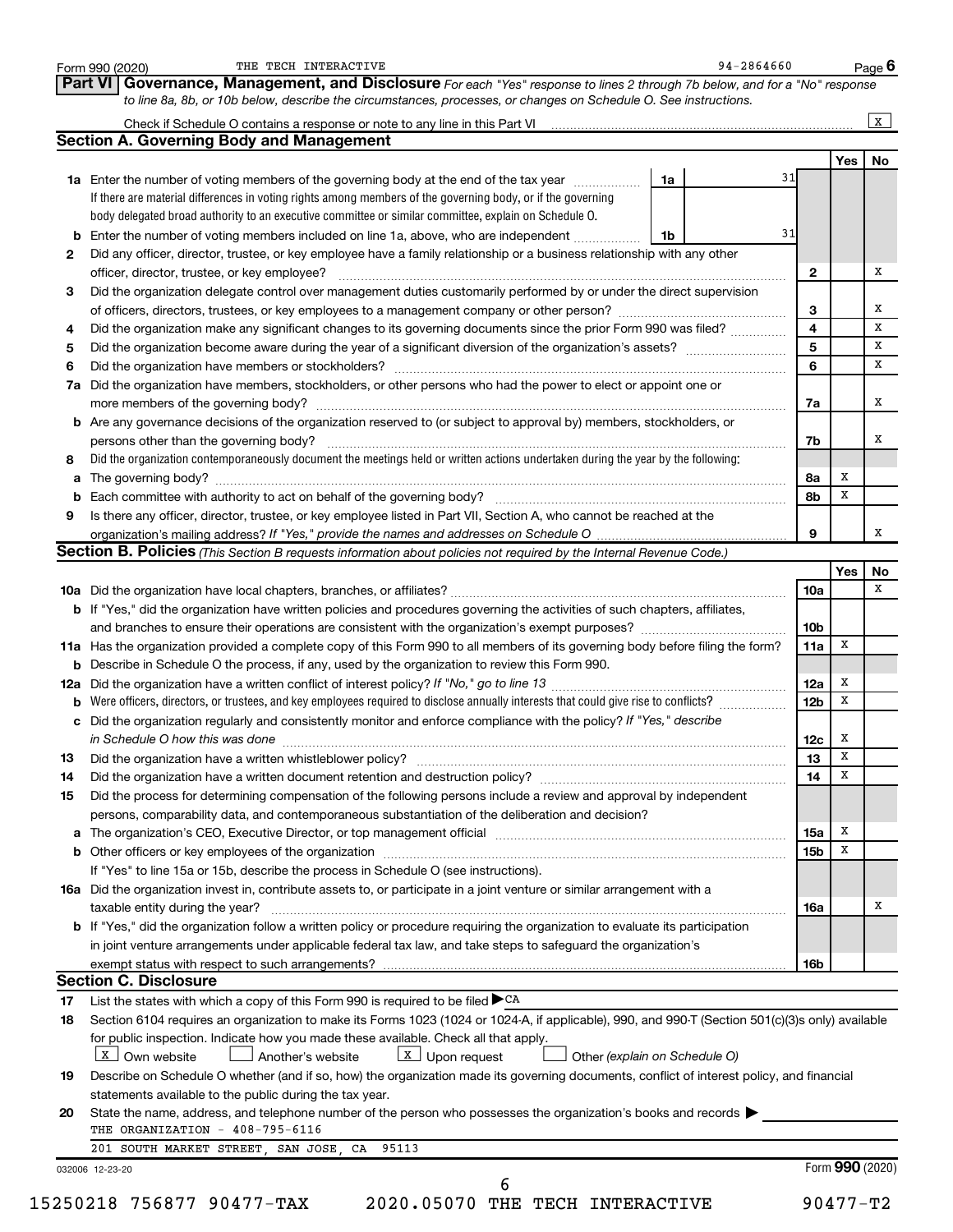| Form 990 (2020) | THE TECH INTERACTIVE                                                         | $94 - 2864660$                                                                             | Page |
|-----------------|------------------------------------------------------------------------------|--------------------------------------------------------------------------------------------|------|
|                 |                                                                              | Part VII Compensation of Officers, Directors, Trustees, Key Employees, Highest Compensated |      |
|                 | <b>Employees, and Independent Contractors</b>                                |                                                                                            |      |
|                 | Check if Schedule O contains a response or note to any line in this Part VII |                                                                                            |      |
|                 |                                                                              | Section A. Officers, Directors, Trustees, Key Employees, and Highest Compensated Employees |      |

**1a**  Complete this table for all persons required to be listed. Report compensation for the calendar year ending with or within the organization's tax year.  $\bullet$  List all of the organization's current officers, directors, trustees (whether individuals or organizations), regardless of amount of compensation.

Enter -0- in columns (D), (E), and (F) if no compensation was paid.

**•** List all of the organization's current key employees, if any. See instructions for definition of "key employee."

• List the organization's five *current* highest compensated employees (other than an officer, director, trustee, or key employee) who received reportable compensation (Box 5 of Form W-2 and/or Box 7 of Form 1099-MISC) of more than \$100,000 from the organization and any related organizations.

 $\bullet$  List all of the organization's former officers, key employees, and highest compensated employees who received more than \$100,000 of reportable compensation from the organization and any related organizations.

**•** List all of the organization's former directors or trustees that received, in the capacity as a former director or trustee of the organization, more than \$10,000 of reportable compensation from the organization and any related organizations.

See instructions for the order in which to list the persons above.

Check this box if neither the organization nor any related organization compensated any current officer, director, or trustee.  $\Box$ 

| (A)                                  | (B)                    |                                         |                                                                  |         | (C)          |                                 |        | (D)                 | (E)                              | (F)                      |
|--------------------------------------|------------------------|-----------------------------------------|------------------------------------------------------------------|---------|--------------|---------------------------------|--------|---------------------|----------------------------------|--------------------------|
| Name and title                       | Average                | Position<br>(do not check more than one |                                                                  |         |              |                                 |        | Reportable          | Reportable                       | Estimated                |
|                                      | hours per              |                                         | box, unless person is both an<br>officer and a director/trustee) |         |              |                                 |        | compensation        | compensation                     | amount of                |
|                                      | week                   |                                         |                                                                  |         |              |                                 |        | from                | from related                     | other                    |
|                                      | (list any<br>hours for |                                         |                                                                  |         |              |                                 |        | the<br>organization | organizations<br>(W-2/1099-MISC) | compensation<br>from the |
|                                      | related                |                                         | trustee                                                          |         |              |                                 |        | (W-2/1099-MISC)     |                                  | organization             |
|                                      | organizations          |                                         |                                                                  |         |              |                                 |        |                     |                                  | and related              |
|                                      | below                  | Individual trustee or director          | Institutional t                                                  |         | Key employee | Highest compensated<br>employee |        |                     |                                  | organizations            |
|                                      | line)                  |                                         |                                                                  | Officer |              |                                 | Former |                     |                                  |                          |
| (1) MARIA PAPPAS                     | 40.00                  |                                         |                                                                  |         |              |                                 |        |                     |                                  |                          |
| VP DEVELOPMENT                       |                        |                                         |                                                                  |         | X            |                                 |        | 197,867.            | 0                                | 26,000.                  |
| <b>GRETCHEN WALKER</b><br>(2)        | 40.00                  |                                         |                                                                  |         |              |                                 |        |                     |                                  |                          |
| CHIEF LEARNING OFFICER               |                        |                                         |                                                                  |         | X            |                                 |        | 201,096.            | 0                                | 19,500.                  |
| HARVARD SUNG<br>(3)                  | 40.00                  |                                         |                                                                  |         |              |                                 |        |                     |                                  |                          |
| CHIEF FINANCIAL & OPERATIONS OFFICER |                        |                                         |                                                                  | X       |              |                                 |        | 192,012             | 0                                | 5,200.                   |
| RACHEL WILNER<br>(4)                 | 40.00                  |                                         |                                                                  |         |              |                                 |        |                     |                                  |                          |
| VP MARKETING AND BUS DEVELOPMENT     |                        |                                         |                                                                  |         | х            |                                 |        | 181,640.            | 0                                | 9,403.                   |
| (5) DAN RUTH                         | 40.00                  |                                         |                                                                  |         |              |                                 |        |                     |                                  |                          |
| IT DIRECTOR                          |                        |                                         |                                                                  |         |              | x                               |        | 141,054.            | 0                                | 19,500.                  |
| LINDA ANTONOPOULOS<br>(6)            | 40.00                  |                                         |                                                                  |         |              |                                 |        |                     |                                  |                          |
| CORPORATE RELATIONS DIRECTOR         |                        |                                         |                                                                  |         |              | X                               |        | 132,293.            | 0                                | 26,000.                  |
| (7)<br>KELLY CASTELLON               | 40.00                  |                                         |                                                                  |         |              |                                 |        |                     |                                  |                          |
| PHILANTHROPY DIRECTOR                |                        |                                         |                                                                  |         |              | х                               |        | 109,935.            | 0                                | 11,417.                  |
| KRISTA THOMAS<br>(8)                 | 40.00                  |                                         |                                                                  |         |              |                                 |        |                     |                                  |                          |
| SENIOR CREATIVE DIRECTOR             |                        |                                         |                                                                  |         |              | x                               |        | 116,442.            | 0                                | 0.                       |
| ERICA BARRUETO<br>(9)                | 40.00                  |                                         |                                                                  |         |              |                                 |        |                     |                                  |                          |
| ASSOCIATE VP, LEARNING PRODUCT DEVEL |                        |                                         |                                                                  |         |              | x                               |        | 111,557.            | 0                                | 0.                       |
| (10) KATRINA STEVENS                 | 40.00                  |                                         |                                                                  |         |              |                                 |        |                     |                                  |                          |
| PRESIDENT AND CEO                    |                        |                                         |                                                                  | х       |              |                                 |        | 87,463.             | 0                                | $\mathbf 0$ .            |
| (11) CHRISTOPHER DIGIORGIO           | 4,00                   |                                         |                                                                  |         |              |                                 |        |                     |                                  |                          |
| CHAIR                                |                        | X                                       |                                                                  | x       |              |                                 |        | 10,557              | 0                                | 0.                       |
| (12) DANIEL WARMENHOVEN              | 2,00                   |                                         |                                                                  |         |              |                                 |        |                     |                                  |                          |
| VICE CHAIR                           |                        | X                                       |                                                                  | x       |              |                                 |        | 0                   | 0                                | $\mathbf 0$ .            |
| (13) MATTHEW A. SAPP                 | 1.00                   |                                         |                                                                  |         |              |                                 |        |                     |                                  |                          |
| TREASURER                            |                        | X                                       |                                                                  | X       |              |                                 |        | 0                   | 0                                | $\mathbf{0}$ .           |
| (14) WILLIAM HEIL                    | 1,00                   |                                         |                                                                  |         |              |                                 |        |                     |                                  |                          |
| <b>SECRETARY</b>                     |                        | X                                       |                                                                  | X       |              |                                 |        | 0.                  | 0                                | $\mathbf{0}$ .           |
| (15) MALA ANAND                      | 1.00                   |                                         |                                                                  |         |              |                                 |        |                     |                                  |                          |
| <b>DIRECTOR</b>                      |                        | X                                       |                                                                  |         |              |                                 |        | $\mathbf 0$         | 0                                | $\mathbf{0}$ .           |
| (16) MANNY BARBARA                   | 1.00                   |                                         |                                                                  |         |              |                                 |        |                     |                                  |                          |
| <b>DIRECTOR</b>                      |                        | X                                       |                                                                  |         |              |                                 |        | 0.                  | 0                                | $\mathsf{0}\,.$          |
| (17) MARIMO BERK                     | 1,00                   |                                         |                                                                  |         |              |                                 |        |                     |                                  |                          |
| <b>DIRECTOR</b>                      |                        | X                                       |                                                                  |         |              |                                 |        | 0.                  | 0                                | 0.                       |
|                                      |                        |                                         |                                                                  |         |              |                                 |        |                     |                                  |                          |

032007 12-23-20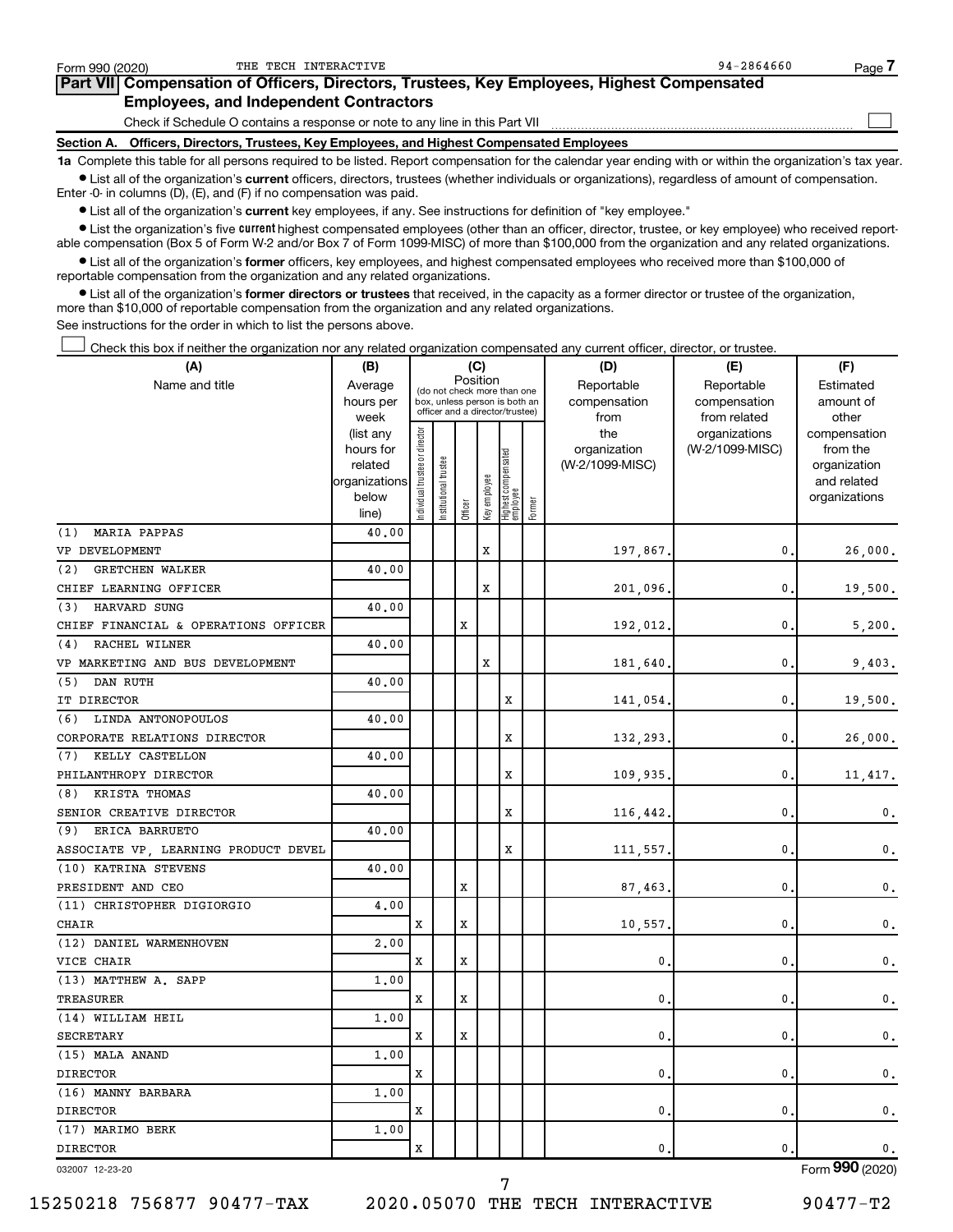|                 | THE TECH INTERACTIVE<br>Form 990 (2020)                                                                                                                                                                                                                |                                                                              |                                                                                                                    |                       |         |              |                                   |        |                                                | 94-2864660                                       |   |              |                                                                   | Page 8          |
|-----------------|--------------------------------------------------------------------------------------------------------------------------------------------------------------------------------------------------------------------------------------------------------|------------------------------------------------------------------------------|--------------------------------------------------------------------------------------------------------------------|-----------------------|---------|--------------|-----------------------------------|--------|------------------------------------------------|--------------------------------------------------|---|--------------|-------------------------------------------------------------------|-----------------|
| <b>Part VII</b> | Section A. Officers, Directors, Trustees, Key Employees, and Highest Compensated Employees (continued)                                                                                                                                                 |                                                                              |                                                                                                                    |                       |         |              |                                   |        |                                                |                                                  |   |              |                                                                   |                 |
|                 | (A)<br>Name and title                                                                                                                                                                                                                                  | (B)<br>Average<br>hours per                                                  | (C)<br>Position<br>(do not check more than one<br>box, unless person is both an<br>officer and a director/trustee) |                       |         |              |                                   |        | (D)<br>Reportable<br>compensation              | (E)<br>Reportable<br>compensation                |   |              | (F)<br>Estimated<br>amount of                                     |                 |
|                 |                                                                                                                                                                                                                                                        | week<br>(list any<br>hours for<br>related<br>organizations<br>below<br>line) | Individual trustee or director                                                                                     | Institutional trustee | Officer | Key employee | Highest compensated<br>  employee | Former | from<br>the<br>organization<br>(W-2/1099-MISC) | from related<br>organizations<br>(W-2/1099-MISC) |   |              | other<br>from the<br>organization<br>and related<br>organizations | compensation    |
|                 | (18) ANN BOWERS<br><b>DIRECTOR</b>                                                                                                                                                                                                                     | 1,00                                                                         | X                                                                                                                  |                       |         |              |                                   |        | 0                                              |                                                  | 0 |              |                                                                   | $\mathbf{0}$ .  |
|                 | (19) CHRIS BOYD                                                                                                                                                                                                                                        | 1,00                                                                         |                                                                                                                    |                       |         |              |                                   |        |                                                |                                                  |   |              |                                                                   |                 |
|                 | <b>DIRECTOR</b>                                                                                                                                                                                                                                        |                                                                              | x                                                                                                                  |                       |         |              |                                   |        | 0                                              |                                                  | 0 |              |                                                                   | 0.              |
|                 | (20) GLORIA CHEN                                                                                                                                                                                                                                       | 1,00                                                                         |                                                                                                                    |                       |         |              |                                   |        |                                                |                                                  |   |              |                                                                   |                 |
|                 | <b>DIRECTOR</b>                                                                                                                                                                                                                                        |                                                                              | x                                                                                                                  |                       |         |              |                                   |        | 0                                              |                                                  | 0 |              |                                                                   | 0.              |
|                 | (21) DAVID CORTESE                                                                                                                                                                                                                                     | 1,00                                                                         |                                                                                                                    |                       |         |              |                                   |        |                                                |                                                  |   |              |                                                                   |                 |
|                 | <b>DIRECTOR</b>                                                                                                                                                                                                                                        |                                                                              | x                                                                                                                  |                       |         |              |                                   |        | 0                                              |                                                  | 0 |              |                                                                   | 0.              |
|                 | (22) JAMES DEICHEN                                                                                                                                                                                                                                     | 4.00                                                                         |                                                                                                                    |                       |         |              |                                   |        |                                                |                                                  |   |              |                                                                   |                 |
|                 | <b>DIRECTOR</b>                                                                                                                                                                                                                                        |                                                                              | x                                                                                                                  |                       |         |              |                                   |        | 0                                              |                                                  | 0 |              |                                                                   | 0.              |
|                 | (23) MOHANA DISSANAYAKE                                                                                                                                                                                                                                | 1,00                                                                         |                                                                                                                    |                       |         |              |                                   |        |                                                |                                                  |   |              |                                                                   |                 |
|                 | <b>DIRECTOR</b>                                                                                                                                                                                                                                        |                                                                              | x                                                                                                                  |                       |         |              |                                   |        | 0                                              |                                                  | 0 |              |                                                                   | 0.              |
|                 | (24) CARL ESCHENBACH                                                                                                                                                                                                                                   | 1,00                                                                         |                                                                                                                    |                       |         |              |                                   |        |                                                |                                                  |   |              |                                                                   |                 |
|                 | <b>DIRECTOR</b>                                                                                                                                                                                                                                        |                                                                              | x                                                                                                                  |                       |         |              |                                   |        | 0                                              |                                                  | 0 |              |                                                                   | 0.              |
|                 | (25) AYMERIC GISSELBRECHT                                                                                                                                                                                                                              | 1,00                                                                         |                                                                                                                    |                       |         |              |                                   |        |                                                |                                                  |   |              |                                                                   |                 |
|                 | <b>DIRECTOR</b>                                                                                                                                                                                                                                        |                                                                              | x                                                                                                                  |                       |         |              |                                   |        | 0                                              |                                                  | 0 |              |                                                                   | 0.              |
|                 | (26) RAQUEL GONZALEZ                                                                                                                                                                                                                                   | 1,00                                                                         |                                                                                                                    |                       |         |              |                                   |        |                                                |                                                  |   |              |                                                                   |                 |
|                 | <b>DIRECTOR</b>                                                                                                                                                                                                                                        |                                                                              | X                                                                                                                  |                       |         |              |                                   |        | 0.                                             |                                                  | 0 |              |                                                                   | 0.              |
|                 |                                                                                                                                                                                                                                                        |                                                                              |                                                                                                                    |                       |         |              |                                   |        | 1,481,916                                      |                                                  | 0 |              |                                                                   | 117,020.        |
|                 |                                                                                                                                                                                                                                                        |                                                                              |                                                                                                                    |                       |         |              |                                   |        | $\mathbf{0}$ .                                 |                                                  | 0 |              |                                                                   | 0.              |
|                 |                                                                                                                                                                                                                                                        |                                                                              |                                                                                                                    |                       |         |              |                                   |        | 1,481,916.                                     |                                                  | 0 |              |                                                                   | 117,020.        |
| 2               | Total number of individuals (including but not limited to those listed above) who received more than \$100,000 of reportable                                                                                                                           |                                                                              |                                                                                                                    |                       |         |              |                                   |        |                                                |                                                  |   |              |                                                                   |                 |
|                 | compensation from the organization $\blacktriangleright$                                                                                                                                                                                               |                                                                              |                                                                                                                    |                       |         |              |                                   |        |                                                |                                                  |   |              |                                                                   | 18              |
|                 |                                                                                                                                                                                                                                                        |                                                                              |                                                                                                                    |                       |         |              |                                   |        |                                                |                                                  |   |              | Yes                                                               | No              |
| 3               | Did the organization list any former officer, director, trustee, key employee, or highest compensated employee on                                                                                                                                      |                                                                              |                                                                                                                    |                       |         |              |                                   |        |                                                |                                                  |   |              |                                                                   |                 |
|                 | line 1a? If "Yes," complete Schedule J for such individual material content content to the set of the schedule                                                                                                                                         |                                                                              |                                                                                                                    |                       |         |              |                                   |        |                                                |                                                  |   | 3            |                                                                   | x               |
|                 | For any individual listed on line 1a, is the sum of reportable compensation and other compensation from the organization                                                                                                                               |                                                                              |                                                                                                                    |                       |         |              |                                   |        |                                                |                                                  |   |              |                                                                   |                 |
|                 | and related organizations greater than \$150,000? If "Yes," complete Schedule J for such individual                                                                                                                                                    |                                                                              |                                                                                                                    |                       |         |              |                                   |        |                                                |                                                  |   | 4            | X                                                                 |                 |
| 5               | Did any person listed on line 1a receive or accrue compensation from any unrelated organization or individual for services                                                                                                                             |                                                                              |                                                                                                                    |                       |         |              |                                   |        |                                                |                                                  |   |              |                                                                   |                 |
|                 | rendered to the organization? If "Yes," complete Schedule J for such person                                                                                                                                                                            |                                                                              |                                                                                                                    |                       |         |              |                                   |        |                                                |                                                  |   | 5            |                                                                   | х               |
|                 | <b>Section B. Independent Contractors</b>                                                                                                                                                                                                              |                                                                              |                                                                                                                    |                       |         |              |                                   |        |                                                |                                                  |   |              |                                                                   |                 |
| 1               | Complete this table for your five highest compensated independent contractors that received more than \$100,000 of compensation from<br>the organization. Report compensation for the calendar year ending with or within the organization's tax year. |                                                                              |                                                                                                                    |                       |         |              |                                   |        |                                                |                                                  |   |              |                                                                   |                 |
|                 | (A)                                                                                                                                                                                                                                                    |                                                                              |                                                                                                                    |                       |         |              |                                   |        | (B)                                            |                                                  |   | (C)          |                                                                   |                 |
|                 | Name and business address                                                                                                                                                                                                                              |                                                                              | <b>NONE</b>                                                                                                        |                       |         |              |                                   |        | Description of services                        |                                                  |   | Compensation |                                                                   |                 |
|                 |                                                                                                                                                                                                                                                        |                                                                              |                                                                                                                    |                       |         |              |                                   |        |                                                |                                                  |   |              |                                                                   |                 |
|                 |                                                                                                                                                                                                                                                        |                                                                              |                                                                                                                    |                       |         |              |                                   |        |                                                |                                                  |   |              |                                                                   |                 |
|                 |                                                                                                                                                                                                                                                        |                                                                              |                                                                                                                    |                       |         |              |                                   |        |                                                |                                                  |   |              |                                                                   |                 |
|                 |                                                                                                                                                                                                                                                        |                                                                              |                                                                                                                    |                       |         |              |                                   |        |                                                |                                                  |   |              |                                                                   |                 |
|                 |                                                                                                                                                                                                                                                        |                                                                              |                                                                                                                    |                       |         |              |                                   |        |                                                |                                                  |   |              |                                                                   |                 |
|                 |                                                                                                                                                                                                                                                        |                                                                              |                                                                                                                    |                       |         |              |                                   |        |                                                |                                                  |   |              |                                                                   |                 |
| 2               | Total number of independent contractors (including but not limited to those listed above) who received more than                                                                                                                                       |                                                                              |                                                                                                                    |                       |         |              |                                   |        |                                                |                                                  |   |              |                                                                   |                 |
|                 | \$100,000 of compensation from the organization<br>SEE PART VII, SECTION A CONTINUATION SHEETS                                                                                                                                                         |                                                                              |                                                                                                                    |                       |         |              | 0                                 |        |                                                |                                                  |   |              |                                                                   | Form 990 (2020) |
|                 | 032008 12-23-20                                                                                                                                                                                                                                        |                                                                              |                                                                                                                    |                       |         |              |                                   |        |                                                |                                                  |   |              |                                                                   |                 |
|                 |                                                                                                                                                                                                                                                        |                                                                              |                                                                                                                    |                       |         |              | 8                                 |        |                                                |                                                  |   |              |                                                                   |                 |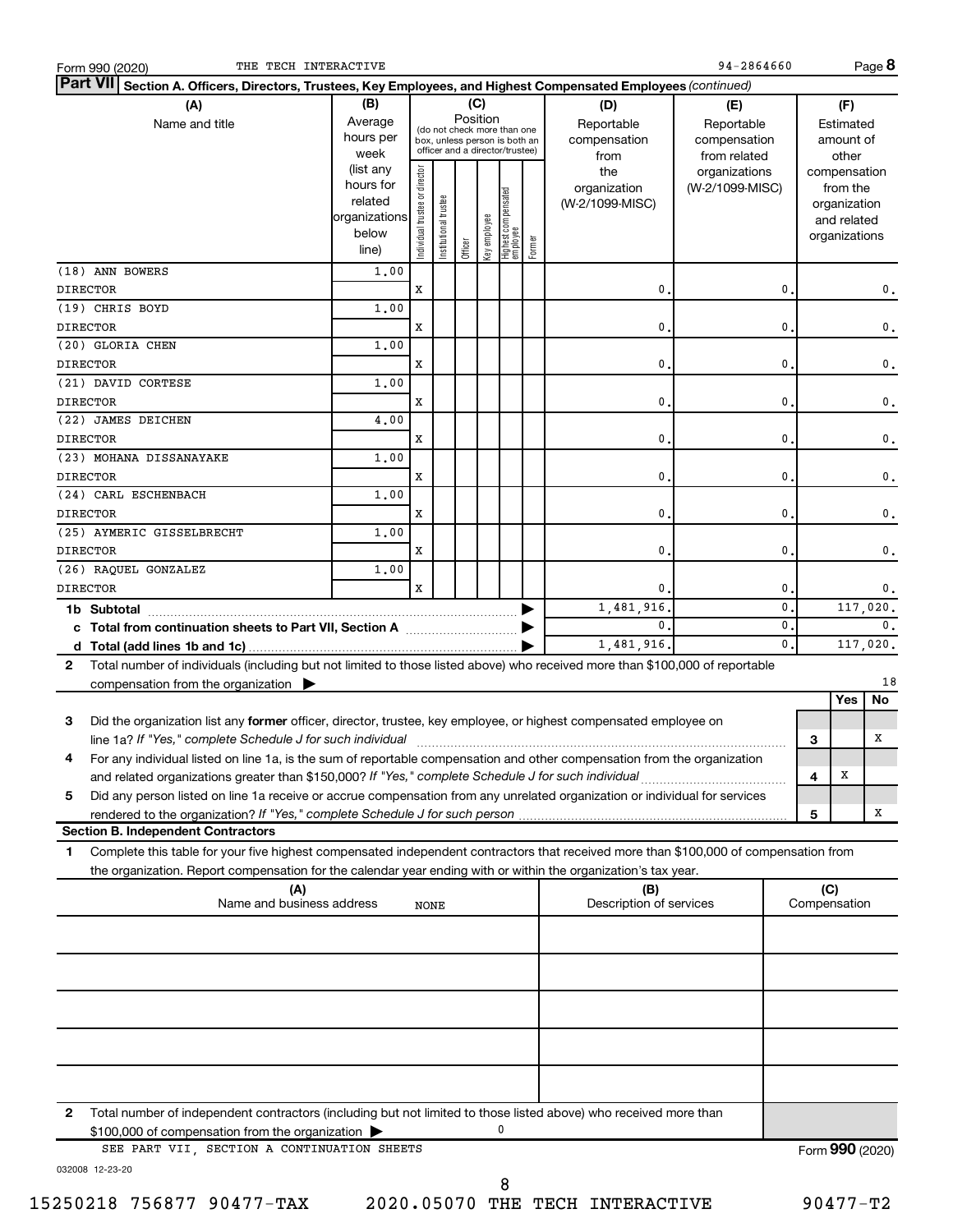| THE TECH INTERACTIVE<br>Form 990                                                                                          | 94-2864660     |                                |                       |         |                        |                              |        |                 |                               |                       |  |
|---------------------------------------------------------------------------------------------------------------------------|----------------|--------------------------------|-----------------------|---------|------------------------|------------------------------|--------|-----------------|-------------------------------|-----------------------|--|
| <b>Part VII</b><br>Section A. Officers, Directors, Trustees, Key Employees, and Highest Compensated Employees (continued) |                |                                |                       |         |                        |                              |        |                 |                               |                       |  |
| (A)                                                                                                                       | (B)<br>(C)     |                                |                       |         |                        |                              |        | (D)             | (E)                           | (F)                   |  |
| Name and title                                                                                                            | Average        |                                | Position              |         |                        |                              |        | Reportable      | Reportable                    | Estimated             |  |
|                                                                                                                           | hours          |                                |                       |         | (check all that apply) |                              |        | compensation    | compensation                  | amount of             |  |
|                                                                                                                           | per<br>week    |                                |                       |         |                        |                              |        | from<br>the     | from related<br>organizations | other<br>compensation |  |
|                                                                                                                           | (list any      |                                |                       |         |                        | Highest compensated employee |        | organization    | (W-2/1099-MISC)               | from the              |  |
|                                                                                                                           | hours for      |                                |                       |         |                        |                              |        | (W-2/1099-MISC) |                               | organization          |  |
|                                                                                                                           | related        |                                |                       |         |                        |                              |        |                 |                               | and related           |  |
|                                                                                                                           | organizations  |                                |                       |         |                        |                              |        |                 |                               | organizations         |  |
|                                                                                                                           | below<br>line) | Individual trustee or director | Institutional trustee | Officer | Key employee           |                              | Former |                 |                               |                       |  |
| (27) JOHN HEINLEIN                                                                                                        | 1,00           |                                |                       |         |                        |                              |        |                 |                               |                       |  |
| <b>DIRECTOR</b>                                                                                                           |                | X                              |                       |         |                        |                              |        | 0.              | $\mathbf{0}$                  | $\mathsf{0}\,.$       |  |
| (28) MIKE HEALD                                                                                                           | 1,00           |                                |                       |         |                        |                              |        |                 |                               |                       |  |
| <b>DIRECTOR</b>                                                                                                           |                | X                              |                       |         |                        |                              |        | 0.              | $\mathbf{0}$                  | $\mathsf{0}\,.$       |  |
| (29) GERALD HELD                                                                                                          | 2,00           |                                |                       |         |                        |                              |        |                 |                               |                       |  |
| <b>DIRECTOR</b>                                                                                                           |                | X                              |                       |         |                        |                              |        | 0.              | $\mathbf{0}$                  | $\mathsf{0}\,.$       |  |
| (30) DAVE HOUSE                                                                                                           | 1.00           |                                |                       |         |                        |                              |        |                 |                               |                       |  |
| <b>DIRECTOR</b>                                                                                                           |                | X                              |                       |         |                        |                              |        | 0.              | $\mathbf{0}$                  | $\mathsf{0}\,.$       |  |
| (31) SHANNON HUNT-SCOTT                                                                                                   | 1,00           |                                |                       |         |                        |                              |        |                 |                               |                       |  |
| <b>DIRECTOR</b>                                                                                                           |                | X                              |                       |         |                        |                              |        | 0.              | $\mathbf{0}$                  | $\mathsf{0}\,.$       |  |
| (32) JOE KAVA                                                                                                             | 1,00           |                                |                       |         |                        |                              |        |                 |                               |                       |  |
| <b>DIRECTOR</b>                                                                                                           |                | X                              |                       |         |                        |                              |        | 0.              | $\mathbf{0}$                  | $\mathsf{0}\,.$       |  |
| (33) RANDY KRENZIN                                                                                                        | 1,00           |                                |                       |         |                        |                              |        |                 |                               |                       |  |
| <b>DIRECTOR</b>                                                                                                           |                | X                              |                       |         |                        |                              |        | 0.              | $\mathbf{0}$                  | $\mathsf{0}\,.$       |  |
| (34) JAMI NACHTSHEIM                                                                                                      | 1,00           |                                |                       |         |                        |                              |        |                 |                               |                       |  |
| <b>DIRECTOR</b>                                                                                                           |                | X                              |                       |         |                        |                              |        | 0.              | $\mathbf{0}$                  | $\mathsf{0}\,.$       |  |
| (35) OMKARAM NALAMASU                                                                                                     | 1,00           |                                |                       |         |                        |                              |        |                 |                               |                       |  |
| <b>DIRECTOR</b>                                                                                                           |                | X                              |                       |         |                        |                              |        | 0.              | $\mathbf{0}$                  | $\mathsf{0}\,.$       |  |
| (36) JANINE PELOSI                                                                                                        | 1,00           |                                |                       |         |                        |                              |        |                 |                               |                       |  |
| <b>DIRECTOR</b>                                                                                                           |                | X                              |                       |         |                        |                              |        | 0.              | $\mathbf{0}$                  | $\mathsf{0}\,.$       |  |
| (37) DANIEL PEREZ                                                                                                         | 2,00           |                                |                       |         |                        |                              |        |                 |                               |                       |  |
| <b>DIRECTOR</b>                                                                                                           |                | X                              |                       |         |                        |                              |        | 0.              | $\mathbf{0}$                  | $\mathsf{0}\,.$       |  |
| (38) ROGER QUINLAN                                                                                                        | 1,00           |                                |                       |         |                        |                              |        |                 |                               |                       |  |
| <b>DIRECTOR</b>                                                                                                           |                | $\mathbf x$                    |                       |         |                        |                              |        | $\mathbf 0$     | 0.                            | $\mathbf 0$ .         |  |
| (39) CHAD SEILER                                                                                                          | 1,00           |                                |                       |         |                        |                              |        |                 |                               |                       |  |
| <b>DIRECTOR</b>                                                                                                           |                | X                              |                       |         |                        |                              |        | 0.              | 0.                            | 0.                    |  |
| (40) JUDY SWANSON                                                                                                         | 1,00           |                                |                       |         |                        |                              |        |                 |                               |                       |  |
| <b>DIRECTOR</b>                                                                                                           |                | $\mathbf X$                    |                       |         |                        |                              |        | 0.              | 0.                            | 0.                    |  |
| (41) STEVE YOUNG                                                                                                          | 1,00           |                                |                       |         |                        |                              |        |                 |                               |                       |  |
| <b>DIRECTOR</b>                                                                                                           |                | $\mathbf x$                    |                       |         |                        |                              |        | 0.              | 0.                            | 0.                    |  |
|                                                                                                                           |                |                                |                       |         |                        |                              |        |                 |                               |                       |  |
|                                                                                                                           |                |                                |                       |         |                        |                              |        |                 |                               |                       |  |
|                                                                                                                           |                |                                |                       |         |                        |                              |        |                 |                               |                       |  |
|                                                                                                                           |                |                                |                       |         |                        |                              |        |                 |                               |                       |  |
|                                                                                                                           |                |                                |                       |         |                        |                              |        |                 |                               |                       |  |
|                                                                                                                           |                |                                |                       |         |                        |                              |        |                 |                               |                       |  |
|                                                                                                                           |                |                                |                       |         |                        |                              |        |                 |                               |                       |  |
|                                                                                                                           |                |                                |                       |         |                        |                              |        |                 |                               |                       |  |
|                                                                                                                           |                |                                |                       |         |                        |                              |        |                 |                               |                       |  |
|                                                                                                                           |                |                                |                       |         |                        |                              |        |                 |                               |                       |  |
|                                                                                                                           |                |                                |                       |         |                        |                              |        |                 |                               |                       |  |

032201 04-01-20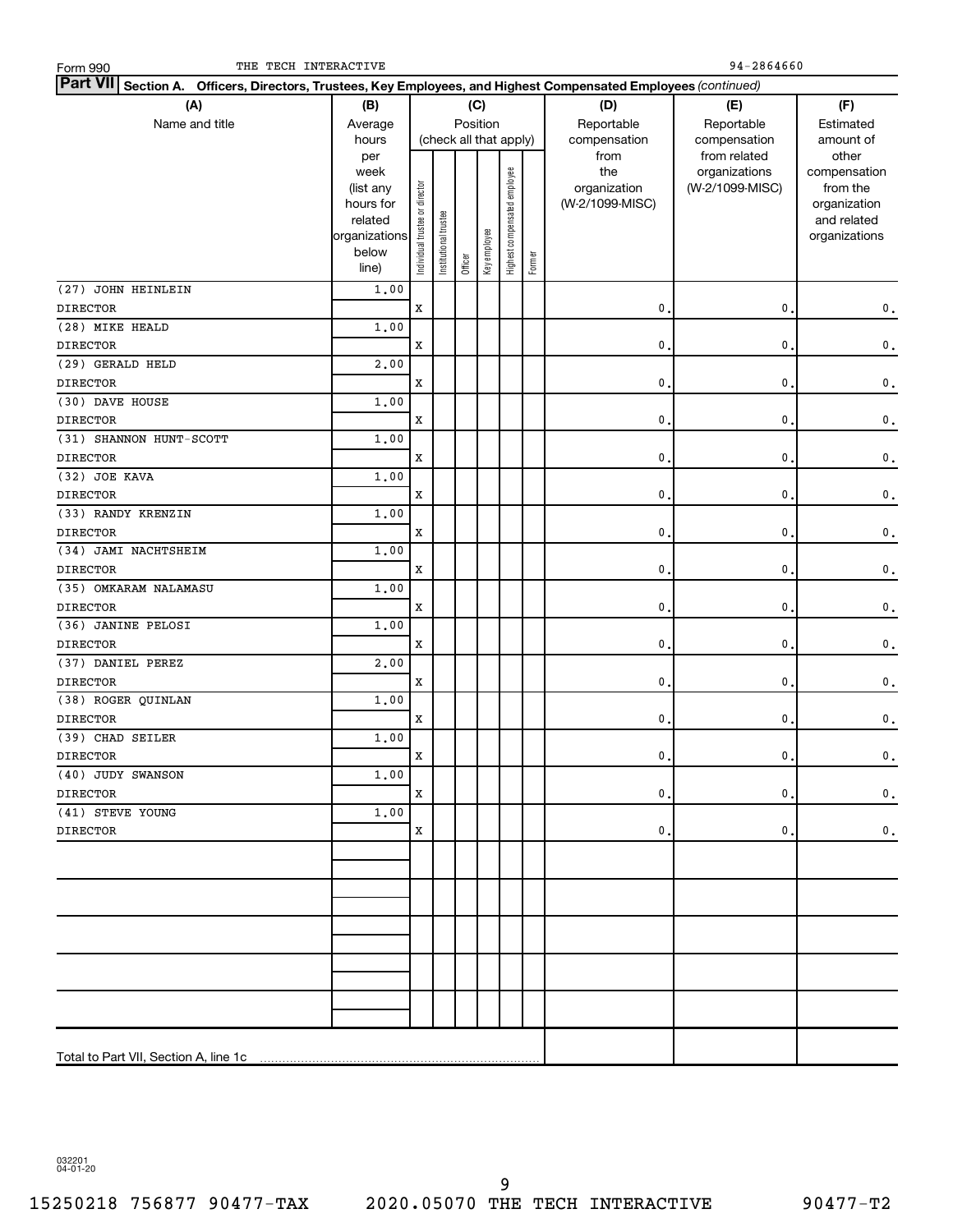|                                                           |        | Form 990 (2020)                                                                                                     | THE TECH INTERACTIVE |                           |                      |                                                               | $94 - 2864660$              | Page 9                                                          |
|-----------------------------------------------------------|--------|---------------------------------------------------------------------------------------------------------------------|----------------------|---------------------------|----------------------|---------------------------------------------------------------|-----------------------------|-----------------------------------------------------------------|
| <b>Part VIII</b>                                          |        | <b>Statement of Revenue</b>                                                                                         |                      |                           |                      |                                                               |                             |                                                                 |
|                                                           |        |                                                                                                                     |                      |                           |                      |                                                               |                             |                                                                 |
|                                                           |        |                                                                                                                     |                      |                           | (A)<br>Total revenue | (B)<br>Related or exempt<br>function revenue business revenue | $\overline{C}$<br>Unrelated | (D)<br>Revenue excluded<br>from tax under<br>sections 512 - 514 |
|                                                           |        | 1 a Federated campaigns                                                                                             | 1a                   |                           |                      |                                                               |                             |                                                                 |
|                                                           |        | <b>b</b> Membership dues                                                                                            | 1 <sub>b</sub>       |                           |                      |                                                               |                             |                                                                 |
|                                                           |        | c Fundraising events                                                                                                | 1 <sub>c</sub>       |                           |                      |                                                               |                             |                                                                 |
|                                                           |        | d Related organizations                                                                                             | 1 <sub>d</sub>       |                           |                      |                                                               |                             |                                                                 |
|                                                           |        | e Government grants (contributions)                                                                                 | 1e                   | 5,614,917.                |                      |                                                               |                             |                                                                 |
|                                                           |        | f All other contributions, gifts, grants, and                                                                       |                      |                           |                      |                                                               |                             |                                                                 |
|                                                           |        | similar amounts not included above                                                                                  | 1f                   | 3,770,223.                |                      |                                                               |                             |                                                                 |
| Contributions, Gifts, Grants<br>and Other Similar Amounts |        | Noncash contributions included in lines 1a-1f                                                                       | 1g   \$              | 590,533.                  |                      |                                                               |                             |                                                                 |
|                                                           |        |                                                                                                                     |                      | ▶                         | 9,385,140.           |                                                               |                             |                                                                 |
|                                                           |        |                                                                                                                     |                      | <b>Business Code</b>      |                      |                                                               |                             |                                                                 |
|                                                           | 2a     | ADMISSIONS AND FEES                                                                                                 |                      | 611710                    | 295,502.             | 295,502.                                                      |                             |                                                                 |
| Program Service<br>Revenue                                | b      | <u> 1989 - Johann Barn, mars eta bainar eta baina eta baina eta baina eta baina eta baina eta baina eta baina e</u> |                      |                           |                      |                                                               |                             |                                                                 |
|                                                           | с      | the control of the control of the control of the control of the control of                                          |                      |                           |                      |                                                               |                             |                                                                 |
|                                                           | d      | the control of the control of the control of the                                                                    |                      |                           |                      |                                                               |                             |                                                                 |
|                                                           | е      |                                                                                                                     |                      |                           |                      |                                                               |                             |                                                                 |
|                                                           | f      | All other program service revenue                                                                                   |                      |                           |                      |                                                               |                             |                                                                 |
|                                                           |        |                                                                                                                     |                      | ▶                         | 295,502.             |                                                               |                             |                                                                 |
|                                                           | 3      | Investment income (including dividends, interest, and                                                               |                      |                           |                      |                                                               |                             |                                                                 |
|                                                           |        |                                                                                                                     |                      | ▶                         | 60,217.              |                                                               | $-140.$                     | 60,357.                                                         |
|                                                           | 4      | Income from investment of tax-exempt bond proceeds                                                                  |                      |                           |                      |                                                               |                             |                                                                 |
|                                                           | 5      |                                                                                                                     | (i) Real             | (ii) Personal             |                      |                                                               |                             |                                                                 |
|                                                           |        |                                                                                                                     |                      |                           |                      |                                                               |                             |                                                                 |
|                                                           |        | <b>6 a</b> Gross rents<br>Less: rental expenses                                                                     | 6a<br>6b             |                           |                      |                                                               |                             |                                                                 |
|                                                           | b<br>c | Rental income or (loss)                                                                                             | 6c                   |                           |                      |                                                               |                             |                                                                 |
|                                                           |        | d Net rental income or (loss)                                                                                       |                      | ▶                         |                      |                                                               |                             |                                                                 |
|                                                           |        | 7 a Gross amount from sales of                                                                                      | (i) Securities       | (ii) Other                |                      |                                                               |                             |                                                                 |
|                                                           |        | assets other than inventory                                                                                         | 7,912,614.<br>7a     |                           |                      |                                                               |                             |                                                                 |
|                                                           |        | <b>b</b> Less: cost or other basis                                                                                  |                      |                           |                      |                                                               |                             |                                                                 |
|                                                           |        | and sales expenses                                                                                                  | 7,793,361.<br>7b     |                           |                      |                                                               |                             |                                                                 |
| evenue                                                    |        | c Gain or (loss)                                                                                                    | 7c<br>119, 253.      |                           |                      |                                                               |                             |                                                                 |
|                                                           |        |                                                                                                                     |                      |                           | 119,253.             |                                                               |                             | 119,253.                                                        |
| Other <sub>R</sub>                                        |        | 8 a Gross income from fundraising events (not                                                                       |                      |                           |                      |                                                               |                             |                                                                 |
|                                                           |        | including \$                                                                                                        |                      |                           |                      |                                                               |                             |                                                                 |
|                                                           |        | contributions reported on line 1c). See                                                                             |                      |                           |                      |                                                               |                             |                                                                 |
|                                                           |        |                                                                                                                     |                      | 8a                        |                      |                                                               |                             |                                                                 |
|                                                           |        | <b>b</b> Less: direct expenses <i></i>                                                                              |                      |                           |                      |                                                               |                             |                                                                 |
|                                                           |        | c Net income or (loss) from fundraising events                                                                      |                      | ▶                         |                      |                                                               |                             |                                                                 |
|                                                           |        | 9 a Gross income from gaming activities. See                                                                        |                      |                           |                      |                                                               |                             |                                                                 |
|                                                           |        |                                                                                                                     |                      | <u> 9a</u>                |                      |                                                               |                             |                                                                 |
|                                                           |        |                                                                                                                     |                      | l 9b                      |                      |                                                               |                             |                                                                 |
|                                                           |        | c Net income or (loss) from gaming activities                                                                       |                      | ▶                         |                      |                                                               |                             |                                                                 |
|                                                           |        | 10 a Gross sales of inventory, less returns                                                                         |                      |                           |                      |                                                               |                             |                                                                 |
|                                                           |        |                                                                                                                     |                      | 10a<br>10 <sub>b</sub>    |                      |                                                               |                             |                                                                 |
|                                                           |        | <b>b</b> Less: cost of goods sold                                                                                   |                      |                           |                      |                                                               |                             |                                                                 |
|                                                           |        | c Net income or (loss) from sales of inventory                                                                      |                      | ▶<br><b>Business Code</b> |                      |                                                               |                             |                                                                 |
|                                                           |        | 11 a MISCELLANEOUS                                                                                                  |                      | 900099                    | 17,034.              |                                                               |                             | 17,034.                                                         |
|                                                           | b      |                                                                                                                     |                      |                           |                      |                                                               |                             |                                                                 |
|                                                           | c      |                                                                                                                     |                      |                           |                      |                                                               |                             |                                                                 |
| Miscellaneous<br>Revenue                                  |        |                                                                                                                     |                      |                           |                      |                                                               |                             |                                                                 |
|                                                           |        |                                                                                                                     |                      |                           | 17,034.              |                                                               |                             |                                                                 |
|                                                           | 12     |                                                                                                                     |                      |                           | 9,877,146.           | 295,502.                                                      | $-140.$                     | 196,644.                                                        |
|                                                           |        | 032009 12-23-20                                                                                                     |                      |                           |                      |                                                               |                             | Form 990 (2020)                                                 |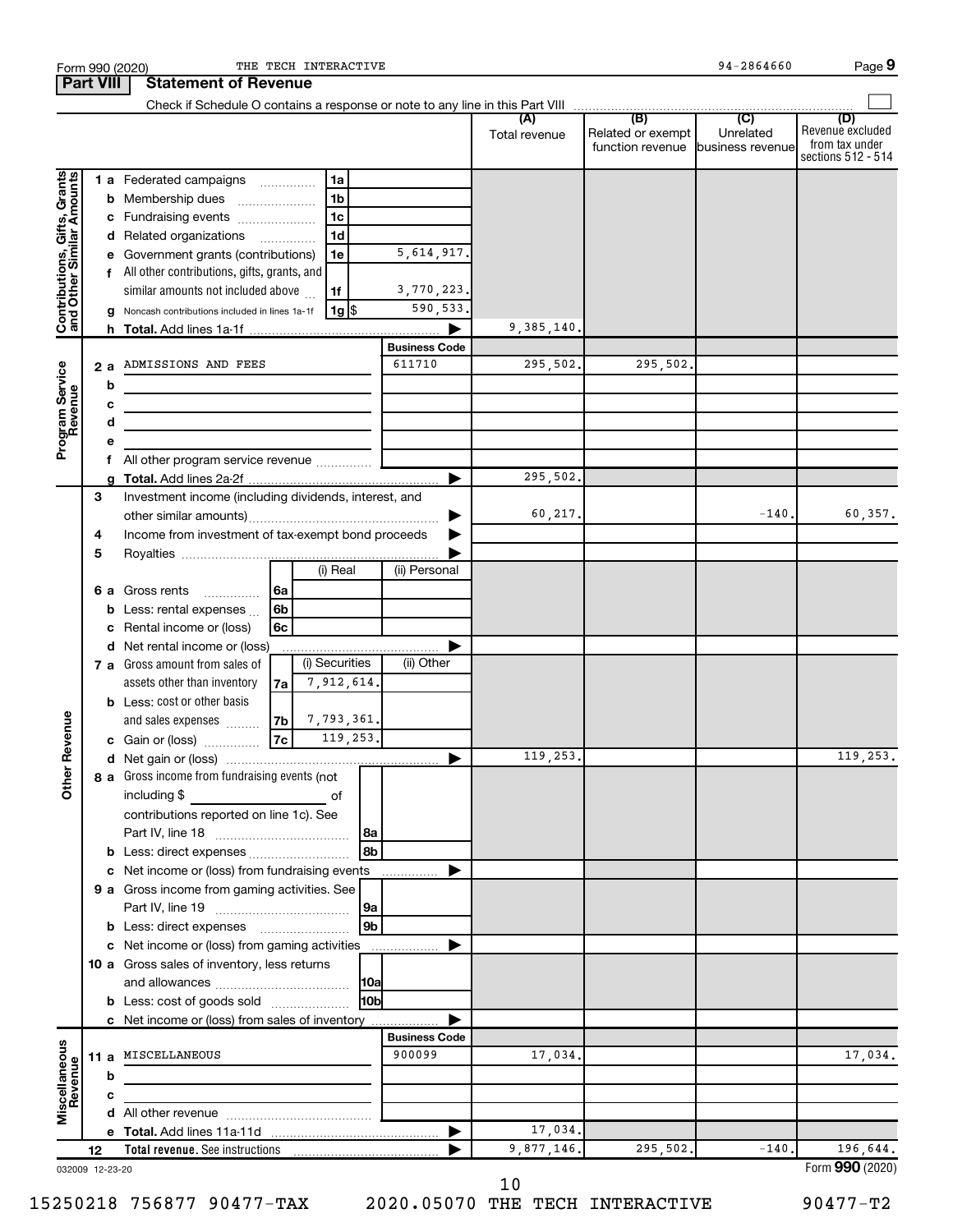Form 990 (2020) THE TECH INTERACTIVE PAGE 18 CHARGE 194-2864660 Page

**Part IX Statement of Functional Expenses**

*Section 501(c)(3) and 501(c)(4) organizations must complete all columns. All other organizations must complete column (A).*

|              |                                                                                                      |                       |                                    |                                           | X                              |
|--------------|------------------------------------------------------------------------------------------------------|-----------------------|------------------------------------|-------------------------------------------|--------------------------------|
|              | Do not include amounts reported on lines 6b,<br>7b, 8b, 9b, and 10b of Part VIII.                    | (A)<br>Total expenses | (B)<br>Program service<br>expenses | (C)<br>Management and<br>general expenses | (D)<br>Fundraising<br>expenses |
| 1.           | Grants and other assistance to domestic organizations                                                |                       |                                    |                                           |                                |
|              | and domestic governments. See Part IV, line 21                                                       |                       |                                    |                                           |                                |
| $\mathbf{2}$ | Grants and other assistance to domestic                                                              |                       |                                    |                                           |                                |
|              | individuals. See Part IV, line 22                                                                    |                       |                                    |                                           |                                |
| 3            | Grants and other assistance to foreign                                                               |                       |                                    |                                           |                                |
|              | organizations, foreign governments, and foreign                                                      |                       |                                    |                                           |                                |
|              | individuals. See Part IV, lines 15 and 16                                                            |                       |                                    |                                           |                                |
| 4            | Benefits paid to or for members                                                                      |                       |                                    |                                           |                                |
| 5            | Compensation of current officers, directors,                                                         |                       |                                    |                                           |                                |
|              | trustees, and key employees                                                                          | 930,738.              | 319,202.                           | 387,669.                                  | 223,867.                       |
| 6            | Compensation not included above to disqualified                                                      |                       |                                    |                                           |                                |
|              | persons (as defined under section 4958(f)(1)) and                                                    |                       |                                    |                                           |                                |
|              | persons described in section 4958(c)(3)(B)                                                           |                       |                                    |                                           |                                |
| 7            |                                                                                                      | 5,854,612.            | 4,629,968.                         | 881,828                                   | 342,816.                       |
| 8            | Pension plan accruals and contributions (include                                                     |                       |                                    |                                           |                                |
|              | section 401(k) and 403(b) employer contributions)                                                    |                       |                                    |                                           |                                |
| 9            |                                                                                                      | 598,193               | 306,472.                           | 281,635.                                  | 10,086.                        |
| 10           |                                                                                                      | 471,256               | 345,733                            | 87,597                                    | 37,926.                        |
| 11           | Fees for services (nonemployees):                                                                    |                       |                                    |                                           |                                |
| а            |                                                                                                      |                       |                                    |                                           |                                |
| b            |                                                                                                      | 29,597                |                                    | 29,597                                    |                                |
| с            |                                                                                                      | 155,210               |                                    | 155,210                                   |                                |
| d            |                                                                                                      |                       |                                    |                                           |                                |
| е            | Professional fundraising services. See Part IV, line 17                                              |                       |                                    |                                           |                                |
| f            | Investment management fees                                                                           | 58,841                |                                    | 58,841                                    |                                |
| g            | Other. (If line 11g amount exceeds 10% of line 25,                                                   |                       |                                    |                                           |                                |
|              | column (A) amount, list line 11g expenses on Sch O.)                                                 | 2,742,249.            | 2,001,001.                         | 605,831.                                  | 135, 417.                      |
| 12           |                                                                                                      | 115,030               | 36, 135,                           | 73,002.                                   | 5,893.                         |
| 13           |                                                                                                      | 474,096.              | 433,853.                           | 38,736.                                   | 1,507.                         |
| 14           |                                                                                                      |                       |                                    |                                           |                                |
| 15           |                                                                                                      | 5,246                 | 5,246                              |                                           |                                |
| 16           |                                                                                                      | 673,582.              | 477,303.                           | 150,949.                                  | 45,330.                        |
| 17           | Travel                                                                                               |                       |                                    |                                           |                                |
| 18           | Payments of travel or entertainment expenses                                                         |                       |                                    |                                           |                                |
|              | for any federal, state, or local public officials                                                    |                       |                                    |                                           |                                |
| 19           | Conferences, conventions, and meetings                                                               | 62,924                |                                    | 62,924.                                   |                                |
| 20           | Interest                                                                                             |                       |                                    |                                           |                                |
| 21<br>22     | Depreciation, depletion, and amortization                                                            | 2,276,833.            | 2,199,226.                         | 48,043.                                   | 29,564.                        |
| 23           | Insurance                                                                                            | 95,795.               | 70,367.                            | 18,342.                                   | 7,086.                         |
| 24           | Other expenses. Itemize expenses not covered                                                         |                       |                                    |                                           |                                |
|              | above (List miscellaneous expenses on line 24e. If                                                   |                       |                                    |                                           |                                |
|              | line 24e amount exceeds 10% of line 25, column (A)<br>amount, list line 24e expenses on Schedule O.) |                       |                                    |                                           |                                |
| a            | TECH FOR GLOBAL GOOD                                                                                 | 1.145.724.            | 906,907.                           |                                           | 238,817.                       |
| b            | EXHIBIT RENTAL                                                                                       | 394,500               | 263,560.                           | 128,836.                                  | 2,104.                         |
| C            | PROPERTY TAX                                                                                         | 71,016                | 47,445.                            | 23, 192.                                  | 379.                           |
| d            | BUILDING AND EQUIP RENT                                                                              | 69,589.               | 69,589.                            |                                           |                                |
| е            | All other expenses                                                                                   | 155,637.              | 95,052.                            | 60,246.                                   | 339.                           |
| 25           | Total functional expenses. Add lines 1 through 24e                                                   | 16,380,668.           | 12,207,059.                        | 3,092,478.                                | 1,081,131.                     |
| 26           | <b>Joint costs.</b> Complete this line only if the organization                                      |                       |                                    |                                           |                                |
|              | reported in column (B) joint costs from a combined                                                   |                       |                                    |                                           |                                |
|              | educational campaign and fundraising solicitation.                                                   |                       |                                    |                                           |                                |
|              | Check here $\blacktriangleright$<br>if following SOP 98-2 (ASC 958-720)                              |                       |                                    |                                           |                                |
|              | 032010 12-23-20                                                                                      |                       |                                    |                                           | Form 990 (2020)                |

15250218 756877 90477-TAX 2020.05070 THE TECH INTERACTIVE 90477-T2

11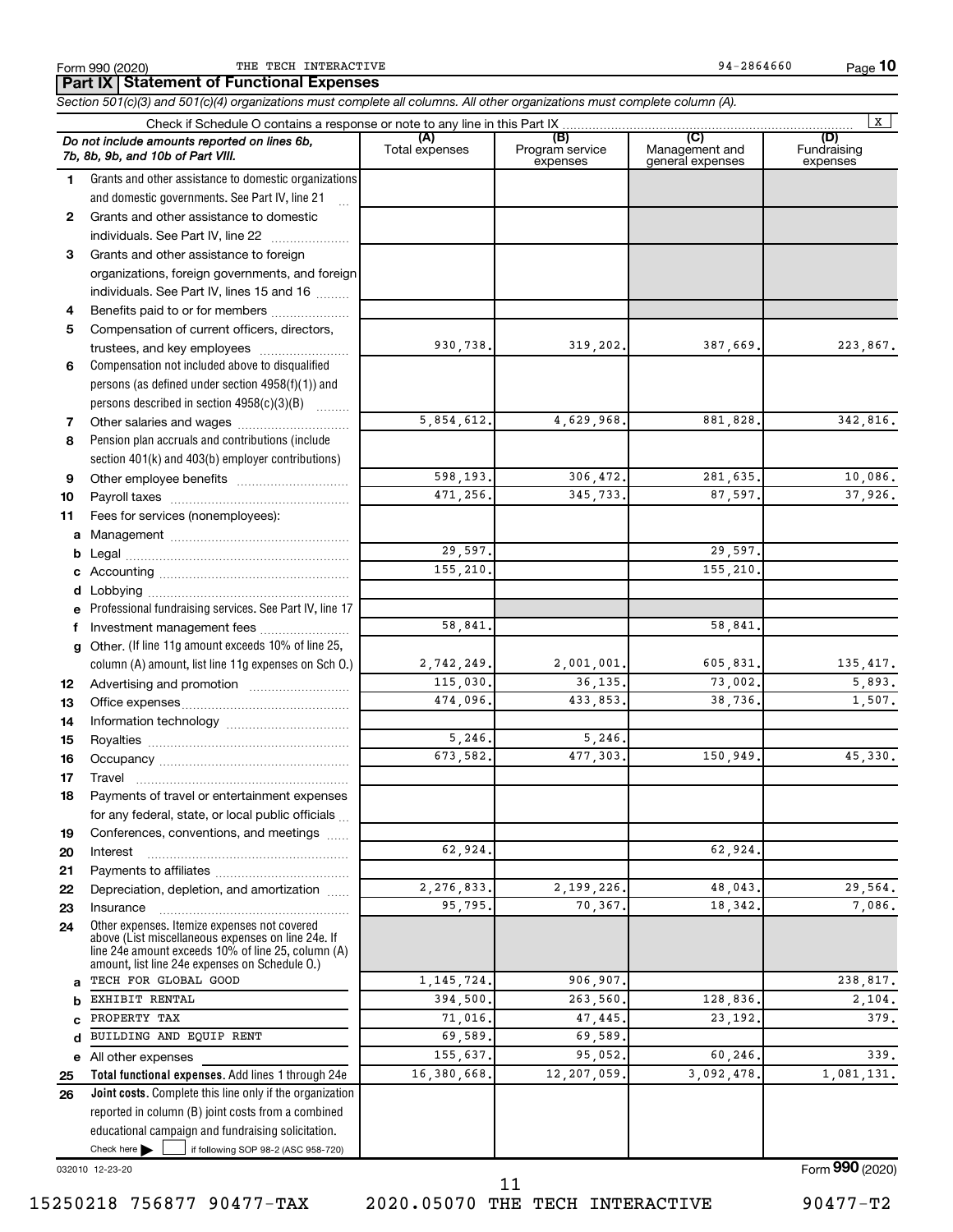Form 990 (2020) THE TECH INTERACTIVE PAGE 18 PAGE 1884-2864660 Page

**11**

|                             | Part X | <b>Balance Sheet</b>                                                                                                                                                                                                           |             |               |                          |                |                    |
|-----------------------------|--------|--------------------------------------------------------------------------------------------------------------------------------------------------------------------------------------------------------------------------------|-------------|---------------|--------------------------|----------------|--------------------|
|                             |        |                                                                                                                                                                                                                                |             |               |                          |                |                    |
|                             |        |                                                                                                                                                                                                                                |             |               | (A)<br>Beginning of year |                | (B)<br>End of year |
|                             | 1      |                                                                                                                                                                                                                                |             |               | 43,767.                  | 1              | 71,391.            |
|                             | 2      |                                                                                                                                                                                                                                |             |               | 3,146,870.               | 2              | 2,550,202.         |
|                             | 3      |                                                                                                                                                                                                                                | 4,457,759.  | 3             | 3,704,988.               |                |                    |
|                             | 4      |                                                                                                                                                                                                                                |             |               | 755, 316.                | 4              |                    |
|                             | 5      | Loans and other receivables from any current or former officer, director,                                                                                                                                                      |             |               |                          |                |                    |
|                             |        | trustee, key employee, creator or founder, substantial contributor, or 35%                                                                                                                                                     |             |               |                          |                |                    |
|                             |        | controlled entity or family member of any of these persons                                                                                                                                                                     |             |               |                          | 5              |                    |
|                             | 6      | Loans and other receivables from other disqualified persons (as defined                                                                                                                                                        |             |               |                          |                |                    |
|                             |        | under section 4958(f)(1)), and persons described in section 4958(c)(3)(B)                                                                                                                                                      |             |               |                          | 6              |                    |
|                             | 7      |                                                                                                                                                                                                                                |             |               |                          | $\overline{7}$ |                    |
| Assets                      | 8      |                                                                                                                                                                                                                                |             |               | 8                        |                |                    |
|                             | 9      | Prepaid expenses and deferred charges [11] matter continuum matter and referred charges [11] matter continuum matter continuum matter and continuum matter continuum matter continuum matter continuum matter continuum matter |             |               | 208,901.                 | 9              | 84, 155.           |
|                             |        | <b>10a</b> Land, buildings, and equipment: cost or other                                                                                                                                                                       |             |               |                          |                |                    |
|                             |        | basis. Complete Part VI of Schedule D    10a                                                                                                                                                                                   |             | 38,733,654.   |                          |                |                    |
|                             |        |                                                                                                                                                                                                                                |             | 31, 246, 302. | 9, 242, 747.             | 10c            | 7,487,352.         |
|                             | 11     |                                                                                                                                                                                                                                |             | 11            |                          |                |                    |
|                             | 12     |                                                                                                                                                                                                                                | 34,863,404. | 12            | 37,615,302.              |                |                    |
|                             | 13     |                                                                                                                                                                                                                                |             | 13            |                          |                |                    |
|                             | 14     |                                                                                                                                                                                                                                |             |               | 14                       |                |                    |
|                             | 15     |                                                                                                                                                                                                                                |             |               | 42, 391, 322.            | 15             | 42,012,005.        |
|                             | 16     |                                                                                                                                                                                                                                |             |               | 95,110,086.              | 16             | 93, 525, 395.      |
|                             | 17     |                                                                                                                                                                                                                                |             |               | 631,633.                 | 17             | 1,122,522.         |
|                             | 18     |                                                                                                                                                                                                                                |             | 18            |                          |                |                    |
|                             | 19     |                                                                                                                                                                                                                                |             |               | 294,743.                 | 19             | 139,078.           |
|                             | 20     |                                                                                                                                                                                                                                |             |               | 20                       |                |                    |
|                             | 21     | Escrow or custodial account liability. Complete Part IV of Schedule D                                                                                                                                                          |             |               |                          | 21             |                    |
|                             | 22     | Loans and other payables to any current or former officer, director,                                                                                                                                                           |             |               |                          |                |                    |
|                             |        | trustee, key employee, creator or founder, substantial contributor, or 35%                                                                                                                                                     |             |               |                          |                |                    |
| Liabilities                 |        | controlled entity or family member of any of these persons                                                                                                                                                                     |             |               |                          | 22             |                    |
|                             | 23     | Secured mortgages and notes payable to unrelated third parties                                                                                                                                                                 |             |               | 2,000,000.               | 23             |                    |
|                             | 24     |                                                                                                                                                                                                                                |             |               | 1,933,780.               | 24             | 1,933,780.         |
|                             | 25     | Other liabilities (including federal income tax, payables to related third                                                                                                                                                     |             |               |                          |                |                    |
|                             |        | parties, and other liabilities not included on lines 17-24). Complete Part X                                                                                                                                                   |             |               |                          |                |                    |
|                             |        | of Schedule D                                                                                                                                                                                                                  |             |               | υ.                       | 25             | 1,596.             |
|                             | 26     | Total liabilities. Add lines 17 through 25                                                                                                                                                                                     |             |               | 4,860,156.               | 26             | 3,196,976.         |
|                             |        | Organizations that follow FASB ASC 958, check here $\blacktriangleright \boxed{X}$                                                                                                                                             |             |               |                          |                |                    |
|                             |        | and complete lines 27, 28, 32, and 33.                                                                                                                                                                                         |             |               |                          |                |                    |
|                             | 27     |                                                                                                                                                                                                                                |             |               | 10,433,166.              | 27             | 8,397,606.         |
|                             | 28     |                                                                                                                                                                                                                                |             |               | 79,816,764.              | 28             | 81,930,813.        |
|                             |        | Organizations that do not follow FASB ASC 958, check here ▶ □                                                                                                                                                                  |             |               |                          |                |                    |
|                             |        | and complete lines 29 through 33.                                                                                                                                                                                              |             |               |                          |                |                    |
|                             | 29     |                                                                                                                                                                                                                                |             |               |                          | 29             |                    |
| Net Assets or Fund Balances | 30     | Paid-in or capital surplus, or land, building, or equipment fund                                                                                                                                                               |             |               |                          | 30             |                    |
|                             | 31     | Retained earnings, endowment, accumulated income, or other funds                                                                                                                                                               |             |               |                          | 31             |                    |
|                             | 32     |                                                                                                                                                                                                                                |             |               | 90,249,930.              | 32             | 90, 328, 419.      |
|                             | 33     |                                                                                                                                                                                                                                |             |               | 95,110,086.              | 33             | 93, 525, 395.      |

Form (2020) **990**

032011 12-23-20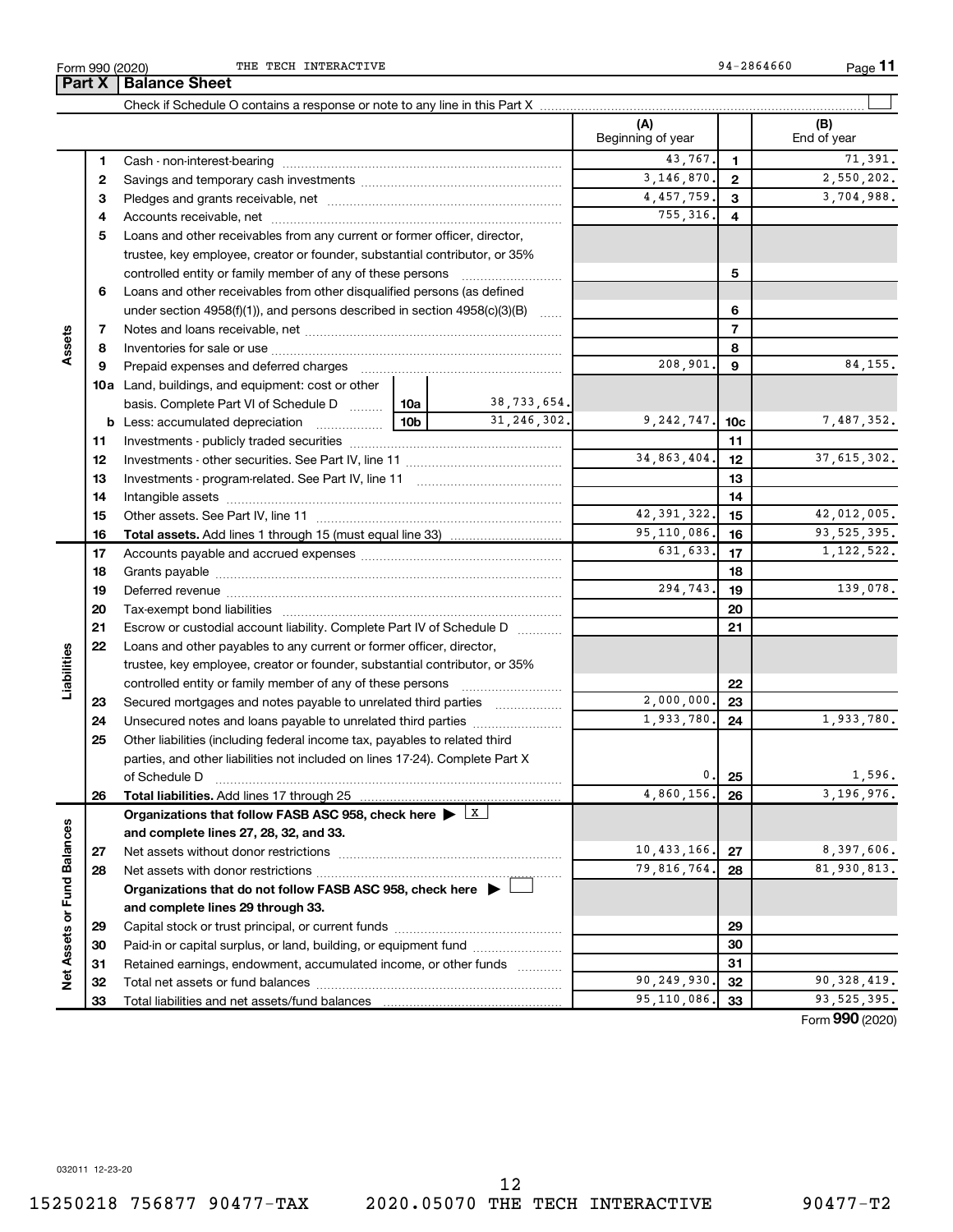| Form 990 (2020) | THE TECH INTERACTIVE                                                                                                                                                                                                           | $94 - 2864660$ |                |            | Page 12         |
|-----------------|--------------------------------------------------------------------------------------------------------------------------------------------------------------------------------------------------------------------------------|----------------|----------------|------------|-----------------|
| Part XI         | <b>Reconciliation of Net Assets</b>                                                                                                                                                                                            |                |                |            |                 |
|                 |                                                                                                                                                                                                                                |                |                |            |                 |
|                 |                                                                                                                                                                                                                                |                |                |            |                 |
| 1               |                                                                                                                                                                                                                                | 1              |                |            | 9,877,146.      |
| 2               |                                                                                                                                                                                                                                | $\mathbf{2}$   |                |            | 16,380,668.     |
| З               | Revenue less expenses. Subtract line 2 from line 1                                                                                                                                                                             | 3              |                |            | $-6, 503, 522.$ |
| 4               |                                                                                                                                                                                                                                | $\overline{4}$ |                |            | 90,249,930.     |
| 5               | Net unrealized gains (losses) on investments [11] matter in the contract of the state of the state of the state of the state of the state of the state of the state of the state of the state of the state of the state of the | 5              |                |            | 7,011,328.      |
| 6               |                                                                                                                                                                                                                                | 6              |                |            | $-429,317.$     |
| 7               | Investment expenses www.communication.com/www.communication.com/www.communication.com/www.com                                                                                                                                  | $\overline{7}$ |                |            |                 |
| 8               |                                                                                                                                                                                                                                | 8              |                |            |                 |
| 9               | Other changes in net assets or fund balances (explain on Schedule O) manufactured controller changes in net assets or fund balances (explain on Schedule O)                                                                    | 9              |                |            | $\mathbf{0}$ .  |
| 10              | Net assets or fund balances at end of year. Combine lines 3 through 9 (must equal Part X, line 32,                                                                                                                             |                |                |            |                 |
|                 |                                                                                                                                                                                                                                | 10             |                |            | 90,328,419.     |
|                 | Part XII Financial Statements and Reporting                                                                                                                                                                                    |                |                |            |                 |
|                 |                                                                                                                                                                                                                                |                |                |            | $\mathbf{x}$    |
|                 |                                                                                                                                                                                                                                |                |                | <b>Yes</b> | <b>No</b>       |
| 1               | $\lfloor x \rfloor$ Accrual<br>Accounting method used to prepare the Form 990: $\Box$ Cash<br>Other                                                                                                                            |                |                |            |                 |
|                 | If the organization changed its method of accounting from a prior year or checked "Other," explain in Schedule O.                                                                                                              |                |                |            |                 |
|                 | 2a Were the organization's financial statements compiled or reviewed by an independent accountant?                                                                                                                             |                | 2a             |            | х               |
|                 | If "Yes," check a box below to indicate whether the financial statements for the year were compiled or reviewed on a                                                                                                           |                |                |            |                 |
|                 | separate basis, consolidated basis, or both:                                                                                                                                                                                   |                |                |            |                 |
|                 | Separate basis<br>Consolidated basis<br>Both consolidated and separate basis                                                                                                                                                   |                |                |            |                 |
|                 |                                                                                                                                                                                                                                |                | 2 <sub>b</sub> | х          |                 |
|                 | If "Yes," check a box below to indicate whether the financial statements for the year were audited on a separate basis,                                                                                                        |                |                |            |                 |
|                 | consolidated basis, or both:                                                                                                                                                                                                   |                |                |            |                 |
|                 | $X$ Separate basis<br>Consolidated basis<br>Both consolidated and separate basis                                                                                                                                               |                |                |            |                 |
|                 | c If "Yes" to line 2a or 2b, does the organization have a committee that assumes responsibility for oversight of the audit,                                                                                                    |                |                |            |                 |
|                 |                                                                                                                                                                                                                                |                | 2c             | х          |                 |
|                 | If the organization changed either its oversight process or selection process during the tax year, explain on Schedule O.                                                                                                      |                |                |            |                 |
|                 | 3a As a result of a federal award, was the organization required to undergo an audit or audits as set forth in the Single Audit                                                                                                |                |                |            |                 |
|                 |                                                                                                                                                                                                                                |                | 3a             |            | х               |
|                 | b If "Yes," did the organization undergo the required audit or audits? If the organization did not undergo the required audit                                                                                                  |                |                |            |                 |
|                 |                                                                                                                                                                                                                                |                | Зb             |            |                 |

Form (2020) **990**

032012 12-23-20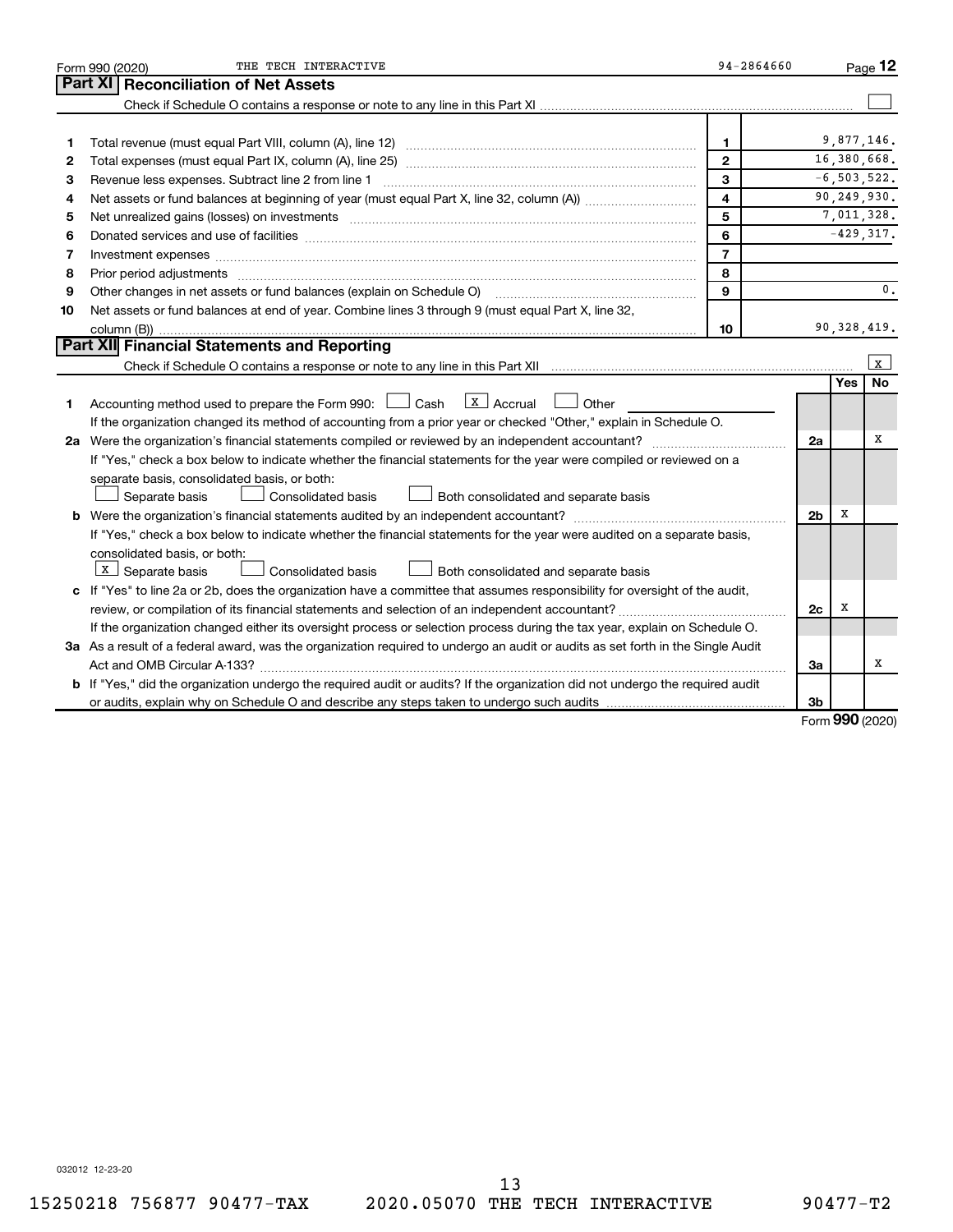| <b>SCHEDULE A</b> |  |
|-------------------|--|
|-------------------|--|

| (Form 990 or 990-EZ) |  |  |  |
|----------------------|--|--|--|
|----------------------|--|--|--|

Department of the Treasury Internal Revenue Service

# Form 990 or 990-EZ) **Public Charity Status and Public Support**<br>
Complete if the organization is a section 501(c)(3) organization or a section<br> **2020**

**4947(a)(1) nonexempt charitable trust. | Attach to Form 990 or Form 990-EZ.** 

| ▶ Go to www.irs.gov/Form990 for instructions and the latest information. |
|--------------------------------------------------------------------------|
|                                                                          |

| <b>d'</b>                           |
|-------------------------------------|
| <b>Open to Public</b><br>Inspection |
|                                     |

OMB No. 1545-0047

|        | Name of the organization<br><b>Employer identification number</b> |                                                                                                                                                                                                                                               |                      |                            |                                    |                                 |                            |  |                                      |  |
|--------|-------------------------------------------------------------------|-----------------------------------------------------------------------------------------------------------------------------------------------------------------------------------------------------------------------------------------------|----------------------|----------------------------|------------------------------------|---------------------------------|----------------------------|--|--------------------------------------|--|
|        |                                                                   |                                                                                                                                                                                                                                               | THE TECH INTERACTIVE |                            |                                    |                                 |                            |  | 94-2864660                           |  |
| Part I |                                                                   | Reason for Public Charity Status. (All organizations must complete this part.) See instructions.                                                                                                                                              |                      |                            |                                    |                                 |                            |  |                                      |  |
|        |                                                                   | The organization is not a private foundation because it is: (For lines 1 through 12, check only one box.)                                                                                                                                     |                      |                            |                                    |                                 |                            |  |                                      |  |
| 1      |                                                                   | A church, convention of churches, or association of churches described in section 170(b)(1)(A)(i).                                                                                                                                            |                      |                            |                                    |                                 |                            |  |                                      |  |
| 2      |                                                                   | A school described in section 170(b)(1)(A)(ii). (Attach Schedule E (Form 990 or 990-EZ).)                                                                                                                                                     |                      |                            |                                    |                                 |                            |  |                                      |  |
| 3      |                                                                   | A hospital or a cooperative hospital service organization described in section 170(b)(1)(A)(iii).                                                                                                                                             |                      |                            |                                    |                                 |                            |  |                                      |  |
| 4      |                                                                   | A medical research organization operated in conjunction with a hospital described in section 170(b)(1)(A)(iii). Enter the hospital's name,                                                                                                    |                      |                            |                                    |                                 |                            |  |                                      |  |
|        |                                                                   | city, and state:                                                                                                                                                                                                                              |                      |                            |                                    |                                 |                            |  |                                      |  |
| 5      |                                                                   | An organization operated for the benefit of a college or university owned or operated by a governmental unit described in                                                                                                                     |                      |                            |                                    |                                 |                            |  |                                      |  |
|        |                                                                   | section 170(b)(1)(A)(iv). (Complete Part II.)                                                                                                                                                                                                 |                      |                            |                                    |                                 |                            |  |                                      |  |
| 6      |                                                                   |                                                                                                                                                                                                                                               |                      |                            |                                    |                                 |                            |  |                                      |  |
| 7      | X                                                                 | A federal, state, or local government or governmental unit described in section 170(b)(1)(A)(v).<br>An organization that normally receives a substantial part of its support from a governmental unit or from the general public described in |                      |                            |                                    |                                 |                            |  |                                      |  |
|        |                                                                   | section 170(b)(1)(A)(vi). (Complete Part II.)                                                                                                                                                                                                 |                      |                            |                                    |                                 |                            |  |                                      |  |
| 8      |                                                                   | A community trust described in section 170(b)(1)(A)(vi). (Complete Part II.)                                                                                                                                                                  |                      |                            |                                    |                                 |                            |  |                                      |  |
| 9      |                                                                   | An agricultural research organization described in section 170(b)(1)(A)(ix) operated in conjunction with a land-grant college                                                                                                                 |                      |                            |                                    |                                 |                            |  |                                      |  |
|        |                                                                   | or university or a non-land-grant college of agriculture (see instructions). Enter the name, city, and state of the college or                                                                                                                |                      |                            |                                    |                                 |                            |  |                                      |  |
|        |                                                                   | university:                                                                                                                                                                                                                                   |                      |                            |                                    |                                 |                            |  |                                      |  |
| 10     |                                                                   | An organization that normally receives (1) more than 33 1/3% of its support from contributions, membership fees, and gross receipts from                                                                                                      |                      |                            |                                    |                                 |                            |  |                                      |  |
|        |                                                                   | activities related to its exempt functions, subject to certain exceptions; and (2) no more than 33 1/3% of its support from gross investment                                                                                                  |                      |                            |                                    |                                 |                            |  |                                      |  |
|        |                                                                   | income and unrelated business taxable income (less section 511 tax) from businesses acquired by the organization after June 30, 1975.                                                                                                         |                      |                            |                                    |                                 |                            |  |                                      |  |
|        |                                                                   | See section 509(a)(2). (Complete Part III.)                                                                                                                                                                                                   |                      |                            |                                    |                                 |                            |  |                                      |  |
| 11     |                                                                   | An organization organized and operated exclusively to test for public safety. See section 509(a)(4).                                                                                                                                          |                      |                            |                                    |                                 |                            |  |                                      |  |
| 12     |                                                                   | An organization organized and operated exclusively for the benefit of, to perform the functions of, or to carry out the purposes of one or                                                                                                    |                      |                            |                                    |                                 |                            |  |                                      |  |
|        |                                                                   | more publicly supported organizations described in section 509(a)(1) or section 509(a)(2). See section 509(a)(3). Check the box in                                                                                                            |                      |                            |                                    |                                 |                            |  |                                      |  |
|        |                                                                   | lines 12a through 12d that describes the type of supporting organization and complete lines 12e, 12f, and 12g.                                                                                                                                |                      |                            |                                    |                                 |                            |  |                                      |  |
|        |                                                                   |                                                                                                                                                                                                                                               |                      |                            |                                    |                                 |                            |  |                                      |  |
| а      |                                                                   | Type I. A supporting organization operated, supervised, or controlled by its supported organization(s), typically by giving                                                                                                                   |                      |                            |                                    |                                 |                            |  |                                      |  |
|        |                                                                   | the supported organization(s) the power to regularly appoint or elect a majority of the directors or trustees of the supporting                                                                                                               |                      |                            |                                    |                                 |                            |  |                                      |  |
|        |                                                                   | organization. You must complete Part IV, Sections A and B.                                                                                                                                                                                    |                      |                            |                                    |                                 |                            |  |                                      |  |
| b      |                                                                   | Type II. A supporting organization supervised or controlled in connection with its supported organization(s), by having                                                                                                                       |                      |                            |                                    |                                 |                            |  |                                      |  |
|        |                                                                   | control or management of the supporting organization vested in the same persons that control or manage the supported                                                                                                                          |                      |                            |                                    |                                 |                            |  |                                      |  |
|        |                                                                   | organization(s). You must complete Part IV, Sections A and C.                                                                                                                                                                                 |                      |                            |                                    |                                 |                            |  |                                      |  |
| с      |                                                                   | Type III functionally integrated. A supporting organization operated in connection with, and functionally integrated with,                                                                                                                    |                      |                            |                                    |                                 |                            |  |                                      |  |
|        |                                                                   | its supported organization(s) (see instructions). You must complete Part IV, Sections A, D, and E.                                                                                                                                            |                      |                            |                                    |                                 |                            |  |                                      |  |
| d      |                                                                   | Type III non-functionally integrated. A supporting organization operated in connection with its supported organization(s)                                                                                                                     |                      |                            |                                    |                                 |                            |  |                                      |  |
|        |                                                                   | that is not functionally integrated. The organization generally must satisfy a distribution requirement and an attentiveness                                                                                                                  |                      |                            |                                    |                                 |                            |  |                                      |  |
|        |                                                                   | requirement (see instructions). You must complete Part IV, Sections A and D, and Part V.                                                                                                                                                      |                      |                            |                                    |                                 |                            |  |                                      |  |
|        |                                                                   | Check this box if the organization received a written determination from the IRS that it is a Type I, Type II, Type III                                                                                                                       |                      |                            |                                    |                                 |                            |  |                                      |  |
|        |                                                                   | functionally integrated, or Type III non-functionally integrated supporting organization.                                                                                                                                                     |                      |                            |                                    |                                 |                            |  |                                      |  |
| f      |                                                                   | Enter the number of supported organizations                                                                                                                                                                                                   |                      |                            |                                    |                                 |                            |  |                                      |  |
|        |                                                                   | Provide the following information about the supported organization(s).<br>(i) Name of supported                                                                                                                                               | (ii) EIN             | (iii) Type of organization |                                    | (iv) Is the organization listed | (v) Amount of monetary     |  | (vi) Amount of other                 |  |
|        |                                                                   | organization                                                                                                                                                                                                                                  |                      | (described on lines 1-10   | in your governing document?<br>Yes | No                              | support (see instructions) |  | support (see instructions)           |  |
|        |                                                                   |                                                                                                                                                                                                                                               |                      | above (see instructions))  |                                    |                                 |                            |  |                                      |  |
|        |                                                                   |                                                                                                                                                                                                                                               |                      |                            |                                    |                                 |                            |  |                                      |  |
|        |                                                                   |                                                                                                                                                                                                                                               |                      |                            |                                    |                                 |                            |  |                                      |  |
|        |                                                                   |                                                                                                                                                                                                                                               |                      |                            |                                    |                                 |                            |  |                                      |  |
|        |                                                                   |                                                                                                                                                                                                                                               |                      |                            |                                    |                                 |                            |  |                                      |  |
|        |                                                                   |                                                                                                                                                                                                                                               |                      |                            |                                    |                                 |                            |  |                                      |  |
|        |                                                                   |                                                                                                                                                                                                                                               |                      |                            |                                    |                                 |                            |  |                                      |  |
|        |                                                                   |                                                                                                                                                                                                                                               |                      |                            |                                    |                                 |                            |  |                                      |  |
|        |                                                                   |                                                                                                                                                                                                                                               |                      |                            |                                    |                                 |                            |  |                                      |  |
|        |                                                                   |                                                                                                                                                                                                                                               |                      |                            |                                    |                                 |                            |  |                                      |  |
|        |                                                                   |                                                                                                                                                                                                                                               |                      |                            |                                    |                                 |                            |  |                                      |  |
| Total  |                                                                   |                                                                                                                                                                                                                                               |                      |                            |                                    |                                 |                            |  |                                      |  |
|        |                                                                   | LHA For Paperwork Reduction Act Notice, see the Instructions for Form 990 or 990-EZ. 032021 01-25-21                                                                                                                                          |                      |                            |                                    |                                 |                            |  | Schedule A (Form 990 or 990-EZ) 2020 |  |

14

 $\Box$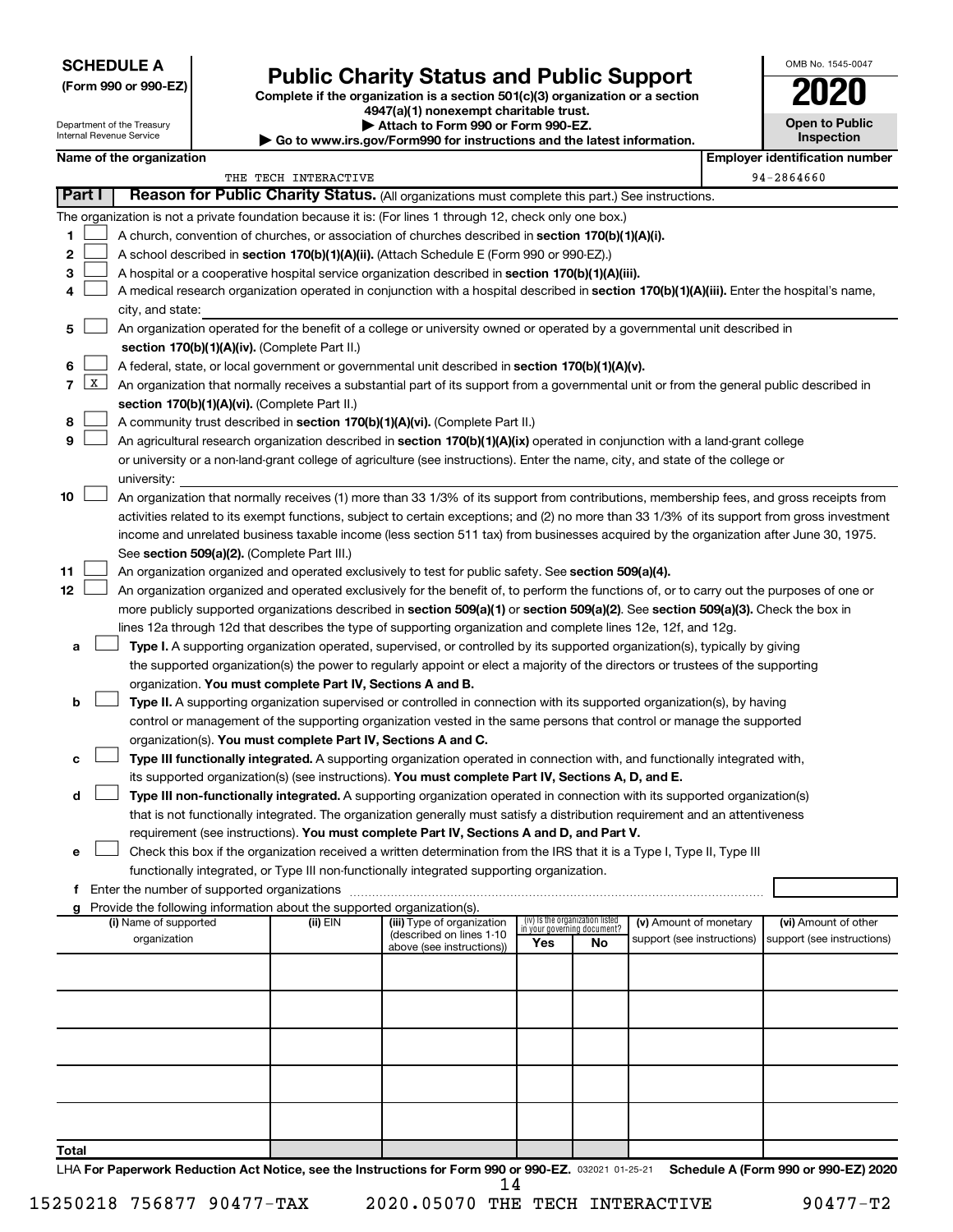#### Schedule A (Form 990 or 990-EZ) 2020 THE TECH INTERACTIVE **Superintensive Contract Contract Contract Contract** Page

**2**

#### **Part II Support Schedule for Organizations Described in Sections 170(b)(1)(A)(iv) and 170(b)(1)(A)(vi)**

(Complete only if you checked the box on line 5, 7, or 8 of Part I or if the organization failed to qualify under Part III. If the organization fails to qualify under the tests listed below, please complete Part III.)

| <b>Section A. Public Support</b>                                                                                                                                                                                                    |             |               |             |               |             |                                |
|-------------------------------------------------------------------------------------------------------------------------------------------------------------------------------------------------------------------------------------|-------------|---------------|-------------|---------------|-------------|--------------------------------|
| Calendar year (or fiscal year beginning in)                                                                                                                                                                                         | (a) 2016    | (b) 2017      | $(c)$ 2018  | $(d)$ 2019    | (e) 2020    | (f) Total                      |
| 1 Gifts, grants, contributions, and                                                                                                                                                                                                 |             |               |             |               |             |                                |
| membership fees received. (Do not                                                                                                                                                                                                   |             |               |             |               |             |                                |
| include any "unusual grants.")                                                                                                                                                                                                      | 12,392,946. | 20,438,835.   | 8,786,133.  | 21,033,563.   | 9,385,140.  | 72,036,617.                    |
| 2 Tax revenues levied for the organ-                                                                                                                                                                                                |             |               |             |               |             |                                |
| ization's benefit and either paid to                                                                                                                                                                                                |             |               |             |               |             |                                |
| or expended on its behalf                                                                                                                                                                                                           |             |               |             |               |             |                                |
| 3 The value of services or facilities                                                                                                                                                                                               |             |               |             |               |             |                                |
| furnished by a governmental unit to                                                                                                                                                                                                 |             |               |             |               |             |                                |
| the organization without charge                                                                                                                                                                                                     | 1,246,048.  | 1,236,549.    | 1,226,502.  | 23, 531, 078. | 1,024,683.  | 28, 264, 860.                  |
| 4 Total. Add lines 1 through 3                                                                                                                                                                                                      | 13,638,994. | 21, 675, 384. | 10,012,635. | 44, 564, 641. | 10,409,823. | 100,301,477.                   |
| 5 The portion of total contributions                                                                                                                                                                                                |             |               |             |               |             |                                |
| by each person (other than a                                                                                                                                                                                                        |             |               |             |               |             |                                |
| governmental unit or publicly                                                                                                                                                                                                       |             |               |             |               |             |                                |
| supported organization) included                                                                                                                                                                                                    |             |               |             |               |             |                                |
| on line 1 that exceeds 2% of the                                                                                                                                                                                                    |             |               |             |               |             |                                |
| amount shown on line 11,                                                                                                                                                                                                            |             |               |             |               |             |                                |
| column (f)                                                                                                                                                                                                                          |             |               |             |               |             | 18, 254, 252.                  |
| 6 Public support. Subtract line 5 from line 4.                                                                                                                                                                                      |             |               |             |               |             | 82,047,225.                    |
| <b>Section B. Total Support</b>                                                                                                                                                                                                     |             |               |             |               |             |                                |
| Calendar year (or fiscal year beginning in)                                                                                                                                                                                         | (a) 2016    | (b) 2017      | $(c)$ 2018  | $(d)$ 2019    | (e) 2020    | (f) Total                      |
| <b>7</b> Amounts from line 4                                                                                                                                                                                                        | 13,638,994. | 21, 675, 384  | 10,012,635  | 44, 564, 641  | 10,409,823  | 100, 301, 477.                 |
| 8 Gross income from interest,                                                                                                                                                                                                       |             |               |             |               |             |                                |
| dividends, payments received on                                                                                                                                                                                                     |             |               |             |               |             |                                |
| securities loans, rents, royalties,                                                                                                                                                                                                 |             |               |             |               |             |                                |
| and income from similar sources                                                                                                                                                                                                     | 273, 204.   | 307,731.      | 471,781.    | 239,648.      | 60,357.     | 1,352,721.                     |
| 9 Net income from unrelated business                                                                                                                                                                                                |             |               |             |               |             |                                |
| activities, whether or not the                                                                                                                                                                                                      |             |               |             |               |             |                                |
| business is regularly carried on                                                                                                                                                                                                    |             |               |             |               |             |                                |
| 10 Other income. Do not include gain                                                                                                                                                                                                |             |               |             |               |             |                                |
| or loss from the sale of capital                                                                                                                                                                                                    |             |               |             |               |             |                                |
| assets (Explain in Part VI.)                                                                                                                                                                                                        |             |               |             |               | 17,034.     | 17,034.                        |
| 11 Total support. Add lines 7 through 10                                                                                                                                                                                            |             |               |             |               |             | 101, 671, 232.                 |
| <b>12</b> Gross receipts from related activities, etc. (see instructions)                                                                                                                                                           |             |               |             |               | 12          | 19,569,429.                    |
| 13 First 5 years. If the Form 990 is for the organization's first, second, third, fourth, or fifth tax year as a section 501(c)(3)                                                                                                  |             |               |             |               |             |                                |
| organization, check this box and stop here <b>construction and construction</b> construction of the state of the state of the state of the state of the state of the state of the state of the state of the state of the state of t |             |               |             |               |             |                                |
| Section C. Computation of Public Support Percentage                                                                                                                                                                                 |             |               |             |               |             |                                |
|                                                                                                                                                                                                                                     |             |               |             |               | 14          | 80.70<br>%                     |
|                                                                                                                                                                                                                                     |             |               |             |               | 15          | 82.05<br>%                     |
| 16a 33 1/3% support test - 2020. If the organization did not check the box on line 13, and line 14 is 33 1/3% or more, check this box and                                                                                           |             |               |             |               |             |                                |
| stop here. The organization qualifies as a publicly supported organization                                                                                                                                                          |             |               |             |               |             | $\blacktriangleright$ $\mid$ X |
| b 33 1/3% support test - 2019. If the organization did not check a box on line 13 or 16a, and line 15 is 33 1/3% or more, check this box                                                                                            |             |               |             |               |             |                                |
|                                                                                                                                                                                                                                     |             |               |             |               |             |                                |
| 17a 10% -facts-and-circumstances test - 2020. If the organization did not check a box on line 13, 16a, or 16b, and line 14 is 10% or more,                                                                                          |             |               |             |               |             |                                |
| and if the organization meets the facts-and-circumstances test, check this box and stop here. Explain in Part VI how the organization                                                                                               |             |               |             |               |             |                                |
| meets the facts-and-circumstances test. The organization qualifies as a publicly supported organization                                                                                                                             |             |               |             |               |             |                                |
| <b>b 10%</b> -facts-and-circumstances test - 2019. If the organization did not check a box on line 13, 16a, 16b, or 17a, and line 15 is 10% or                                                                                      |             |               |             |               |             |                                |
| more, and if the organization meets the facts-and-circumstances test, check this box and stop here. Explain in Part VI how the                                                                                                      |             |               |             |               |             |                                |
| organization meets the facts-and-circumstances test. The organization qualifies as a publicly supported organization                                                                                                                |             |               |             |               |             |                                |
| 18 Private foundation. If the organization did not check a box on line 13, 16a, 16b, 17a, or 17b, check this box and see instructions                                                                                               |             |               |             |               |             |                                |
|                                                                                                                                                                                                                                     |             |               |             |               |             |                                |

**Schedule A (Form 990 or 990-EZ) 2020**

032022 01-25-21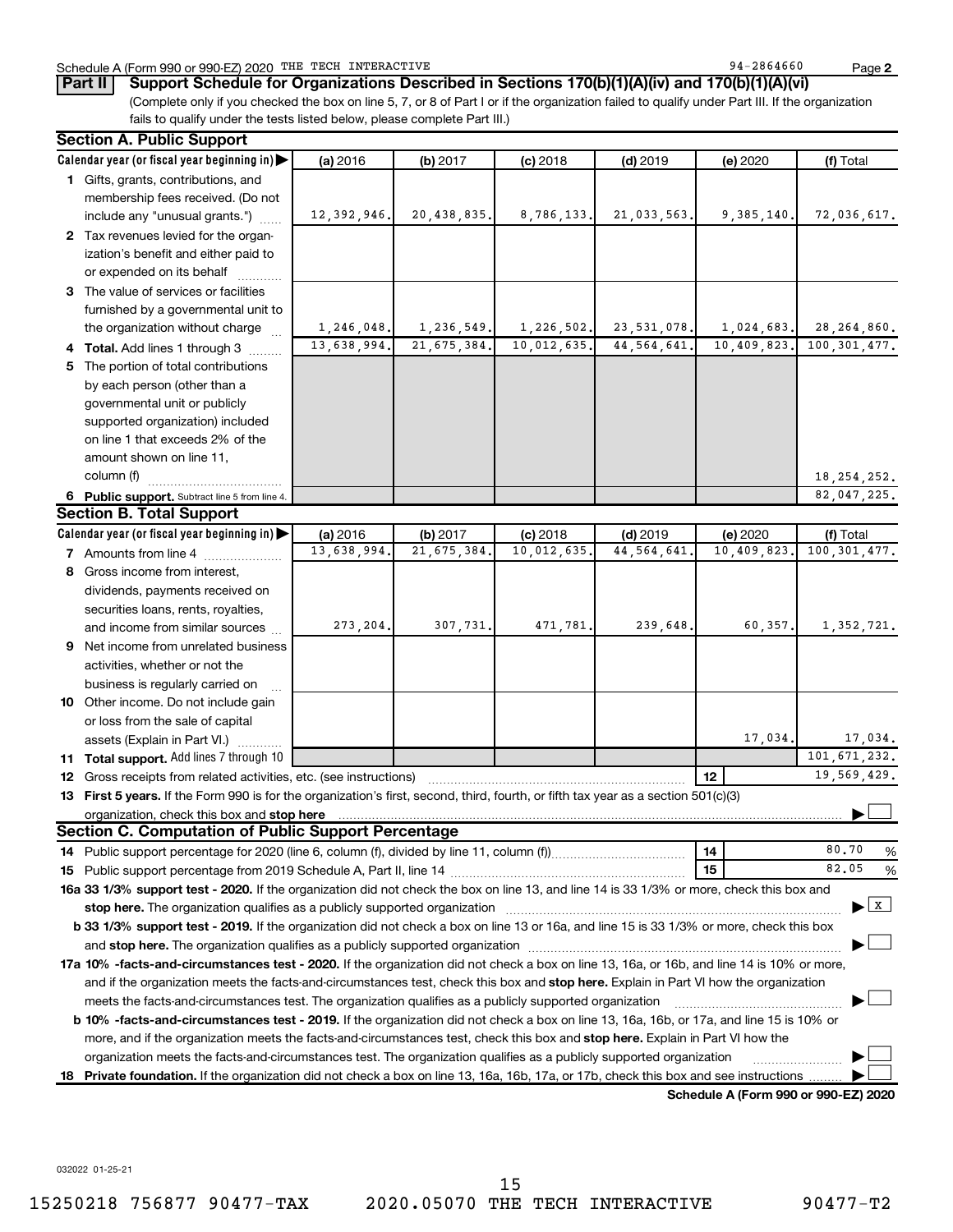### **Part III Support Schedule for Organizations Described in Section 509(a)(2)**

(Complete only if you checked the box on line 10 of Part I or if the organization failed to qualify under Part II. If the organization fails to qualify under the tests listed below, please complete Part II.)

| <b>Section A. Public Support</b>                                                                                                                                                 |          |          |            |            |          |                                      |
|----------------------------------------------------------------------------------------------------------------------------------------------------------------------------------|----------|----------|------------|------------|----------|--------------------------------------|
| Calendar year (or fiscal year beginning in)                                                                                                                                      | (a) 2016 | (b) 2017 | $(c)$ 2018 | $(d)$ 2019 | (e) 2020 | (f) Total                            |
| 1 Gifts, grants, contributions, and                                                                                                                                              |          |          |            |            |          |                                      |
| membership fees received. (Do not                                                                                                                                                |          |          |            |            |          |                                      |
| include any "unusual grants.")                                                                                                                                                   |          |          |            |            |          |                                      |
| 2 Gross receipts from admissions,<br>merchandise sold or services per-<br>formed, or facilities furnished in<br>any activity that is related to the                              |          |          |            |            |          |                                      |
| organization's tax-exempt purpose                                                                                                                                                |          |          |            |            |          |                                      |
| <b>3</b> Gross receipts from activities that                                                                                                                                     |          |          |            |            |          |                                      |
| are not an unrelated trade or bus-                                                                                                                                               |          |          |            |            |          |                                      |
| iness under section 513                                                                                                                                                          |          |          |            |            |          |                                      |
| 4 Tax revenues levied for the organ-<br>ization's benefit and either paid to                                                                                                     |          |          |            |            |          |                                      |
| or expended on its behalf                                                                                                                                                        |          |          |            |            |          |                                      |
| 5 The value of services or facilities                                                                                                                                            |          |          |            |            |          |                                      |
| furnished by a governmental unit to                                                                                                                                              |          |          |            |            |          |                                      |
| the organization without charge                                                                                                                                                  |          |          |            |            |          |                                      |
| <b>6 Total.</b> Add lines 1 through 5                                                                                                                                            |          |          |            |            |          |                                      |
| 7a Amounts included on lines 1, 2, and                                                                                                                                           |          |          |            |            |          |                                      |
| 3 received from disqualified persons                                                                                                                                             |          |          |            |            |          |                                      |
| <b>b</b> Amounts included on lines 2 and 3 received<br>from other than disqualified persons that<br>exceed the greater of \$5,000 or 1% of the<br>amount on line 13 for the year |          |          |            |            |          |                                      |
| c Add lines 7a and 7b                                                                                                                                                            |          |          |            |            |          |                                      |
| 8 Public support. (Subtract line 7c from line 6.)                                                                                                                                |          |          |            |            |          |                                      |
| <b>Section B. Total Support</b>                                                                                                                                                  |          |          |            |            |          |                                      |
| Calendar year (or fiscal year beginning in)                                                                                                                                      | (a) 2016 | (b) 2017 | $(c)$ 2018 | $(d)$ 2019 | (e) 2020 | (f) Total                            |
| <b>9</b> Amounts from line 6                                                                                                                                                     |          |          |            |            |          |                                      |
| <b>10a</b> Gross income from interest,<br>dividends, payments received on<br>securities loans, rents, royalties,<br>and income from similar sources                              |          |          |            |            |          |                                      |
| <b>b</b> Unrelated business taxable income                                                                                                                                       |          |          |            |            |          |                                      |
| (less section 511 taxes) from businesses<br>acquired after June 30, 1975                                                                                                         |          |          |            |            |          |                                      |
| c Add lines 10a and 10b                                                                                                                                                          |          |          |            |            |          |                                      |
| <b>11</b> Net income from unrelated business<br>activities not included in line 10b.<br>whether or not the business is<br>regularly carried on                                   |          |          |            |            |          |                                      |
| <b>12</b> Other income. Do not include gain<br>or loss from the sale of capital<br>assets (Explain in Part VI.)                                                                  |          |          |            |            |          |                                      |
| <b>13</b> Total support. (Add lines 9, 10c, 11, and 12.)                                                                                                                         |          |          |            |            |          |                                      |
| 14 First 5 years. If the Form 990 is for the organization's first, second, third, fourth, or fifth tax year as a section 501(c)(3) organization,                                 |          |          |            |            |          |                                      |
| check this box and stop here                                                                                                                                                     |          |          |            |            |          |                                      |
| <b>Section C. Computation of Public Support Percentage</b>                                                                                                                       |          |          |            |            |          |                                      |
| 15 Public support percentage for 2020 (line 8, column (f), divided by line 13, column (f) <i></i>                                                                                |          |          |            |            | 15       | ℅                                    |
| 16 Public support percentage from 2019 Schedule A, Part III, line 15                                                                                                             |          |          |            |            | 16       | %                                    |
| Section D. Computation of Investment Income Percentage                                                                                                                           |          |          |            |            |          |                                      |
|                                                                                                                                                                                  |          |          |            |            | 17       | %                                    |
| 18 Investment income percentage from 2019 Schedule A, Part III, line 17                                                                                                          |          |          |            |            | 18       | %                                    |
| 19a 33 1/3% support tests - 2020. If the organization did not check the box on line 14, and line 15 is more than 33 1/3%, and line 17 is not                                     |          |          |            |            |          |                                      |
| more than 33 1/3%, check this box and stop here. The organization qualifies as a publicly supported organization                                                                 |          |          |            |            |          |                                      |
| b 33 1/3% support tests - 2019. If the organization did not check a box on line 14 or line 19a, and line 16 is more than 33 1/3%, and                                            |          |          |            |            |          |                                      |
| line 18 is not more than 33 1/3%, check this box and stop here. The organization qualifies as a publicly supported organization                                                  |          |          |            |            |          |                                      |
|                                                                                                                                                                                  |          |          |            |            |          |                                      |
|                                                                                                                                                                                  |          |          |            |            |          | Schedule A (Form 990 or 990-EZ) 2020 |
| 032023 01-25-21                                                                                                                                                                  |          |          | 16         |            |          |                                      |

15250218 756877 90477-TAX 2020.05070 THE TECH INTERACTIVE 90477-T2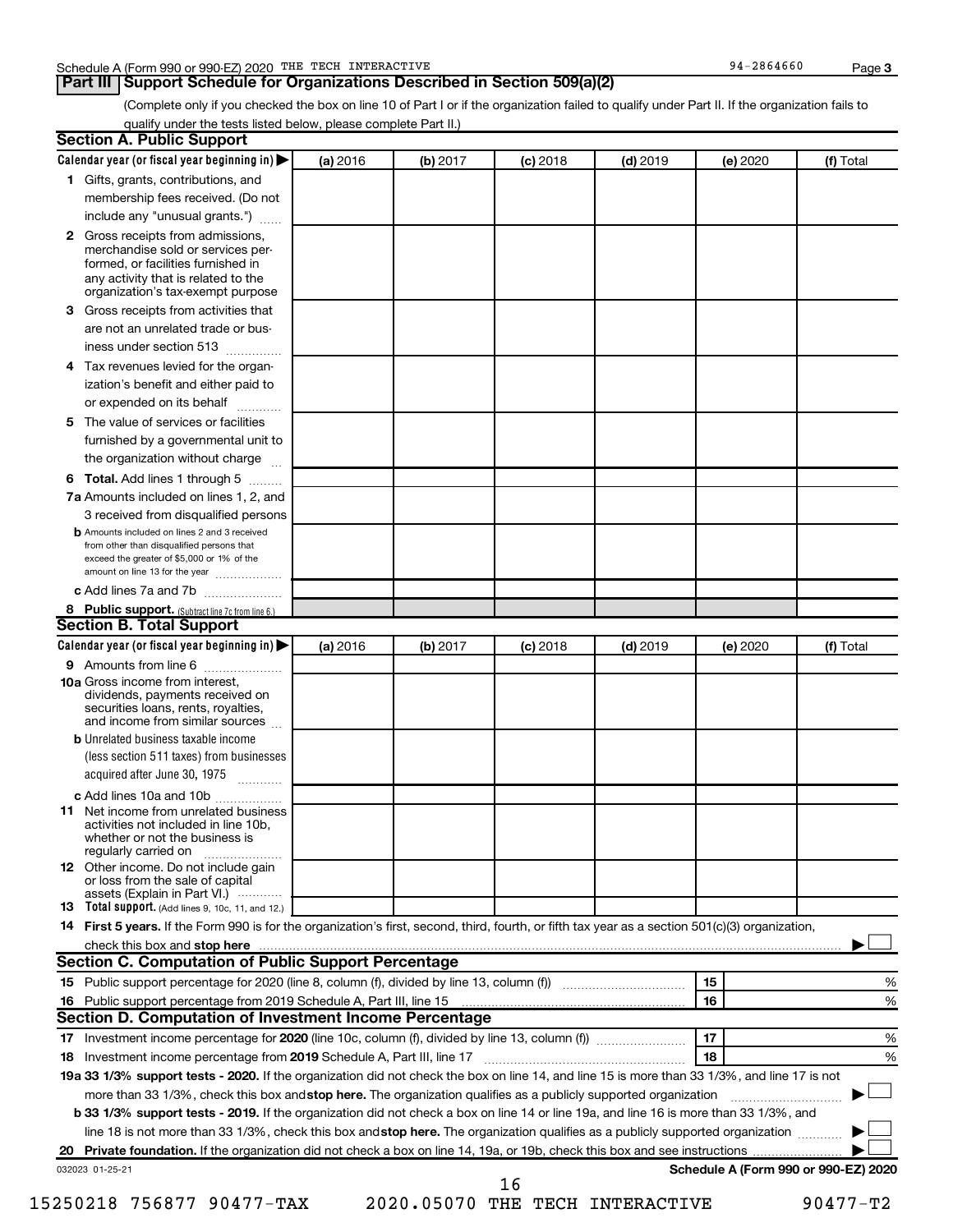#### **Part IV Supporting Organizations**

(Complete only if you checked a box in line 12 on Part I. If you checked box 12a, Part I, complete Sections A and B. If you checked box 12b, Part I, complete Sections A and C. If you checked box 12c, Part I, complete Sections A, D, and E. If you checked box 12d, Part I, complete Sections A and D, and complete Part V.)

#### **Section A. All Supporting Organizations**

- **1** Are all of the organization's supported organizations listed by name in the organization's governing documents? If "No," describe in Part VI how the supported organizations are designated. If designated by *class or purpose, describe the designation. If historic and continuing relationship, explain.*
- **2** Did the organization have any supported organization that does not have an IRS determination of status under section 509(a)(1) or (2)? If "Yes," explain in Part **VI** how the organization determined that the supported *organization was described in section 509(a)(1) or (2).*
- **3a** Did the organization have a supported organization described in section 501(c)(4), (5), or (6)? If "Yes," answer *lines 3b and 3c below.*
- **b** Did the organization confirm that each supported organization qualified under section 501(c)(4), (5), or (6) and satisfied the public support tests under section 509(a)(2)? If "Yes," describe in Part VI when and how the *organization made the determination.*
- **c** Did the organization ensure that all support to such organizations was used exclusively for section 170(c)(2)(B) purposes? If "Yes," explain in Part VI what controls the organization put in place to ensure such use.
- **4 a** *If* Was any supported organization not organized in the United States ("foreign supported organization")? *"Yes," and if you checked box 12a or 12b in Part I, answer lines 4b and 4c below.*
- **b** Did the organization have ultimate control and discretion in deciding whether to make grants to the foreign supported organization? If "Yes," describe in Part VI how the organization had such control and discretion *despite being controlled or supervised by or in connection with its supported organizations.*
- **c** Did the organization support any foreign supported organization that does not have an IRS determination under sections 501(c)(3) and 509(a)(1) or (2)? If "Yes," explain in Part VI what controls the organization used *to ensure that all support to the foreign supported organization was used exclusively for section 170(c)(2)(B) purposes.*
- **5a** Did the organization add, substitute, or remove any supported organizations during the tax year? If "Yes," answer lines 5b and 5c below (if applicable). Also, provide detail in **Part VI,** including (i) the names and EIN *numbers of the supported organizations added, substituted, or removed; (ii) the reasons for each such action; (iii) the authority under the organization's organizing document authorizing such action; and (iv) how the action was accomplished (such as by amendment to the organizing document).*
- **b Type I or Type II only.** Was any added or substituted supported organization part of a class already designated in the organization's organizing document?
- **c Substitutions only.**  Was the substitution the result of an event beyond the organization's control?
- **6** Did the organization provide support (whether in the form of grants or the provision of services or facilities) to **Part VI.** support or benefit one or more of the filing organization's supported organizations? If "Yes," provide detail in anyone other than (i) its supported organizations, (ii) individuals that are part of the charitable class benefited by one or more of its supported organizations, or (iii) other supporting organizations that also
- **7** Did the organization provide a grant, loan, compensation, or other similar payment to a substantial contributor regard to a substantial contributor? If "Yes," complete Part I of Schedule L (Form 990 or 990-EZ). (as defined in section 4958(c)(3)(C)), a family member of a substantial contributor, or a 35% controlled entity with
- **8** Did the organization make a loan to a disqualified person (as defined in section 4958) not described in line 7? *If "Yes," complete Part I of Schedule L (Form 990 or 990-EZ).*
- **9 a** Was the organization controlled directly or indirectly at any time during the tax year by one or more in section 509(a)(1) or (2))? If "Yes," provide detail in **Part VI.** disqualified persons, as defined in section 4946 (other than foundation managers and organizations described
- **b** Did one or more disqualified persons (as defined in line 9a) hold a controlling interest in any entity in which the supporting organization had an interest? If "Yes," provide detail in Part VI.
- **c** Did a disqualified person (as defined in line 9a) have an ownership interest in, or derive any personal benefit from, assets in which the supporting organization also had an interest? If "Yes," provide detail in Part VI.
- **10 a** Was the organization subject to the excess business holdings rules of section 4943 because of section supporting organizations)? If "Yes," answer line 10b below. 4943(f) (regarding certain Type II supporting organizations, and all Type III non-functionally integrated
	- **b** Did the organization have any excess business holdings in the tax year? (Use Schedule C, Form 4720, to *determine whether the organization had excess business holdings.)*

032024 01-25-21

**Schedule A (Form 990 or 990-EZ) 2020**

|  | o esta | o esta | . |  |  |
|--|--------|--------|---|--|--|
|  |        |        |   |  |  |
|  |        |        |   |  |  |

**1**

**2**

**3a**

**3b**

**3c**

**4a**

**4b**

**4c**

**5a**

**5b 5c**

**6**

**7**

**8**

**9a**

**9b**

**9c**

**10a**

**10b**

**Yes No**

#### 15250218 756877 90477-TAX 2020.05070 THE TECH INTERACTIVE 90477-T2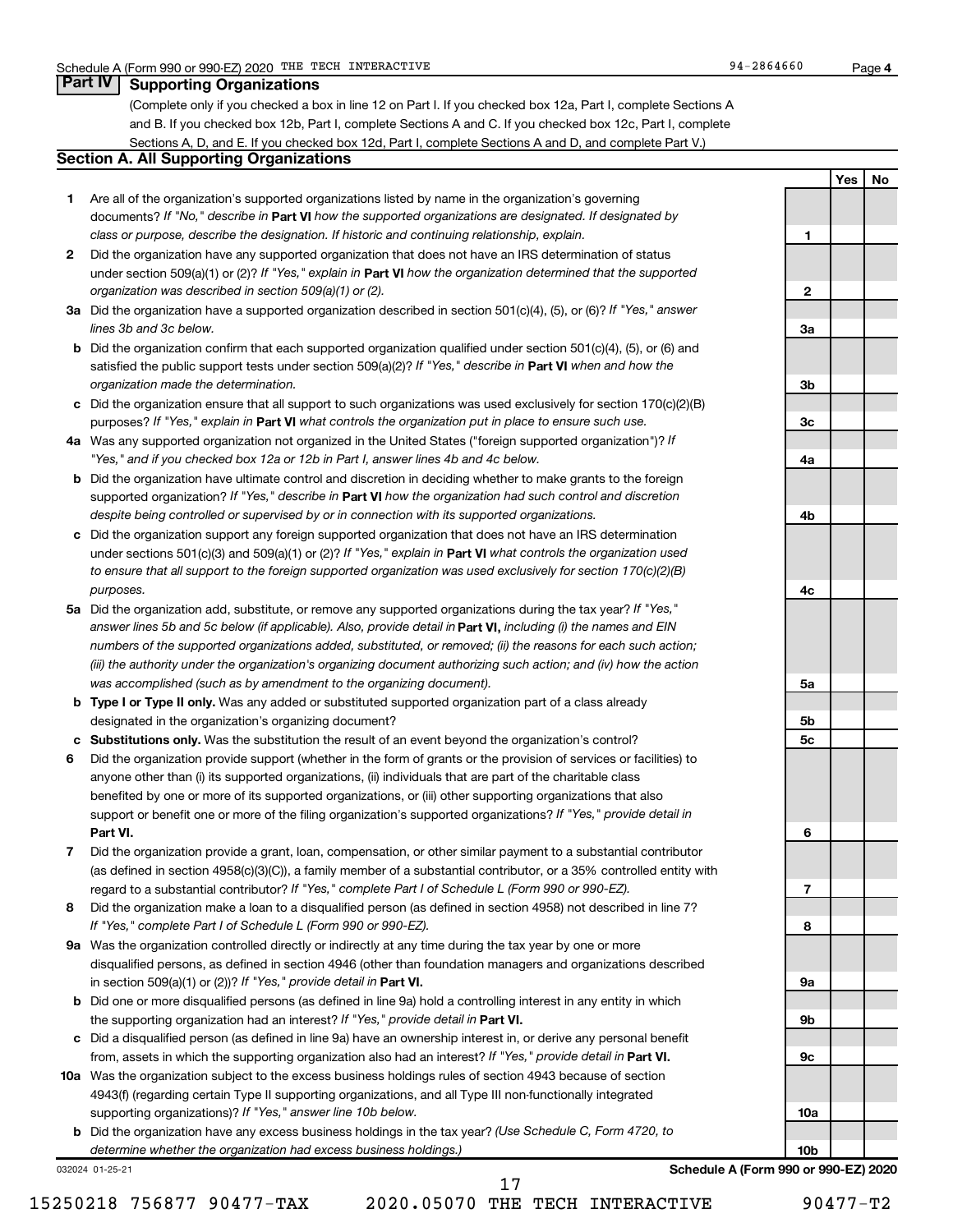|  | . .<br>$\sim$<br>___ |
|--|----------------------|
|  |                      |

|              | 94-2864660<br>Schedule A (Form 990 or 990-EZ) 2020 THE TECH INTERACTIVE                                                                                                                                                                                                                                                                                                                                                                                                                                                                                                                                                                              |                 |     | Page 5 |
|--------------|------------------------------------------------------------------------------------------------------------------------------------------------------------------------------------------------------------------------------------------------------------------------------------------------------------------------------------------------------------------------------------------------------------------------------------------------------------------------------------------------------------------------------------------------------------------------------------------------------------------------------------------------------|-----------------|-----|--------|
|              | <b>Part IV</b><br><b>Supporting Organizations (continued)</b>                                                                                                                                                                                                                                                                                                                                                                                                                                                                                                                                                                                        |                 |     |        |
|              |                                                                                                                                                                                                                                                                                                                                                                                                                                                                                                                                                                                                                                                      |                 | Yes | No     |
| 11           | Has the organization accepted a gift or contribution from any of the following persons?                                                                                                                                                                                                                                                                                                                                                                                                                                                                                                                                                              |                 |     |        |
|              | a A person who directly or indirectly controls, either alone or together with persons described in lines 11b and                                                                                                                                                                                                                                                                                                                                                                                                                                                                                                                                     |                 |     |        |
|              | 11c below, the governing body of a supported organization?                                                                                                                                                                                                                                                                                                                                                                                                                                                                                                                                                                                           | 11a             |     |        |
|              | <b>b</b> A family member of a person described in line 11a above?                                                                                                                                                                                                                                                                                                                                                                                                                                                                                                                                                                                    | 11 <sub>b</sub> |     |        |
|              | c A 35% controlled entity of a person described in line 11a or 11b above? If "Yes" to line 11a, 11b, or 11c, provide                                                                                                                                                                                                                                                                                                                                                                                                                                                                                                                                 |                 |     |        |
|              | detail in Part VI.                                                                                                                                                                                                                                                                                                                                                                                                                                                                                                                                                                                                                                   | 11c             |     |        |
|              | <b>Section B. Type I Supporting Organizations</b>                                                                                                                                                                                                                                                                                                                                                                                                                                                                                                                                                                                                    |                 |     |        |
|              |                                                                                                                                                                                                                                                                                                                                                                                                                                                                                                                                                                                                                                                      |                 | Yes | No     |
| 1.           | Did the governing body, members of the governing body, officers acting in their official capacity, or membership of one or<br>more supported organizations have the power to regularly appoint or elect at least a majority of the organization's officers,<br>directors, or trustees at all times during the tax year? If "No," describe in Part VI how the supported organization(s)<br>effectively operated, supervised, or controlled the organization's activities. If the organization had more than one supported<br>organization, describe how the powers to appoint and/or remove officers, directors, or trustees were allocated among the |                 |     |        |
|              | supported organizations and what conditions or restrictions, if any, applied to such powers during the tax year.                                                                                                                                                                                                                                                                                                                                                                                                                                                                                                                                     | 1               |     |        |
| $\mathbf{2}$ | Did the organization operate for the benefit of any supported organization other than the supported                                                                                                                                                                                                                                                                                                                                                                                                                                                                                                                                                  |                 |     |        |
|              | organization(s) that operated, supervised, or controlled the supporting organization? If "Yes," explain in                                                                                                                                                                                                                                                                                                                                                                                                                                                                                                                                           |                 |     |        |
|              | Part VI how providing such benefit carried out the purposes of the supported organization(s) that operated,                                                                                                                                                                                                                                                                                                                                                                                                                                                                                                                                          |                 |     |        |
|              | supervised, or controlled the supporting organization.                                                                                                                                                                                                                                                                                                                                                                                                                                                                                                                                                                                               | $\mathbf{2}$    |     |        |
|              | <b>Section C. Type II Supporting Organizations</b>                                                                                                                                                                                                                                                                                                                                                                                                                                                                                                                                                                                                   |                 |     |        |
|              |                                                                                                                                                                                                                                                                                                                                                                                                                                                                                                                                                                                                                                                      |                 | Yes | No     |
| 1.           | Were a majority of the organization's directors or trustees during the tax year also a majority of the directors                                                                                                                                                                                                                                                                                                                                                                                                                                                                                                                                     |                 |     |        |
|              | or trustees of each of the organization's supported organization(s)? If "No," describe in Part VI how control                                                                                                                                                                                                                                                                                                                                                                                                                                                                                                                                        |                 |     |        |
|              | or management of the supporting organization was vested in the same persons that controlled or managed                                                                                                                                                                                                                                                                                                                                                                                                                                                                                                                                               |                 |     |        |
|              | the supported organization(s).                                                                                                                                                                                                                                                                                                                                                                                                                                                                                                                                                                                                                       | 1               |     |        |
|              | <b>Section D. All Type III Supporting Organizations</b>                                                                                                                                                                                                                                                                                                                                                                                                                                                                                                                                                                                              |                 |     |        |
|              |                                                                                                                                                                                                                                                                                                                                                                                                                                                                                                                                                                                                                                                      |                 | Yes | No     |
| 1.           | Did the organization provide to each of its supported organizations, by the last day of the fifth month of the                                                                                                                                                                                                                                                                                                                                                                                                                                                                                                                                       |                 |     |        |
|              | organization's tax year, (i) a written notice describing the type and amount of support provided during the prior tax                                                                                                                                                                                                                                                                                                                                                                                                                                                                                                                                |                 |     |        |
|              | year, (ii) a copy of the Form 990 that was most recently filed as of the date of notification, and (iii) copies of the                                                                                                                                                                                                                                                                                                                                                                                                                                                                                                                               |                 |     |        |
|              | organization's governing documents in effect on the date of notification, to the extent not previously provided?                                                                                                                                                                                                                                                                                                                                                                                                                                                                                                                                     | 1               |     |        |
| $\mathbf{2}$ | Were any of the organization's officers, directors, or trustees either (i) appointed or elected by the supported                                                                                                                                                                                                                                                                                                                                                                                                                                                                                                                                     |                 |     |        |
|              | organization(s) or (ii) serving on the governing body of a supported organization? If "No," explain in Part VI how                                                                                                                                                                                                                                                                                                                                                                                                                                                                                                                                   |                 |     |        |
|              | the organization maintained a close and continuous working relationship with the supported organization(s).                                                                                                                                                                                                                                                                                                                                                                                                                                                                                                                                          | 2               |     |        |
| 3            | By reason of the relationship described in line 2, above, did the organization's supported organizations have a                                                                                                                                                                                                                                                                                                                                                                                                                                                                                                                                      |                 |     |        |
|              | significant voice in the organization's investment policies and in directing the use of the organization's                                                                                                                                                                                                                                                                                                                                                                                                                                                                                                                                           |                 |     |        |
|              | income or assets at all times during the tax year? If "Yes," describe in Part VI the role the organization's                                                                                                                                                                                                                                                                                                                                                                                                                                                                                                                                         |                 |     |        |
|              | supported organizations played in this regard.                                                                                                                                                                                                                                                                                                                                                                                                                                                                                                                                                                                                       | 3               |     |        |
|              | Section E. Type III Functionally Integrated Supporting Organizations                                                                                                                                                                                                                                                                                                                                                                                                                                                                                                                                                                                 |                 |     |        |
| 1.           | Check the box next to the method that the organization used to satisfy the Integral Part Test during the yealsee instructions).                                                                                                                                                                                                                                                                                                                                                                                                                                                                                                                      |                 |     |        |
| a            | The organization satisfied the Activities Test. Complete line 2 below.                                                                                                                                                                                                                                                                                                                                                                                                                                                                                                                                                                               |                 |     |        |
| b            | The organization is the parent of each of its supported organizations. Complete line 3 below.                                                                                                                                                                                                                                                                                                                                                                                                                                                                                                                                                        |                 |     |        |
| c            | The organization supported a governmental entity. Describe in Part VI how you supported a governmental entity (see instructions).                                                                                                                                                                                                                                                                                                                                                                                                                                                                                                                    |                 |     |        |
| 2            | Activities Test. Answer lines 2a and 2b below.                                                                                                                                                                                                                                                                                                                                                                                                                                                                                                                                                                                                       |                 | Yes | No     |
| a            | Did substantially all of the organization's activities during the tax year directly further the exempt purposes of                                                                                                                                                                                                                                                                                                                                                                                                                                                                                                                                   |                 |     |        |
|              | the supported organization(s) to which the organization was responsive? If "Yes," then in Part VI identify                                                                                                                                                                                                                                                                                                                                                                                                                                                                                                                                           |                 |     |        |
|              | those supported organizations and explain how these activities directly furthered their exempt purposes,                                                                                                                                                                                                                                                                                                                                                                                                                                                                                                                                             |                 |     |        |
|              | how the organization was responsive to those supported organizations, and how the organization determined                                                                                                                                                                                                                                                                                                                                                                                                                                                                                                                                            |                 |     |        |
|              | that these activities constituted substantially all of its activities.                                                                                                                                                                                                                                                                                                                                                                                                                                                                                                                                                                               | 2a              |     |        |
|              | <b>b</b> Did the activities described in line 2a, above, constitute activities that, but for the organization's involvement,                                                                                                                                                                                                                                                                                                                                                                                                                                                                                                                         |                 |     |        |
|              | one or more of the organization's supported organization(s) would have been engaged in? If "Yes," explain in                                                                                                                                                                                                                                                                                                                                                                                                                                                                                                                                         |                 |     |        |
|              | Part VI the reasons for the organization's position that its supported organization(s) would have engaged in                                                                                                                                                                                                                                                                                                                                                                                                                                                                                                                                         |                 |     |        |
|              | these activities but for the organization's involvement.                                                                                                                                                                                                                                                                                                                                                                                                                                                                                                                                                                                             | 2b              |     |        |
| з            | Parent of Supported Organizations. Answer lines 3a and 3b below.                                                                                                                                                                                                                                                                                                                                                                                                                                                                                                                                                                                     |                 |     |        |

**a** Did the organization have the power to regularly appoint or elect a majority of the officers, directors, or trustees of each of the supported organizations? If "Yes" or "No" provide details in Part VI.

**b** Did the organization exercise a substantial degree of direction over the policies, programs, and activities of each of its supported organizations? If "Yes," describe in Part VI the role played by the organization in this regard.

032025 01-25-21

**Schedule A (Form 990 or 990-EZ) 2020**

**3a**

**3b**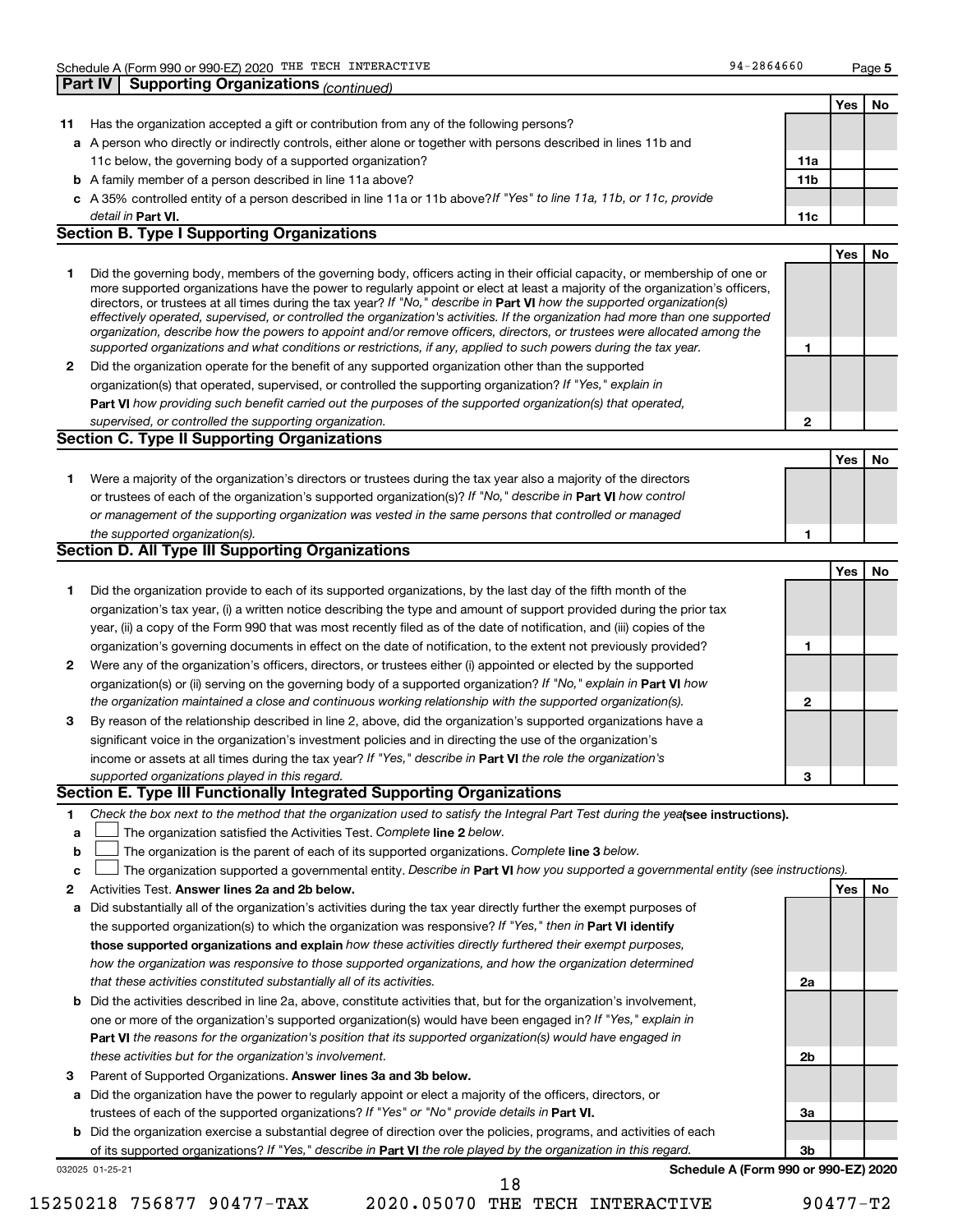Schedule A (Form 990 or 990-EZ) 2020 THE TECH INTERACTIVE **1998** and the set of the set of the set of the set of the set of the set of the set of the set of the set of the set of the set of the set of the set of the set of

**Part V Type III Non-Functionally Integrated 509(a)(3) Supporting Organizations** 

**6**

1 **Letter See instructions.** Check here if the organization satisfied the Integral Part Test as a qualifying trust on Nov. 20, 1970 (*explain in* Part **VI**). See instructions. All other Type III non-functionally integrated supporting organizations must complete Sections A through E.

|    | Section A - Adjusted Net Income                                             |                | (A) Prior Year | (B) Current Year<br>(optional) |
|----|-----------------------------------------------------------------------------|----------------|----------------|--------------------------------|
| 1  | Net short-term capital gain                                                 | 1              |                |                                |
| 2  | Recoveries of prior-year distributions                                      | $\mathbf{2}$   |                |                                |
| 3  | Other gross income (see instructions)                                       | 3              |                |                                |
| 4  | Add lines 1 through 3.                                                      | 4              |                |                                |
| 5  | Depreciation and depletion                                                  | 5              |                |                                |
| 6  | Portion of operating expenses paid or incurred for production or            |                |                |                                |
|    | collection of gross income or for management, conservation, or              |                |                |                                |
|    | maintenance of property held for production of income (see instructions)    | 6              |                |                                |
| 7  | Other expenses (see instructions)                                           | $\overline{7}$ |                |                                |
| 8  | Adjusted Net Income (subtract lines 5, 6, and 7 from line 4)                | 8              |                |                                |
|    | <b>Section B - Minimum Asset Amount</b>                                     |                | (A) Prior Year | (B) Current Year<br>(optional) |
| 1. | Aggregate fair market value of all non-exempt-use assets (see               |                |                |                                |
|    | instructions for short tax year or assets held for part of year):           |                |                |                                |
|    | a Average monthly value of securities                                       | 1a             |                |                                |
|    | <b>b</b> Average monthly cash balances                                      | 1b             |                |                                |
|    | c Fair market value of other non-exempt-use assets                          | 1c             |                |                                |
|    | <b>d</b> Total (add lines 1a, 1b, and 1c)                                   | 1 <sub>d</sub> |                |                                |
|    | e Discount claimed for blockage or other factors                            |                |                |                                |
|    | (explain in detail in Part VI):                                             |                |                |                                |
| 2  | Acquisition indebtedness applicable to non-exempt-use assets                | $\mathbf{2}$   |                |                                |
| 3  | Subtract line 2 from line 1d.                                               | 3              |                |                                |
| 4  | Cash deemed held for exempt use. Enter 0.015 of line 3 (for greater amount, |                |                |                                |
|    | see instructions).                                                          | 4              |                |                                |
| 5  | Net value of non-exempt-use assets (subtract line 4 from line 3)            | 5              |                |                                |
| 6  | Multiply line 5 by 0.035                                                    | 6              |                |                                |
| 7  | Recoveries of prior-year distributions                                      | $\overline{7}$ |                |                                |
| 8  | Minimum Asset Amount (add line 7 to line 6)                                 | 8              |                |                                |
|    | <b>Section C - Distributable Amount</b>                                     |                |                | <b>Current Year</b>            |
| 1  | Adjusted net income for prior year (from Section A, line 8, column A)       | 1              |                |                                |
| 2  | Enter 0.85 of line 1.                                                       | $\overline{2}$ |                |                                |
| З  | Minimum asset amount for prior year (from Section B, line 8, column A)      | 3              |                |                                |
| 4  | Enter greater of line 2 or line 3.                                          | 4              |                |                                |
| 5  | Income tax imposed in prior year                                            | 5              |                |                                |
| 6  | <b>Distributable Amount.</b> Subtract line 5 from line 4, unless subject to |                |                |                                |
|    | emergency temporary reduction (see instructions).                           | 6              |                |                                |
|    |                                                                             |                |                |                                |

**7** Check here if the current year is the organization's first as a non-functionally integrated Type III supporting organization (see † instructions).

**Schedule A (Form 990 or 990-EZ) 2020**

032026 01-25-21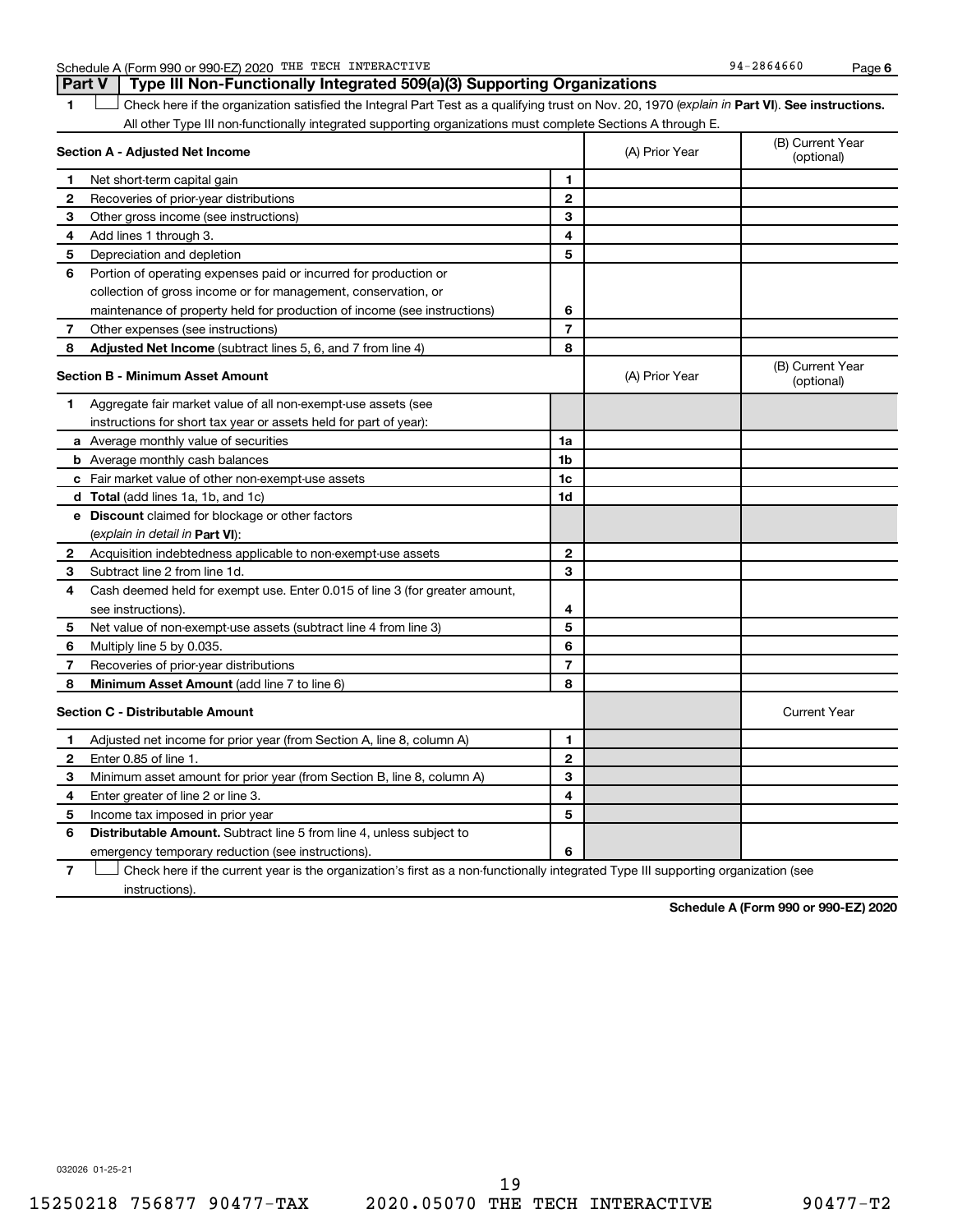|    | Type III Non-Functionally Integrated 509(a)(3) Supporting Organizations (continued)<br><b>Part V</b> |                                    |                                               |                                                  |  |  |
|----|------------------------------------------------------------------------------------------------------|------------------------------------|-----------------------------------------------|--------------------------------------------------|--|--|
|    | <b>Section D - Distributions</b>                                                                     |                                    |                                               | <b>Current Year</b>                              |  |  |
| 1  | Amounts paid to supported organizations to accomplish exempt purposes                                |                                    | 1                                             |                                                  |  |  |
| 2  | Amounts paid to perform activity that directly furthers exempt purposes of supported                 |                                    |                                               |                                                  |  |  |
|    | organizations, in excess of income from activity                                                     | 2                                  |                                               |                                                  |  |  |
| 3  | Administrative expenses paid to accomplish exempt purposes of supported organizations                |                                    | 3                                             |                                                  |  |  |
| 4  | Amounts paid to acquire exempt-use assets                                                            |                                    | 4                                             |                                                  |  |  |
| 5  | Qualified set-aside amounts (prior IRS approval required - provide details in Part VI)               |                                    | 5                                             |                                                  |  |  |
| 6  | Other distributions (describe in Part VI). See instructions.                                         |                                    | 6                                             |                                                  |  |  |
| 7  | Total annual distributions. Add lines 1 through 6.                                                   |                                    | 7                                             |                                                  |  |  |
| 8  | Distributions to attentive supported organizations to which the organization is responsive           |                                    |                                               |                                                  |  |  |
|    | (provide details in Part VI). See instructions.                                                      |                                    | 8                                             |                                                  |  |  |
| 9  | Distributable amount for 2020 from Section C, line 6                                                 |                                    | 9                                             |                                                  |  |  |
| 10 | Line 8 amount divided by line 9 amount                                                               |                                    | 10                                            |                                                  |  |  |
|    | <b>Section E - Distribution Allocations (see instructions)</b>                                       | (i)<br><b>Excess Distributions</b> | (ii)<br><b>Underdistributions</b><br>Pre-2020 | (iii)<br><b>Distributable</b><br>Amount for 2020 |  |  |
| 1  | Distributable amount for 2020 from Section C, line 6                                                 |                                    |                                               |                                                  |  |  |
| 2  | Underdistributions, if any, for years prior to 2020 (reason-                                         |                                    |                                               |                                                  |  |  |
|    | able cause required - explain in Part VI). See instructions.                                         |                                    |                                               |                                                  |  |  |
| 3  | Excess distributions carryover, if any, to 2020                                                      |                                    |                                               |                                                  |  |  |
|    | a From 2015                                                                                          |                                    |                                               |                                                  |  |  |
|    | $b$ From 2016                                                                                        |                                    |                                               |                                                  |  |  |
|    | c From 2017                                                                                          |                                    |                                               |                                                  |  |  |
|    | d From 2018                                                                                          |                                    |                                               |                                                  |  |  |
|    | e From 2019                                                                                          |                                    |                                               |                                                  |  |  |
|    | f Total of lines 3a through 3e                                                                       |                                    |                                               |                                                  |  |  |
|    | g Applied to underdistributions of prior years                                                       |                                    |                                               |                                                  |  |  |
|    | h Applied to 2020 distributable amount                                                               |                                    |                                               |                                                  |  |  |
|    | Carryover from 2015 not applied (see instructions)                                                   |                                    |                                               |                                                  |  |  |
|    | Remainder. Subtract lines 3g, 3h, and 3i from line 3f.                                               |                                    |                                               |                                                  |  |  |
| 4  | Distributions for 2020 from Section D,                                                               |                                    |                                               |                                                  |  |  |
|    | line $7:$                                                                                            |                                    |                                               |                                                  |  |  |
|    | a Applied to underdistributions of prior years                                                       |                                    |                                               |                                                  |  |  |
|    | <b>b</b> Applied to 2020 distributable amount                                                        |                                    |                                               |                                                  |  |  |
|    | <b>c</b> Remainder. Subtract lines 4a and 4b from line 4.                                            |                                    |                                               |                                                  |  |  |
| 5  | Remaining underdistributions for years prior to 2020, if                                             |                                    |                                               |                                                  |  |  |
|    | any. Subtract lines 3g and 4a from line 2. For result greater                                        |                                    |                                               |                                                  |  |  |
|    | than zero, explain in Part VI. See instructions.                                                     |                                    |                                               |                                                  |  |  |
| 6  | Remaining underdistributions for 2020. Subtract lines 3h                                             |                                    |                                               |                                                  |  |  |
|    | and 4b from line 1. For result greater than zero, explain in                                         |                                    |                                               |                                                  |  |  |
|    | <b>Part VI.</b> See instructions.                                                                    |                                    |                                               |                                                  |  |  |
| 7  | Excess distributions carryover to 2021. Add lines 3j                                                 |                                    |                                               |                                                  |  |  |
|    | and 4c.                                                                                              |                                    |                                               |                                                  |  |  |
| 8  | Breakdown of line 7:                                                                                 |                                    |                                               |                                                  |  |  |
|    | a Excess from 2016                                                                                   |                                    |                                               |                                                  |  |  |
|    | <b>b</b> Excess from 2017                                                                            |                                    |                                               |                                                  |  |  |
|    | c Excess from 2018                                                                                   |                                    |                                               |                                                  |  |  |
|    | d Excess from 2019                                                                                   |                                    |                                               |                                                  |  |  |
|    | e Excess from 2020                                                                                   |                                    |                                               |                                                  |  |  |

**Schedule A (Form 990 or 990-EZ) 2020**

032027 01-25-21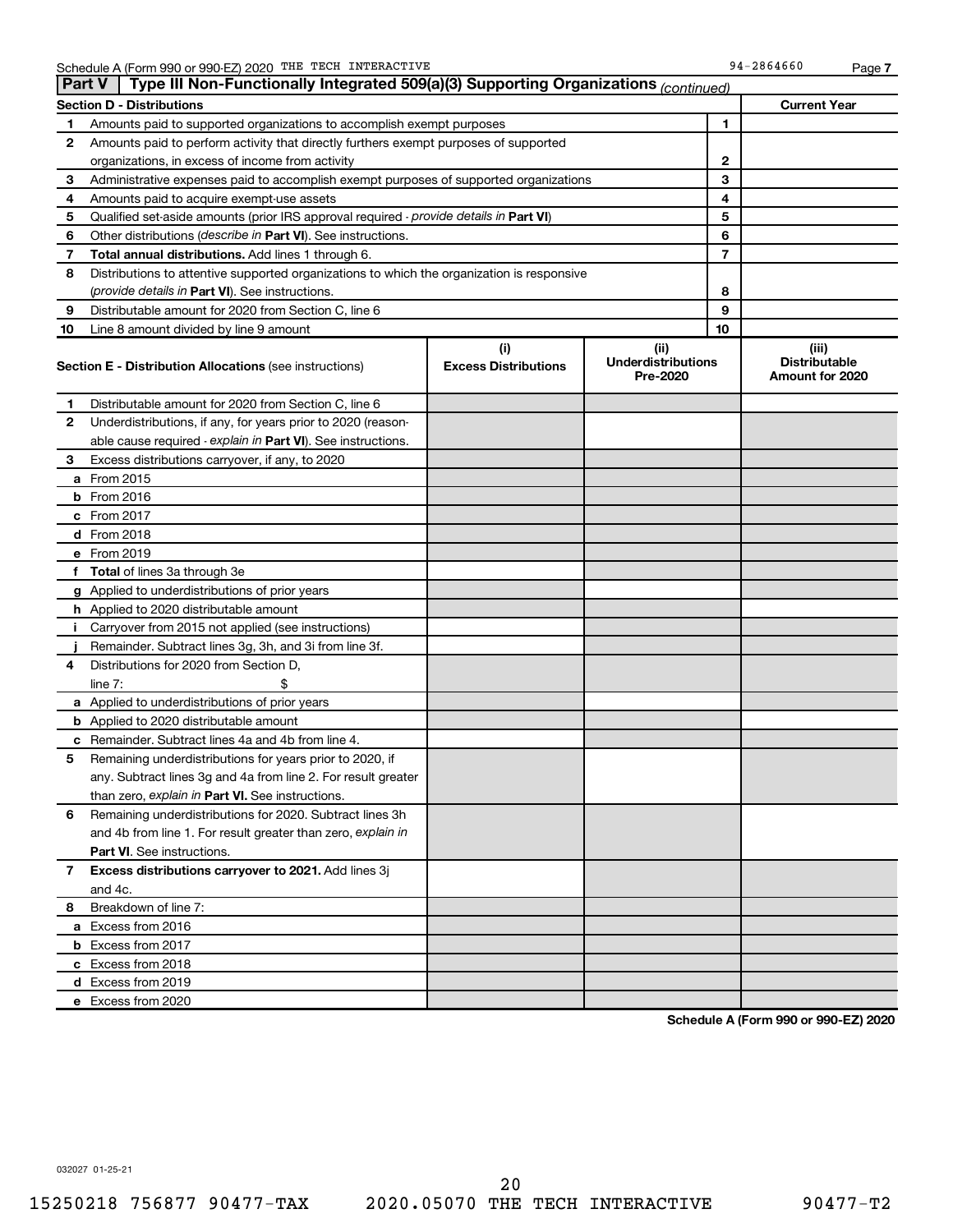|                 | (See instructions.) | Section D, lines 5, 6, and 8; and Part V, Section E, lines 2, 5, and 6. Also complete this part for any additional information. |  |  |                                      |  |
|-----------------|---------------------|---------------------------------------------------------------------------------------------------------------------------------|--|--|--------------------------------------|--|
|                 |                     |                                                                                                                                 |  |  |                                      |  |
|                 |                     |                                                                                                                                 |  |  |                                      |  |
|                 |                     |                                                                                                                                 |  |  |                                      |  |
|                 |                     |                                                                                                                                 |  |  |                                      |  |
|                 |                     |                                                                                                                                 |  |  |                                      |  |
|                 |                     |                                                                                                                                 |  |  |                                      |  |
|                 |                     |                                                                                                                                 |  |  |                                      |  |
|                 |                     |                                                                                                                                 |  |  |                                      |  |
|                 |                     |                                                                                                                                 |  |  |                                      |  |
|                 |                     |                                                                                                                                 |  |  |                                      |  |
|                 |                     |                                                                                                                                 |  |  |                                      |  |
|                 |                     |                                                                                                                                 |  |  |                                      |  |
|                 |                     |                                                                                                                                 |  |  |                                      |  |
|                 |                     |                                                                                                                                 |  |  |                                      |  |
|                 |                     |                                                                                                                                 |  |  |                                      |  |
|                 |                     |                                                                                                                                 |  |  |                                      |  |
|                 |                     |                                                                                                                                 |  |  |                                      |  |
|                 |                     |                                                                                                                                 |  |  |                                      |  |
|                 |                     |                                                                                                                                 |  |  |                                      |  |
|                 |                     |                                                                                                                                 |  |  |                                      |  |
|                 |                     |                                                                                                                                 |  |  |                                      |  |
|                 |                     |                                                                                                                                 |  |  |                                      |  |
|                 |                     |                                                                                                                                 |  |  |                                      |  |
|                 |                     |                                                                                                                                 |  |  |                                      |  |
|                 |                     |                                                                                                                                 |  |  |                                      |  |
|                 |                     |                                                                                                                                 |  |  |                                      |  |
|                 |                     |                                                                                                                                 |  |  |                                      |  |
|                 |                     |                                                                                                                                 |  |  |                                      |  |
|                 |                     |                                                                                                                                 |  |  |                                      |  |
|                 |                     |                                                                                                                                 |  |  |                                      |  |
|                 |                     |                                                                                                                                 |  |  |                                      |  |
|                 |                     |                                                                                                                                 |  |  |                                      |  |
|                 |                     |                                                                                                                                 |  |  |                                      |  |
| 032028 01-25-21 |                     |                                                                                                                                 |  |  | Schedule A (Form 990 or 990-EZ) 2020 |  |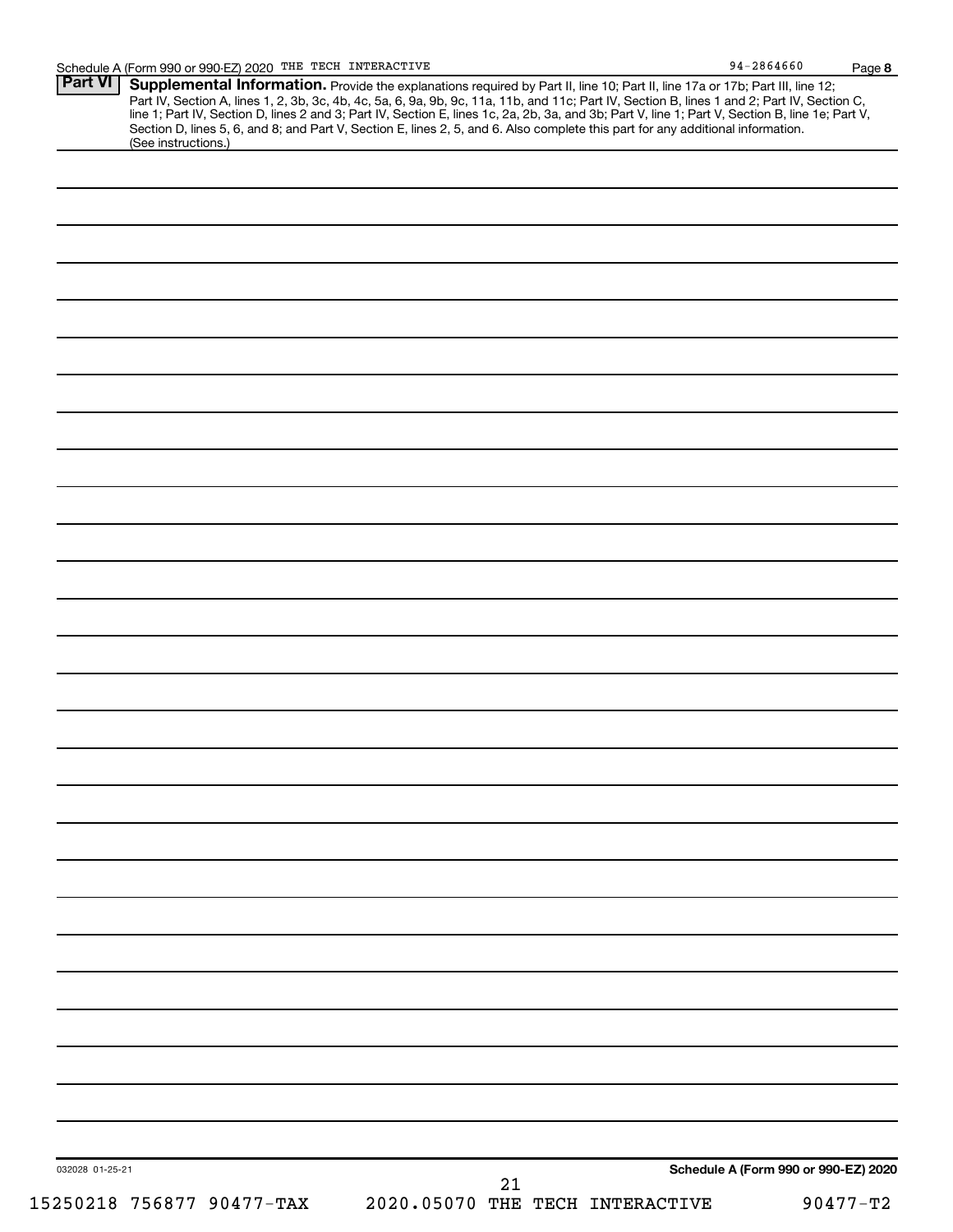Department of the Treasury Internal Revenue Service

| (Form 990) |  |
|------------|--|
|------------|--|

**Part II** 

# **SCHEDULE D Supplemental Financial Statements**<br> **Form 990 2020**<br> **Part IV** line 6.7.8.9.10, 11a, 11b, 11d, 11d, 11d, 11d, 11d, 12a, 0r, 12b

**(Form 990) | Complete if the organization answered "Yes" on Form 990, Part IV, line 6, 7, 8, 9, 10, 11a, 11b, 11c, 11d, 11e, 11f, 12a, or 12b.**

**| Attach to Form 990. |Go to www.irs.gov/Form990 for instructions and the latest information.**



**Name of the organization Employer identification number**

| Organizations Maintaining Donor Advised Funds or Other Similar Funds or Accounts. Complete if the<br>Part I<br>organization answered "Yes" on Form 990, Part IV, line 6.<br>(a) Donor advised funds<br>(b) Funds and other accounts<br>1<br>$\mathbf{2}$<br>Aggregate value of contributions to (during year)<br>3<br>Aggregate value of grants from (during year) <i></i><br>4<br>Did the organization inform all donors and donor advisors in writing that the assets held in donor advised funds<br>5<br>Yes<br>No<br>Did the organization inform all grantees, donors, and donor advisors in writing that grant funds can be used only<br>6<br>for charitable purposes and not for the benefit of the donor or donor advisor, or for any other purpose conferring<br>Yes<br>No<br>impermissible private benefit?<br>Part II<br>Conservation Easements. Complete if the organization answered "Yes" on Form 990, Part IV, line 7.<br>1<br>Purpose(s) of conservation easements held by the organization (check all that apply).<br>Preservation of land for public use (for example, recreation or education)<br>Preservation of a historically important land area<br>Preservation of a certified historic structure<br>Protection of natural habitat<br>Preservation of open space<br>2<br>Complete lines 2a through 2d if the organization held a qualified conservation contribution in the form of a conservation easement on the last<br>Held at the End of the Tax Year<br>day of the tax year.<br>2a<br>2b<br><b>b</b> Total acreage restricted by conservation easements<br>2c<br>Number of conservation easements on a certified historic structure included in (a) manuminontum<br>с<br>Number of conservation easements included in (c) acquired after 7/25/06, and not on a historic structure<br>d<br>listed in the National Register [[11, 11] The Marian Contract of the National Property of the National Register [<br>2d<br>Number of conservation easements modified, transferred, released, extinguished, or terminated by the organization during the tax<br>з<br>$\mathsf{year}$<br>Number of states where property subject to conservation easement is located ><br>4<br>Does the organization have a written policy regarding the periodic monitoring, inspection, handling of<br>5<br>Yes<br><b>No</b><br>violations, and enforcement of the conservation easements it holds?<br>Staff and volunteer hours devoted to monitoring, inspecting, handling of violations, and enforcing conservation easements during the year<br>6<br>Amount of expenses incurred in monitoring, inspecting, handling of violations, and enforcing conservation easements during the year<br>7<br>- \$<br>Does each conservation easement reported on line 2(d) above satisfy the requirements of section 170(h)(4)(B)(i)<br>8<br>Yes<br>No<br>In Part XIII, describe how the organization reports conservation easements in its revenue and expense statement and<br>9<br>balance sheet, and include, if applicable, the text of the footnote to the organization's financial statements that describes the<br>organization's accounting for conservation easements.<br>Organizations Maintaining Collections of Art, Historical Treasures, or Other Similar Assets.<br>Part III<br>Complete if the organization answered "Yes" on Form 990, Part IV, line 8.<br>1a If the organization elected, as permitted under FASB ASC 958, not to report in its revenue statement and balance sheet works<br>of art, historical treasures, or other similar assets held for public exhibition, education, or research in furtherance of public<br>service, provide in Part XIII the text of the footnote to its financial statements that describes these items.<br><b>b</b> If the organization elected, as permitted under FASB ASC 958, to report in its revenue statement and balance sheet works of<br>art, historical treasures, or other similar assets held for public exhibition, education, or research in furtherance of public service,<br>provide the following amounts relating to these items:<br>$\blacktriangleright$ s<br>(ii) Assets included in Form 990, Part X<br>If the organization received or held works of art, historical treasures, or other similar assets for financial gain, provide<br>2<br>the following amounts required to be reported under FASB ASC 958 relating to these items:<br>\$<br>$\blacktriangleright$ \$ | THE TECH INTERACTIVE | 94-2864660 |
|------------------------------------------------------------------------------------------------------------------------------------------------------------------------------------------------------------------------------------------------------------------------------------------------------------------------------------------------------------------------------------------------------------------------------------------------------------------------------------------------------------------------------------------------------------------------------------------------------------------------------------------------------------------------------------------------------------------------------------------------------------------------------------------------------------------------------------------------------------------------------------------------------------------------------------------------------------------------------------------------------------------------------------------------------------------------------------------------------------------------------------------------------------------------------------------------------------------------------------------------------------------------------------------------------------------------------------------------------------------------------------------------------------------------------------------------------------------------------------------------------------------------------------------------------------------------------------------------------------------------------------------------------------------------------------------------------------------------------------------------------------------------------------------------------------------------------------------------------------------------------------------------------------------------------------------------------------------------------------------------------------------------------------------------------------------------------------------------------------------------------------------------------------------------------------------------------------------------------------------------------------------------------------------------------------------------------------------------------------------------------------------------------------------------------------------------------------------------------------------------------------------------------------------------------------------------------------------------------------------------------------------------------------------------------------------------------------------------------------------------------------------------------------------------------------------------------------------------------------------------------------------------------------------------------------------------------------------------------------------------------------------------------------------------------------------------------------------------------------------------------------------------------------------------------------------------------------------------------------------------------------------------------------------------------------------------------------------------------------------------------------------------------------------------------------------------------------------------------------------------------------------------------------------------------------------------------------------------------------------------------------------------------------------------------------------------------------------------------------------------------------------------------------------------------------------------------------------------------------------------------------------------------------------------------------------------------------------------------------------------------------------------------------------------------------------------------------------------------------------------------------------------------------------------------------------------------------------------------------------------------------------------------------------------------------------------------------------------------------------------------------------------------------------------------------------------------------|----------------------|------------|
|                                                                                                                                                                                                                                                                                                                                                                                                                                                                                                                                                                                                                                                                                                                                                                                                                                                                                                                                                                                                                                                                                                                                                                                                                                                                                                                                                                                                                                                                                                                                                                                                                                                                                                                                                                                                                                                                                                                                                                                                                                                                                                                                                                                                                                                                                                                                                                                                                                                                                                                                                                                                                                                                                                                                                                                                                                                                                                                                                                                                                                                                                                                                                                                                                                                                                                                                                                                                                                                                                                                                                                                                                                                                                                                                                                                                                                                                                                                                                                                                                                                                                                                                                                                                                                                                                                                                                                                                                                                            |                      |            |
|                                                                                                                                                                                                                                                                                                                                                                                                                                                                                                                                                                                                                                                                                                                                                                                                                                                                                                                                                                                                                                                                                                                                                                                                                                                                                                                                                                                                                                                                                                                                                                                                                                                                                                                                                                                                                                                                                                                                                                                                                                                                                                                                                                                                                                                                                                                                                                                                                                                                                                                                                                                                                                                                                                                                                                                                                                                                                                                                                                                                                                                                                                                                                                                                                                                                                                                                                                                                                                                                                                                                                                                                                                                                                                                                                                                                                                                                                                                                                                                                                                                                                                                                                                                                                                                                                                                                                                                                                                                            |                      |            |
|                                                                                                                                                                                                                                                                                                                                                                                                                                                                                                                                                                                                                                                                                                                                                                                                                                                                                                                                                                                                                                                                                                                                                                                                                                                                                                                                                                                                                                                                                                                                                                                                                                                                                                                                                                                                                                                                                                                                                                                                                                                                                                                                                                                                                                                                                                                                                                                                                                                                                                                                                                                                                                                                                                                                                                                                                                                                                                                                                                                                                                                                                                                                                                                                                                                                                                                                                                                                                                                                                                                                                                                                                                                                                                                                                                                                                                                                                                                                                                                                                                                                                                                                                                                                                                                                                                                                                                                                                                                            |                      |            |
|                                                                                                                                                                                                                                                                                                                                                                                                                                                                                                                                                                                                                                                                                                                                                                                                                                                                                                                                                                                                                                                                                                                                                                                                                                                                                                                                                                                                                                                                                                                                                                                                                                                                                                                                                                                                                                                                                                                                                                                                                                                                                                                                                                                                                                                                                                                                                                                                                                                                                                                                                                                                                                                                                                                                                                                                                                                                                                                                                                                                                                                                                                                                                                                                                                                                                                                                                                                                                                                                                                                                                                                                                                                                                                                                                                                                                                                                                                                                                                                                                                                                                                                                                                                                                                                                                                                                                                                                                                                            |                      |            |
|                                                                                                                                                                                                                                                                                                                                                                                                                                                                                                                                                                                                                                                                                                                                                                                                                                                                                                                                                                                                                                                                                                                                                                                                                                                                                                                                                                                                                                                                                                                                                                                                                                                                                                                                                                                                                                                                                                                                                                                                                                                                                                                                                                                                                                                                                                                                                                                                                                                                                                                                                                                                                                                                                                                                                                                                                                                                                                                                                                                                                                                                                                                                                                                                                                                                                                                                                                                                                                                                                                                                                                                                                                                                                                                                                                                                                                                                                                                                                                                                                                                                                                                                                                                                                                                                                                                                                                                                                                                            |                      |            |
|                                                                                                                                                                                                                                                                                                                                                                                                                                                                                                                                                                                                                                                                                                                                                                                                                                                                                                                                                                                                                                                                                                                                                                                                                                                                                                                                                                                                                                                                                                                                                                                                                                                                                                                                                                                                                                                                                                                                                                                                                                                                                                                                                                                                                                                                                                                                                                                                                                                                                                                                                                                                                                                                                                                                                                                                                                                                                                                                                                                                                                                                                                                                                                                                                                                                                                                                                                                                                                                                                                                                                                                                                                                                                                                                                                                                                                                                                                                                                                                                                                                                                                                                                                                                                                                                                                                                                                                                                                                            |                      |            |
|                                                                                                                                                                                                                                                                                                                                                                                                                                                                                                                                                                                                                                                                                                                                                                                                                                                                                                                                                                                                                                                                                                                                                                                                                                                                                                                                                                                                                                                                                                                                                                                                                                                                                                                                                                                                                                                                                                                                                                                                                                                                                                                                                                                                                                                                                                                                                                                                                                                                                                                                                                                                                                                                                                                                                                                                                                                                                                                                                                                                                                                                                                                                                                                                                                                                                                                                                                                                                                                                                                                                                                                                                                                                                                                                                                                                                                                                                                                                                                                                                                                                                                                                                                                                                                                                                                                                                                                                                                                            |                      |            |
|                                                                                                                                                                                                                                                                                                                                                                                                                                                                                                                                                                                                                                                                                                                                                                                                                                                                                                                                                                                                                                                                                                                                                                                                                                                                                                                                                                                                                                                                                                                                                                                                                                                                                                                                                                                                                                                                                                                                                                                                                                                                                                                                                                                                                                                                                                                                                                                                                                                                                                                                                                                                                                                                                                                                                                                                                                                                                                                                                                                                                                                                                                                                                                                                                                                                                                                                                                                                                                                                                                                                                                                                                                                                                                                                                                                                                                                                                                                                                                                                                                                                                                                                                                                                                                                                                                                                                                                                                                                            |                      |            |
|                                                                                                                                                                                                                                                                                                                                                                                                                                                                                                                                                                                                                                                                                                                                                                                                                                                                                                                                                                                                                                                                                                                                                                                                                                                                                                                                                                                                                                                                                                                                                                                                                                                                                                                                                                                                                                                                                                                                                                                                                                                                                                                                                                                                                                                                                                                                                                                                                                                                                                                                                                                                                                                                                                                                                                                                                                                                                                                                                                                                                                                                                                                                                                                                                                                                                                                                                                                                                                                                                                                                                                                                                                                                                                                                                                                                                                                                                                                                                                                                                                                                                                                                                                                                                                                                                                                                                                                                                                                            |                      |            |
|                                                                                                                                                                                                                                                                                                                                                                                                                                                                                                                                                                                                                                                                                                                                                                                                                                                                                                                                                                                                                                                                                                                                                                                                                                                                                                                                                                                                                                                                                                                                                                                                                                                                                                                                                                                                                                                                                                                                                                                                                                                                                                                                                                                                                                                                                                                                                                                                                                                                                                                                                                                                                                                                                                                                                                                                                                                                                                                                                                                                                                                                                                                                                                                                                                                                                                                                                                                                                                                                                                                                                                                                                                                                                                                                                                                                                                                                                                                                                                                                                                                                                                                                                                                                                                                                                                                                                                                                                                                            |                      |            |
|                                                                                                                                                                                                                                                                                                                                                                                                                                                                                                                                                                                                                                                                                                                                                                                                                                                                                                                                                                                                                                                                                                                                                                                                                                                                                                                                                                                                                                                                                                                                                                                                                                                                                                                                                                                                                                                                                                                                                                                                                                                                                                                                                                                                                                                                                                                                                                                                                                                                                                                                                                                                                                                                                                                                                                                                                                                                                                                                                                                                                                                                                                                                                                                                                                                                                                                                                                                                                                                                                                                                                                                                                                                                                                                                                                                                                                                                                                                                                                                                                                                                                                                                                                                                                                                                                                                                                                                                                                                            |                      |            |
|                                                                                                                                                                                                                                                                                                                                                                                                                                                                                                                                                                                                                                                                                                                                                                                                                                                                                                                                                                                                                                                                                                                                                                                                                                                                                                                                                                                                                                                                                                                                                                                                                                                                                                                                                                                                                                                                                                                                                                                                                                                                                                                                                                                                                                                                                                                                                                                                                                                                                                                                                                                                                                                                                                                                                                                                                                                                                                                                                                                                                                                                                                                                                                                                                                                                                                                                                                                                                                                                                                                                                                                                                                                                                                                                                                                                                                                                                                                                                                                                                                                                                                                                                                                                                                                                                                                                                                                                                                                            |                      |            |
|                                                                                                                                                                                                                                                                                                                                                                                                                                                                                                                                                                                                                                                                                                                                                                                                                                                                                                                                                                                                                                                                                                                                                                                                                                                                                                                                                                                                                                                                                                                                                                                                                                                                                                                                                                                                                                                                                                                                                                                                                                                                                                                                                                                                                                                                                                                                                                                                                                                                                                                                                                                                                                                                                                                                                                                                                                                                                                                                                                                                                                                                                                                                                                                                                                                                                                                                                                                                                                                                                                                                                                                                                                                                                                                                                                                                                                                                                                                                                                                                                                                                                                                                                                                                                                                                                                                                                                                                                                                            |                      |            |
|                                                                                                                                                                                                                                                                                                                                                                                                                                                                                                                                                                                                                                                                                                                                                                                                                                                                                                                                                                                                                                                                                                                                                                                                                                                                                                                                                                                                                                                                                                                                                                                                                                                                                                                                                                                                                                                                                                                                                                                                                                                                                                                                                                                                                                                                                                                                                                                                                                                                                                                                                                                                                                                                                                                                                                                                                                                                                                                                                                                                                                                                                                                                                                                                                                                                                                                                                                                                                                                                                                                                                                                                                                                                                                                                                                                                                                                                                                                                                                                                                                                                                                                                                                                                                                                                                                                                                                                                                                                            |                      |            |
|                                                                                                                                                                                                                                                                                                                                                                                                                                                                                                                                                                                                                                                                                                                                                                                                                                                                                                                                                                                                                                                                                                                                                                                                                                                                                                                                                                                                                                                                                                                                                                                                                                                                                                                                                                                                                                                                                                                                                                                                                                                                                                                                                                                                                                                                                                                                                                                                                                                                                                                                                                                                                                                                                                                                                                                                                                                                                                                                                                                                                                                                                                                                                                                                                                                                                                                                                                                                                                                                                                                                                                                                                                                                                                                                                                                                                                                                                                                                                                                                                                                                                                                                                                                                                                                                                                                                                                                                                                                            |                      |            |
|                                                                                                                                                                                                                                                                                                                                                                                                                                                                                                                                                                                                                                                                                                                                                                                                                                                                                                                                                                                                                                                                                                                                                                                                                                                                                                                                                                                                                                                                                                                                                                                                                                                                                                                                                                                                                                                                                                                                                                                                                                                                                                                                                                                                                                                                                                                                                                                                                                                                                                                                                                                                                                                                                                                                                                                                                                                                                                                                                                                                                                                                                                                                                                                                                                                                                                                                                                                                                                                                                                                                                                                                                                                                                                                                                                                                                                                                                                                                                                                                                                                                                                                                                                                                                                                                                                                                                                                                                                                            |                      |            |
|                                                                                                                                                                                                                                                                                                                                                                                                                                                                                                                                                                                                                                                                                                                                                                                                                                                                                                                                                                                                                                                                                                                                                                                                                                                                                                                                                                                                                                                                                                                                                                                                                                                                                                                                                                                                                                                                                                                                                                                                                                                                                                                                                                                                                                                                                                                                                                                                                                                                                                                                                                                                                                                                                                                                                                                                                                                                                                                                                                                                                                                                                                                                                                                                                                                                                                                                                                                                                                                                                                                                                                                                                                                                                                                                                                                                                                                                                                                                                                                                                                                                                                                                                                                                                                                                                                                                                                                                                                                            |                      |            |
|                                                                                                                                                                                                                                                                                                                                                                                                                                                                                                                                                                                                                                                                                                                                                                                                                                                                                                                                                                                                                                                                                                                                                                                                                                                                                                                                                                                                                                                                                                                                                                                                                                                                                                                                                                                                                                                                                                                                                                                                                                                                                                                                                                                                                                                                                                                                                                                                                                                                                                                                                                                                                                                                                                                                                                                                                                                                                                                                                                                                                                                                                                                                                                                                                                                                                                                                                                                                                                                                                                                                                                                                                                                                                                                                                                                                                                                                                                                                                                                                                                                                                                                                                                                                                                                                                                                                                                                                                                                            |                      |            |
|                                                                                                                                                                                                                                                                                                                                                                                                                                                                                                                                                                                                                                                                                                                                                                                                                                                                                                                                                                                                                                                                                                                                                                                                                                                                                                                                                                                                                                                                                                                                                                                                                                                                                                                                                                                                                                                                                                                                                                                                                                                                                                                                                                                                                                                                                                                                                                                                                                                                                                                                                                                                                                                                                                                                                                                                                                                                                                                                                                                                                                                                                                                                                                                                                                                                                                                                                                                                                                                                                                                                                                                                                                                                                                                                                                                                                                                                                                                                                                                                                                                                                                                                                                                                                                                                                                                                                                                                                                                            |                      |            |
|                                                                                                                                                                                                                                                                                                                                                                                                                                                                                                                                                                                                                                                                                                                                                                                                                                                                                                                                                                                                                                                                                                                                                                                                                                                                                                                                                                                                                                                                                                                                                                                                                                                                                                                                                                                                                                                                                                                                                                                                                                                                                                                                                                                                                                                                                                                                                                                                                                                                                                                                                                                                                                                                                                                                                                                                                                                                                                                                                                                                                                                                                                                                                                                                                                                                                                                                                                                                                                                                                                                                                                                                                                                                                                                                                                                                                                                                                                                                                                                                                                                                                                                                                                                                                                                                                                                                                                                                                                                            |                      |            |
|                                                                                                                                                                                                                                                                                                                                                                                                                                                                                                                                                                                                                                                                                                                                                                                                                                                                                                                                                                                                                                                                                                                                                                                                                                                                                                                                                                                                                                                                                                                                                                                                                                                                                                                                                                                                                                                                                                                                                                                                                                                                                                                                                                                                                                                                                                                                                                                                                                                                                                                                                                                                                                                                                                                                                                                                                                                                                                                                                                                                                                                                                                                                                                                                                                                                                                                                                                                                                                                                                                                                                                                                                                                                                                                                                                                                                                                                                                                                                                                                                                                                                                                                                                                                                                                                                                                                                                                                                                                            |                      |            |
|                                                                                                                                                                                                                                                                                                                                                                                                                                                                                                                                                                                                                                                                                                                                                                                                                                                                                                                                                                                                                                                                                                                                                                                                                                                                                                                                                                                                                                                                                                                                                                                                                                                                                                                                                                                                                                                                                                                                                                                                                                                                                                                                                                                                                                                                                                                                                                                                                                                                                                                                                                                                                                                                                                                                                                                                                                                                                                                                                                                                                                                                                                                                                                                                                                                                                                                                                                                                                                                                                                                                                                                                                                                                                                                                                                                                                                                                                                                                                                                                                                                                                                                                                                                                                                                                                                                                                                                                                                                            |                      |            |
|                                                                                                                                                                                                                                                                                                                                                                                                                                                                                                                                                                                                                                                                                                                                                                                                                                                                                                                                                                                                                                                                                                                                                                                                                                                                                                                                                                                                                                                                                                                                                                                                                                                                                                                                                                                                                                                                                                                                                                                                                                                                                                                                                                                                                                                                                                                                                                                                                                                                                                                                                                                                                                                                                                                                                                                                                                                                                                                                                                                                                                                                                                                                                                                                                                                                                                                                                                                                                                                                                                                                                                                                                                                                                                                                                                                                                                                                                                                                                                                                                                                                                                                                                                                                                                                                                                                                                                                                                                                            |                      |            |
|                                                                                                                                                                                                                                                                                                                                                                                                                                                                                                                                                                                                                                                                                                                                                                                                                                                                                                                                                                                                                                                                                                                                                                                                                                                                                                                                                                                                                                                                                                                                                                                                                                                                                                                                                                                                                                                                                                                                                                                                                                                                                                                                                                                                                                                                                                                                                                                                                                                                                                                                                                                                                                                                                                                                                                                                                                                                                                                                                                                                                                                                                                                                                                                                                                                                                                                                                                                                                                                                                                                                                                                                                                                                                                                                                                                                                                                                                                                                                                                                                                                                                                                                                                                                                                                                                                                                                                                                                                                            |                      |            |
|                                                                                                                                                                                                                                                                                                                                                                                                                                                                                                                                                                                                                                                                                                                                                                                                                                                                                                                                                                                                                                                                                                                                                                                                                                                                                                                                                                                                                                                                                                                                                                                                                                                                                                                                                                                                                                                                                                                                                                                                                                                                                                                                                                                                                                                                                                                                                                                                                                                                                                                                                                                                                                                                                                                                                                                                                                                                                                                                                                                                                                                                                                                                                                                                                                                                                                                                                                                                                                                                                                                                                                                                                                                                                                                                                                                                                                                                                                                                                                                                                                                                                                                                                                                                                                                                                                                                                                                                                                                            |                      |            |
|                                                                                                                                                                                                                                                                                                                                                                                                                                                                                                                                                                                                                                                                                                                                                                                                                                                                                                                                                                                                                                                                                                                                                                                                                                                                                                                                                                                                                                                                                                                                                                                                                                                                                                                                                                                                                                                                                                                                                                                                                                                                                                                                                                                                                                                                                                                                                                                                                                                                                                                                                                                                                                                                                                                                                                                                                                                                                                                                                                                                                                                                                                                                                                                                                                                                                                                                                                                                                                                                                                                                                                                                                                                                                                                                                                                                                                                                                                                                                                                                                                                                                                                                                                                                                                                                                                                                                                                                                                                            |                      |            |
|                                                                                                                                                                                                                                                                                                                                                                                                                                                                                                                                                                                                                                                                                                                                                                                                                                                                                                                                                                                                                                                                                                                                                                                                                                                                                                                                                                                                                                                                                                                                                                                                                                                                                                                                                                                                                                                                                                                                                                                                                                                                                                                                                                                                                                                                                                                                                                                                                                                                                                                                                                                                                                                                                                                                                                                                                                                                                                                                                                                                                                                                                                                                                                                                                                                                                                                                                                                                                                                                                                                                                                                                                                                                                                                                                                                                                                                                                                                                                                                                                                                                                                                                                                                                                                                                                                                                                                                                                                                            |                      |            |
|                                                                                                                                                                                                                                                                                                                                                                                                                                                                                                                                                                                                                                                                                                                                                                                                                                                                                                                                                                                                                                                                                                                                                                                                                                                                                                                                                                                                                                                                                                                                                                                                                                                                                                                                                                                                                                                                                                                                                                                                                                                                                                                                                                                                                                                                                                                                                                                                                                                                                                                                                                                                                                                                                                                                                                                                                                                                                                                                                                                                                                                                                                                                                                                                                                                                                                                                                                                                                                                                                                                                                                                                                                                                                                                                                                                                                                                                                                                                                                                                                                                                                                                                                                                                                                                                                                                                                                                                                                                            |                      |            |
|                                                                                                                                                                                                                                                                                                                                                                                                                                                                                                                                                                                                                                                                                                                                                                                                                                                                                                                                                                                                                                                                                                                                                                                                                                                                                                                                                                                                                                                                                                                                                                                                                                                                                                                                                                                                                                                                                                                                                                                                                                                                                                                                                                                                                                                                                                                                                                                                                                                                                                                                                                                                                                                                                                                                                                                                                                                                                                                                                                                                                                                                                                                                                                                                                                                                                                                                                                                                                                                                                                                                                                                                                                                                                                                                                                                                                                                                                                                                                                                                                                                                                                                                                                                                                                                                                                                                                                                                                                                            |                      |            |
|                                                                                                                                                                                                                                                                                                                                                                                                                                                                                                                                                                                                                                                                                                                                                                                                                                                                                                                                                                                                                                                                                                                                                                                                                                                                                                                                                                                                                                                                                                                                                                                                                                                                                                                                                                                                                                                                                                                                                                                                                                                                                                                                                                                                                                                                                                                                                                                                                                                                                                                                                                                                                                                                                                                                                                                                                                                                                                                                                                                                                                                                                                                                                                                                                                                                                                                                                                                                                                                                                                                                                                                                                                                                                                                                                                                                                                                                                                                                                                                                                                                                                                                                                                                                                                                                                                                                                                                                                                                            |                      |            |
|                                                                                                                                                                                                                                                                                                                                                                                                                                                                                                                                                                                                                                                                                                                                                                                                                                                                                                                                                                                                                                                                                                                                                                                                                                                                                                                                                                                                                                                                                                                                                                                                                                                                                                                                                                                                                                                                                                                                                                                                                                                                                                                                                                                                                                                                                                                                                                                                                                                                                                                                                                                                                                                                                                                                                                                                                                                                                                                                                                                                                                                                                                                                                                                                                                                                                                                                                                                                                                                                                                                                                                                                                                                                                                                                                                                                                                                                                                                                                                                                                                                                                                                                                                                                                                                                                                                                                                                                                                                            |                      |            |
|                                                                                                                                                                                                                                                                                                                                                                                                                                                                                                                                                                                                                                                                                                                                                                                                                                                                                                                                                                                                                                                                                                                                                                                                                                                                                                                                                                                                                                                                                                                                                                                                                                                                                                                                                                                                                                                                                                                                                                                                                                                                                                                                                                                                                                                                                                                                                                                                                                                                                                                                                                                                                                                                                                                                                                                                                                                                                                                                                                                                                                                                                                                                                                                                                                                                                                                                                                                                                                                                                                                                                                                                                                                                                                                                                                                                                                                                                                                                                                                                                                                                                                                                                                                                                                                                                                                                                                                                                                                            |                      |            |
|                                                                                                                                                                                                                                                                                                                                                                                                                                                                                                                                                                                                                                                                                                                                                                                                                                                                                                                                                                                                                                                                                                                                                                                                                                                                                                                                                                                                                                                                                                                                                                                                                                                                                                                                                                                                                                                                                                                                                                                                                                                                                                                                                                                                                                                                                                                                                                                                                                                                                                                                                                                                                                                                                                                                                                                                                                                                                                                                                                                                                                                                                                                                                                                                                                                                                                                                                                                                                                                                                                                                                                                                                                                                                                                                                                                                                                                                                                                                                                                                                                                                                                                                                                                                                                                                                                                                                                                                                                                            |                      |            |
|                                                                                                                                                                                                                                                                                                                                                                                                                                                                                                                                                                                                                                                                                                                                                                                                                                                                                                                                                                                                                                                                                                                                                                                                                                                                                                                                                                                                                                                                                                                                                                                                                                                                                                                                                                                                                                                                                                                                                                                                                                                                                                                                                                                                                                                                                                                                                                                                                                                                                                                                                                                                                                                                                                                                                                                                                                                                                                                                                                                                                                                                                                                                                                                                                                                                                                                                                                                                                                                                                                                                                                                                                                                                                                                                                                                                                                                                                                                                                                                                                                                                                                                                                                                                                                                                                                                                                                                                                                                            |                      |            |
|                                                                                                                                                                                                                                                                                                                                                                                                                                                                                                                                                                                                                                                                                                                                                                                                                                                                                                                                                                                                                                                                                                                                                                                                                                                                                                                                                                                                                                                                                                                                                                                                                                                                                                                                                                                                                                                                                                                                                                                                                                                                                                                                                                                                                                                                                                                                                                                                                                                                                                                                                                                                                                                                                                                                                                                                                                                                                                                                                                                                                                                                                                                                                                                                                                                                                                                                                                                                                                                                                                                                                                                                                                                                                                                                                                                                                                                                                                                                                                                                                                                                                                                                                                                                                                                                                                                                                                                                                                                            |                      |            |
|                                                                                                                                                                                                                                                                                                                                                                                                                                                                                                                                                                                                                                                                                                                                                                                                                                                                                                                                                                                                                                                                                                                                                                                                                                                                                                                                                                                                                                                                                                                                                                                                                                                                                                                                                                                                                                                                                                                                                                                                                                                                                                                                                                                                                                                                                                                                                                                                                                                                                                                                                                                                                                                                                                                                                                                                                                                                                                                                                                                                                                                                                                                                                                                                                                                                                                                                                                                                                                                                                                                                                                                                                                                                                                                                                                                                                                                                                                                                                                                                                                                                                                                                                                                                                                                                                                                                                                                                                                                            |                      |            |
|                                                                                                                                                                                                                                                                                                                                                                                                                                                                                                                                                                                                                                                                                                                                                                                                                                                                                                                                                                                                                                                                                                                                                                                                                                                                                                                                                                                                                                                                                                                                                                                                                                                                                                                                                                                                                                                                                                                                                                                                                                                                                                                                                                                                                                                                                                                                                                                                                                                                                                                                                                                                                                                                                                                                                                                                                                                                                                                                                                                                                                                                                                                                                                                                                                                                                                                                                                                                                                                                                                                                                                                                                                                                                                                                                                                                                                                                                                                                                                                                                                                                                                                                                                                                                                                                                                                                                                                                                                                            |                      |            |
|                                                                                                                                                                                                                                                                                                                                                                                                                                                                                                                                                                                                                                                                                                                                                                                                                                                                                                                                                                                                                                                                                                                                                                                                                                                                                                                                                                                                                                                                                                                                                                                                                                                                                                                                                                                                                                                                                                                                                                                                                                                                                                                                                                                                                                                                                                                                                                                                                                                                                                                                                                                                                                                                                                                                                                                                                                                                                                                                                                                                                                                                                                                                                                                                                                                                                                                                                                                                                                                                                                                                                                                                                                                                                                                                                                                                                                                                                                                                                                                                                                                                                                                                                                                                                                                                                                                                                                                                                                                            |                      |            |
|                                                                                                                                                                                                                                                                                                                                                                                                                                                                                                                                                                                                                                                                                                                                                                                                                                                                                                                                                                                                                                                                                                                                                                                                                                                                                                                                                                                                                                                                                                                                                                                                                                                                                                                                                                                                                                                                                                                                                                                                                                                                                                                                                                                                                                                                                                                                                                                                                                                                                                                                                                                                                                                                                                                                                                                                                                                                                                                                                                                                                                                                                                                                                                                                                                                                                                                                                                                                                                                                                                                                                                                                                                                                                                                                                                                                                                                                                                                                                                                                                                                                                                                                                                                                                                                                                                                                                                                                                                                            |                      |            |
|                                                                                                                                                                                                                                                                                                                                                                                                                                                                                                                                                                                                                                                                                                                                                                                                                                                                                                                                                                                                                                                                                                                                                                                                                                                                                                                                                                                                                                                                                                                                                                                                                                                                                                                                                                                                                                                                                                                                                                                                                                                                                                                                                                                                                                                                                                                                                                                                                                                                                                                                                                                                                                                                                                                                                                                                                                                                                                                                                                                                                                                                                                                                                                                                                                                                                                                                                                                                                                                                                                                                                                                                                                                                                                                                                                                                                                                                                                                                                                                                                                                                                                                                                                                                                                                                                                                                                                                                                                                            |                      |            |
|                                                                                                                                                                                                                                                                                                                                                                                                                                                                                                                                                                                                                                                                                                                                                                                                                                                                                                                                                                                                                                                                                                                                                                                                                                                                                                                                                                                                                                                                                                                                                                                                                                                                                                                                                                                                                                                                                                                                                                                                                                                                                                                                                                                                                                                                                                                                                                                                                                                                                                                                                                                                                                                                                                                                                                                                                                                                                                                                                                                                                                                                                                                                                                                                                                                                                                                                                                                                                                                                                                                                                                                                                                                                                                                                                                                                                                                                                                                                                                                                                                                                                                                                                                                                                                                                                                                                                                                                                                                            |                      |            |
|                                                                                                                                                                                                                                                                                                                                                                                                                                                                                                                                                                                                                                                                                                                                                                                                                                                                                                                                                                                                                                                                                                                                                                                                                                                                                                                                                                                                                                                                                                                                                                                                                                                                                                                                                                                                                                                                                                                                                                                                                                                                                                                                                                                                                                                                                                                                                                                                                                                                                                                                                                                                                                                                                                                                                                                                                                                                                                                                                                                                                                                                                                                                                                                                                                                                                                                                                                                                                                                                                                                                                                                                                                                                                                                                                                                                                                                                                                                                                                                                                                                                                                                                                                                                                                                                                                                                                                                                                                                            |                      |            |
|                                                                                                                                                                                                                                                                                                                                                                                                                                                                                                                                                                                                                                                                                                                                                                                                                                                                                                                                                                                                                                                                                                                                                                                                                                                                                                                                                                                                                                                                                                                                                                                                                                                                                                                                                                                                                                                                                                                                                                                                                                                                                                                                                                                                                                                                                                                                                                                                                                                                                                                                                                                                                                                                                                                                                                                                                                                                                                                                                                                                                                                                                                                                                                                                                                                                                                                                                                                                                                                                                                                                                                                                                                                                                                                                                                                                                                                                                                                                                                                                                                                                                                                                                                                                                                                                                                                                                                                                                                                            |                      |            |
|                                                                                                                                                                                                                                                                                                                                                                                                                                                                                                                                                                                                                                                                                                                                                                                                                                                                                                                                                                                                                                                                                                                                                                                                                                                                                                                                                                                                                                                                                                                                                                                                                                                                                                                                                                                                                                                                                                                                                                                                                                                                                                                                                                                                                                                                                                                                                                                                                                                                                                                                                                                                                                                                                                                                                                                                                                                                                                                                                                                                                                                                                                                                                                                                                                                                                                                                                                                                                                                                                                                                                                                                                                                                                                                                                                                                                                                                                                                                                                                                                                                                                                                                                                                                                                                                                                                                                                                                                                                            |                      |            |
|                                                                                                                                                                                                                                                                                                                                                                                                                                                                                                                                                                                                                                                                                                                                                                                                                                                                                                                                                                                                                                                                                                                                                                                                                                                                                                                                                                                                                                                                                                                                                                                                                                                                                                                                                                                                                                                                                                                                                                                                                                                                                                                                                                                                                                                                                                                                                                                                                                                                                                                                                                                                                                                                                                                                                                                                                                                                                                                                                                                                                                                                                                                                                                                                                                                                                                                                                                                                                                                                                                                                                                                                                                                                                                                                                                                                                                                                                                                                                                                                                                                                                                                                                                                                                                                                                                                                                                                                                                                            |                      |            |
|                                                                                                                                                                                                                                                                                                                                                                                                                                                                                                                                                                                                                                                                                                                                                                                                                                                                                                                                                                                                                                                                                                                                                                                                                                                                                                                                                                                                                                                                                                                                                                                                                                                                                                                                                                                                                                                                                                                                                                                                                                                                                                                                                                                                                                                                                                                                                                                                                                                                                                                                                                                                                                                                                                                                                                                                                                                                                                                                                                                                                                                                                                                                                                                                                                                                                                                                                                                                                                                                                                                                                                                                                                                                                                                                                                                                                                                                                                                                                                                                                                                                                                                                                                                                                                                                                                                                                                                                                                                            |                      |            |
|                                                                                                                                                                                                                                                                                                                                                                                                                                                                                                                                                                                                                                                                                                                                                                                                                                                                                                                                                                                                                                                                                                                                                                                                                                                                                                                                                                                                                                                                                                                                                                                                                                                                                                                                                                                                                                                                                                                                                                                                                                                                                                                                                                                                                                                                                                                                                                                                                                                                                                                                                                                                                                                                                                                                                                                                                                                                                                                                                                                                                                                                                                                                                                                                                                                                                                                                                                                                                                                                                                                                                                                                                                                                                                                                                                                                                                                                                                                                                                                                                                                                                                                                                                                                                                                                                                                                                                                                                                                            |                      |            |
|                                                                                                                                                                                                                                                                                                                                                                                                                                                                                                                                                                                                                                                                                                                                                                                                                                                                                                                                                                                                                                                                                                                                                                                                                                                                                                                                                                                                                                                                                                                                                                                                                                                                                                                                                                                                                                                                                                                                                                                                                                                                                                                                                                                                                                                                                                                                                                                                                                                                                                                                                                                                                                                                                                                                                                                                                                                                                                                                                                                                                                                                                                                                                                                                                                                                                                                                                                                                                                                                                                                                                                                                                                                                                                                                                                                                                                                                                                                                                                                                                                                                                                                                                                                                                                                                                                                                                                                                                                                            |                      |            |
|                                                                                                                                                                                                                                                                                                                                                                                                                                                                                                                                                                                                                                                                                                                                                                                                                                                                                                                                                                                                                                                                                                                                                                                                                                                                                                                                                                                                                                                                                                                                                                                                                                                                                                                                                                                                                                                                                                                                                                                                                                                                                                                                                                                                                                                                                                                                                                                                                                                                                                                                                                                                                                                                                                                                                                                                                                                                                                                                                                                                                                                                                                                                                                                                                                                                                                                                                                                                                                                                                                                                                                                                                                                                                                                                                                                                                                                                                                                                                                                                                                                                                                                                                                                                                                                                                                                                                                                                                                                            |                      |            |
|                                                                                                                                                                                                                                                                                                                                                                                                                                                                                                                                                                                                                                                                                                                                                                                                                                                                                                                                                                                                                                                                                                                                                                                                                                                                                                                                                                                                                                                                                                                                                                                                                                                                                                                                                                                                                                                                                                                                                                                                                                                                                                                                                                                                                                                                                                                                                                                                                                                                                                                                                                                                                                                                                                                                                                                                                                                                                                                                                                                                                                                                                                                                                                                                                                                                                                                                                                                                                                                                                                                                                                                                                                                                                                                                                                                                                                                                                                                                                                                                                                                                                                                                                                                                                                                                                                                                                                                                                                                            |                      |            |
|                                                                                                                                                                                                                                                                                                                                                                                                                                                                                                                                                                                                                                                                                                                                                                                                                                                                                                                                                                                                                                                                                                                                                                                                                                                                                                                                                                                                                                                                                                                                                                                                                                                                                                                                                                                                                                                                                                                                                                                                                                                                                                                                                                                                                                                                                                                                                                                                                                                                                                                                                                                                                                                                                                                                                                                                                                                                                                                                                                                                                                                                                                                                                                                                                                                                                                                                                                                                                                                                                                                                                                                                                                                                                                                                                                                                                                                                                                                                                                                                                                                                                                                                                                                                                                                                                                                                                                                                                                                            |                      |            |

032051 12-01-20 **For Paperwork Reduction Act Notice, see the Instructions for Form 990. Schedule D (Form 990) 2020** LHA

| Schedule D (Form 990) 2020 |  |  |
|----------------------------|--|--|
|----------------------------|--|--|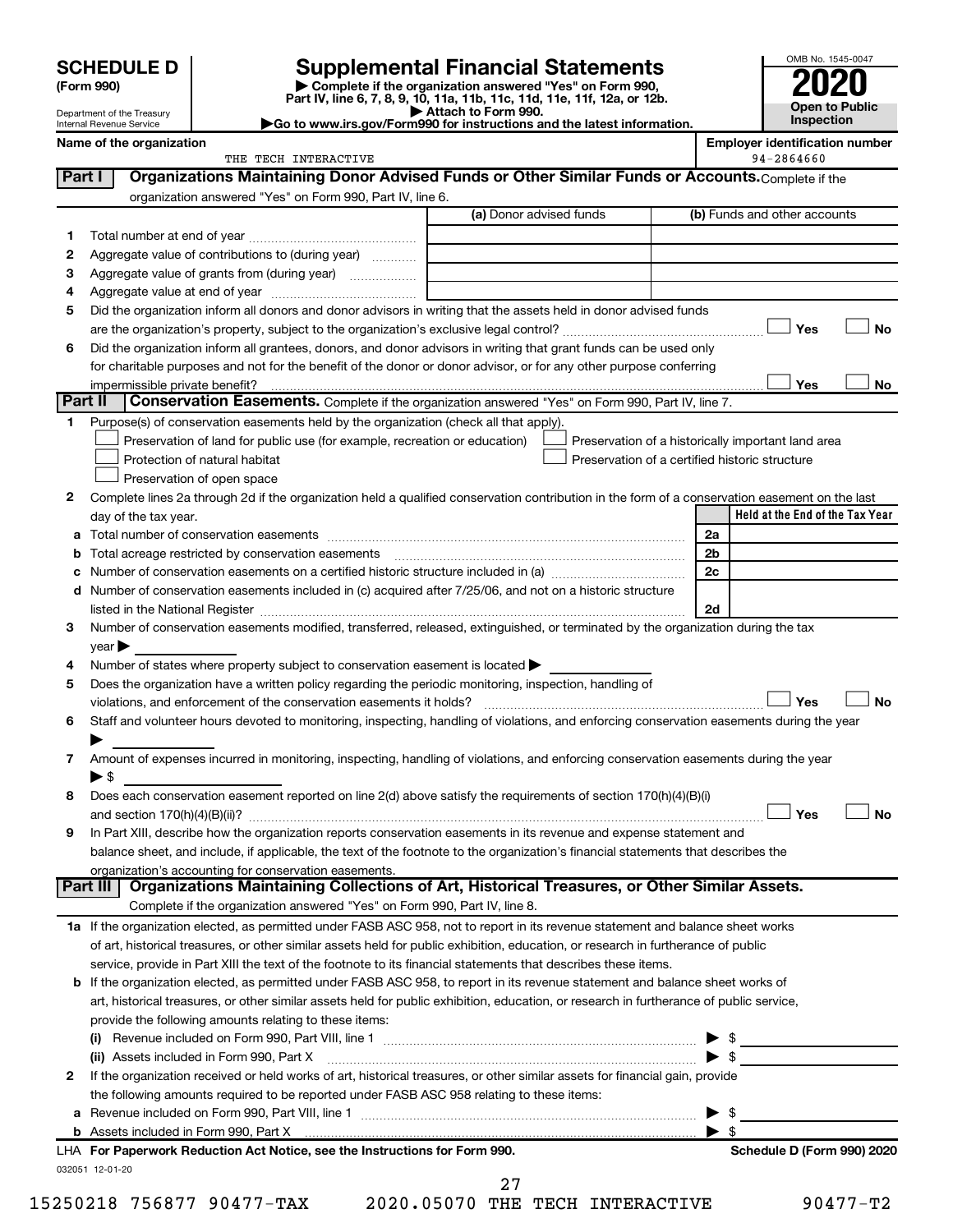|               | 94-2864660<br>THE TECH INTERACTIVE<br>Schedule D (Form 990) 2020<br>Page 2                                                                                                                                                     |                    |                   |                          |                 |                                      |                     |               |           |
|---------------|--------------------------------------------------------------------------------------------------------------------------------------------------------------------------------------------------------------------------------|--------------------|-------------------|--------------------------|-----------------|--------------------------------------|---------------------|---------------|-----------|
|               | Part III<br>Organizations Maintaining Collections of Art, Historical Treasures, or Other Similar Assets (continued)                                                                                                            |                    |                   |                          |                 |                                      |                     |               |           |
| 3             | Using the organization's acquisition, accession, and other records, check any of the following that make significant use of its                                                                                                |                    |                   |                          |                 |                                      |                     |               |           |
|               | collection items (check all that apply):                                                                                                                                                                                       |                    |                   |                          |                 |                                      |                     |               |           |
| a             | Public exhibition                                                                                                                                                                                                              | d                  |                   | Loan or exchange program |                 |                                      |                     |               |           |
| b             | Scholarly research                                                                                                                                                                                                             |                    | Other             |                          |                 |                                      |                     |               |           |
| c             | Preservation for future generations                                                                                                                                                                                            |                    |                   |                          |                 |                                      |                     |               |           |
| 4             | Provide a description of the organization's collections and explain how they further the organization's exempt purpose in Part XIII.                                                                                           |                    |                   |                          |                 |                                      |                     |               |           |
| 5             | During the year, did the organization solicit or receive donations of art, historical treasures, or other similar assets                                                                                                       |                    |                   |                          |                 |                                      |                     |               |           |
|               |                                                                                                                                                                                                                                |                    |                   |                          |                 |                                      | Yes                 |               | No        |
|               | <b>Part IV</b><br>Escrow and Custodial Arrangements. Complete if the organization answered "Yes" on Form 990, Part IV, line 9, or<br>reported an amount on Form 990, Part X, line 21.                                          |                    |                   |                          |                 |                                      |                     |               |           |
|               | 1a Is the organization an agent, trustee, custodian or other intermediary for contributions or other assets not included                                                                                                       |                    |                   |                          |                 |                                      |                     |               |           |
|               | on Form 990, Part X? [11] matter contracts and contracts and contracts are contracted and contracts are contracted and contract of the set of the set of the set of the set of the set of the set of the set of the set of the |                    |                   |                          |                 |                                      | Yes                 |               | <b>No</b> |
|               | <b>b</b> If "Yes," explain the arrangement in Part XIII and complete the following table:                                                                                                                                      |                    |                   |                          |                 |                                      |                     |               |           |
|               |                                                                                                                                                                                                                                |                    |                   |                          |                 |                                      | Amount              |               |           |
|               | c Beginning balance measurements and the contract of the contract of the contract of the contract of the contract of the contract of the contract of the contract of the contract of the contract of the contract of the contr |                    |                   |                          | 1c              |                                      |                     |               |           |
|               |                                                                                                                                                                                                                                |                    |                   |                          | 1d              |                                      |                     |               |           |
|               | e Distributions during the year manufactured and continuum and contact the year manufactured and contact the year manufactured and contact the year manufactured and contact the year manufactured and contact the year manufa |                    |                   |                          | 1e              |                                      |                     |               |           |
| f.            |                                                                                                                                                                                                                                |                    |                   |                          |                 | 1f                                   |                     |               |           |
|               | 2a Did the organization include an amount on Form 990, Part X, line 21, for escrow or custodial account liability?                                                                                                             |                    |                   |                          |                 |                                      | Yes                 |               | No        |
|               | <b>b</b> If "Yes," explain the arrangement in Part XIII. Check here if the explanation has been provided on Part XIII                                                                                                          |                    |                   |                          |                 |                                      |                     |               |           |
| <b>Part V</b> | <b>Endowment Funds.</b> Complete if the organization answered "Yes" on Form 990, Part IV, line 10.                                                                                                                             |                    |                   |                          |                 |                                      |                     |               |           |
|               |                                                                                                                                                                                                                                | (a) Current year   | (b) Prior year    | (c) Two years back       |                 | $\vert$ (d) Three years back $\vert$ | (e) Four years back |               |           |
| 1a            | Beginning of year balance <i>manumman</i>                                                                                                                                                                                      | 21, 494, 321.      | 21, 312, 919.     | 20, 122, 645             |                 | 15,617,577.                          |                     | 14, 571, 442. |           |
| b             |                                                                                                                                                                                                                                |                    |                   |                          |                 | 4,000,000.                           |                     |               |           |
|               | Net investment earnings, gains, and losses                                                                                                                                                                                     | 6,583,345.         | 947,394.          | 1,942,286.               |                 | 1,255,068.                           |                     | 1,812,737.    |           |
|               | d Grants or scholarships                                                                                                                                                                                                       |                    |                   |                          |                 |                                      |                     |               |           |
|               | e Other expenditures for facilities                                                                                                                                                                                            |                    |                   |                          |                 |                                      |                     |               |           |
|               | and programs                                                                                                                                                                                                                   | 776,987.           | 765,992.          | 752,012.                 |                 | 750,000.                             |                     |               | 766,602.  |
|               | f Administrative expenses                                                                                                                                                                                                      |                    |                   |                          |                 |                                      |                     |               |           |
| g             | End of year balance                                                                                                                                                                                                            | 27,300,679.        | 21, 494, 321.     | 21, 312, 919.            |                 | 20, 122, 645.                        |                     | 15, 617, 577. |           |
| 2             | Provide the estimated percentage of the current year end balance (line 1g, column (a)) held as:                                                                                                                                |                    |                   |                          |                 |                                      |                     |               |           |
|               | Board designated or quasi-endowment                                                                                                                                                                                            | .0000              | %                 |                          |                 |                                      |                     |               |           |
|               | 100,0000<br>Permanent endowment                                                                                                                                                                                                | %                  |                   |                          |                 |                                      |                     |               |           |
| С             | .0000%<br>Term endowment $\blacktriangleright$                                                                                                                                                                                 |                    |                   |                          |                 |                                      |                     |               |           |
|               | The percentages on lines 2a, 2b, and 2c should equal 100%.                                                                                                                                                                     |                    |                   |                          |                 |                                      |                     |               |           |
|               | 3a Are there endowment funds not in the possession of the organization that are held and administered for the organization                                                                                                     |                    |                   |                          |                 |                                      |                     |               |           |
|               | by:                                                                                                                                                                                                                            |                    |                   |                          |                 |                                      |                     | Yes           | No        |
|               | (i)                                                                                                                                                                                                                            |                    |                   |                          |                 |                                      | 3a(i)               |               | х<br>х    |
|               |                                                                                                                                                                                                                                |                    |                   |                          |                 |                                      | 3a(ii)              |               |           |
|               |                                                                                                                                                                                                                                |                    |                   |                          |                 |                                      | 3b                  |               |           |
|               | Describe in Part XIII the intended uses of the organization's endowment funds.<br>Land, Buildings, and Equipment.<br><b>Part VI</b>                                                                                            |                    |                   |                          |                 |                                      |                     |               |           |
|               | Complete if the organization answered "Yes" on Form 990, Part IV, line 11a. See Form 990, Part X, line 10.                                                                                                                     |                    |                   |                          |                 |                                      |                     |               |           |
|               | Description of property                                                                                                                                                                                                        | (a) Cost or other  | (b) Cost or other |                          | (c) Accumulated |                                      | (d) Book value      |               |           |
|               |                                                                                                                                                                                                                                | basis (investment) |                   | basis (other)            | depreciation    |                                      |                     |               |           |
|               |                                                                                                                                                                                                                                |                    |                   |                          |                 |                                      |                     |               |           |
| b             |                                                                                                                                                                                                                                |                    |                   |                          |                 |                                      |                     |               |           |
|               |                                                                                                                                                                                                                                |                    |                   | 13,046,633.              |                 | 12, 211, 739.                        |                     |               | 834,894.  |
|               |                                                                                                                                                                                                                                |                    |                   | 7,670,287.               |                 | 6,988,312.                           |                     |               | 681,975.  |
|               | 18,016,734.<br>12,046,251<br>5,970,483.<br><b>e</b> Other                                                                                                                                                                      |                    |                   |                          |                 |                                      |                     |               |           |
|               | Total. Add lines 1a through 1e. (Column (d) must equal Form 990, Part X, column (B), line 10c.)                                                                                                                                |                    |                   |                          |                 |                                      |                     | 7,487,352.    |           |
|               |                                                                                                                                                                                                                                |                    |                   |                          |                 | Schedule D (Form 990) 2020           |                     |               |           |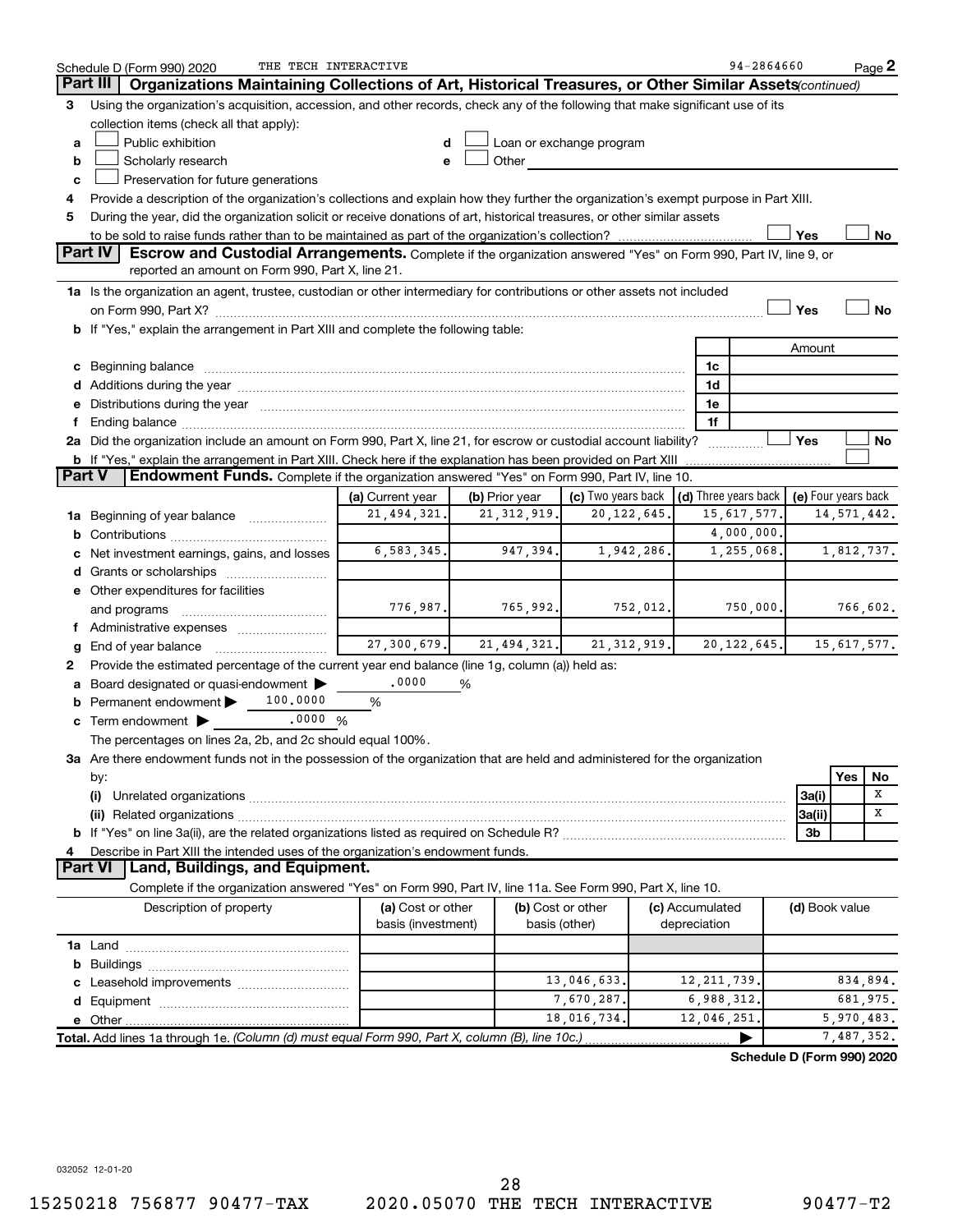Complete if the organization answered "Yes" on Form 990, Part IV, line 11b. See Form 990, Part X, line 12.

| (a) Description of security or category (including name of security)       | (b) Book value | (c) Method of valuation: Cost or end-of-year market value |  |  |  |  |
|----------------------------------------------------------------------------|----------------|-----------------------------------------------------------|--|--|--|--|
| (1) Financial derivatives                                                  |                |                                                           |  |  |  |  |
| (2) Closely held equity interests                                          |                |                                                           |  |  |  |  |
| (3) Other                                                                  |                |                                                           |  |  |  |  |
| EQUITY FUNDS<br>(A)                                                        | 21,020,343.    | END-OF-YEAR MARKET VALUE                                  |  |  |  |  |
| VENTURE CAPITAL FUNDS & PARTNERSHIPS<br>(B)                                | 5,496,001.     | END-OF-YEAR MARKET VALUE                                  |  |  |  |  |
| CERTIFICATES OF DEPOSIT<br>(C)                                             | 11,098,958.    | END-OF-YEAR MARKET VALUE                                  |  |  |  |  |
| (D)                                                                        |                |                                                           |  |  |  |  |
| (E)                                                                        |                |                                                           |  |  |  |  |
| (F)                                                                        |                |                                                           |  |  |  |  |
| (G)                                                                        |                |                                                           |  |  |  |  |
| (H)                                                                        |                |                                                           |  |  |  |  |
| <b>Total.</b> (Col. (b) must equal Form 990, Part X, col. (B) line $12$ .) | 37,615,302.    |                                                           |  |  |  |  |

#### **Part VIII Investments - Program Related.**

Complete if the organization answered "Yes" on Form 990, Part IV, line 11c. See Form 990, Part X, line 13.

| (a) Description of investment                                                           | (b) Book value | (c) Method of valuation: Cost or end-of-year market value |
|-----------------------------------------------------------------------------------------|----------------|-----------------------------------------------------------|
| (1)                                                                                     |                |                                                           |
| (2)                                                                                     |                |                                                           |
| (3)                                                                                     |                |                                                           |
| (4)                                                                                     |                |                                                           |
| (5)                                                                                     |                |                                                           |
| (6)                                                                                     |                |                                                           |
| (7)                                                                                     |                |                                                           |
| (8)                                                                                     |                |                                                           |
| (9)                                                                                     |                |                                                           |
| Total. (Col. (b) must equal Form 990, Part X, col. (B) line $13.$ $\blacktriangleright$ |                |                                                           |

#### **Part IX Other Assets.**

Complete if the organization answered "Yes" on Form 990, Part IV, line 11d. See Form 990, Part X, line 15.

|               | (a) Description                                                                                                   | (b) Book value |
|---------------|-------------------------------------------------------------------------------------------------------------------|----------------|
| (1)           | CITY OF<br>SAN JOSE LEASE                                                                                         | 42,012,005.    |
| (2)           |                                                                                                                   |                |
| (3)           |                                                                                                                   |                |
| (4)           |                                                                                                                   |                |
| (5)           |                                                                                                                   |                |
| (6)           |                                                                                                                   |                |
| (7)           |                                                                                                                   |                |
| (8)           |                                                                                                                   |                |
| (9)           |                                                                                                                   |                |
|               |                                                                                                                   | 42,012,005.    |
| <b>Part X</b> | <b>Other Liabilities.</b>                                                                                         |                |
|               | Complete if the organization answered "Yes" on Form 990, Part IV, line 11e or 11f. See Form 990, Part X, line 25. |                |
| 1.            | (a) Description of liability                                                                                      | (b) Book value |
| (1)           | Federal income taxes                                                                                              |                |
| (2)           | CAPITAL LEASE OBLIGATION                                                                                          | 1,596.         |

| (3) |      |
|-----|------|
| (4) |      |
| (5) |      |
| (6) |      |
| (7) |      |
| (8) |      |
| (9) |      |
|     | 596. |

**Total.**  *(Column (b) must equal Form 990, Part X, col. (B) line 25.)*

**2.** Liability for uncertain tax positions. In Part XIII, provide the text of the footnote to the organization's financial statements that reports the organization's liability for uncertain tax positions under FASB ASC 740. Check here if the text of the footnote has been provided in Part XIII ...  $\boxed{\texttt{X}}$ 

**Schedule D (Form 990) 2020**

032053 12-01-20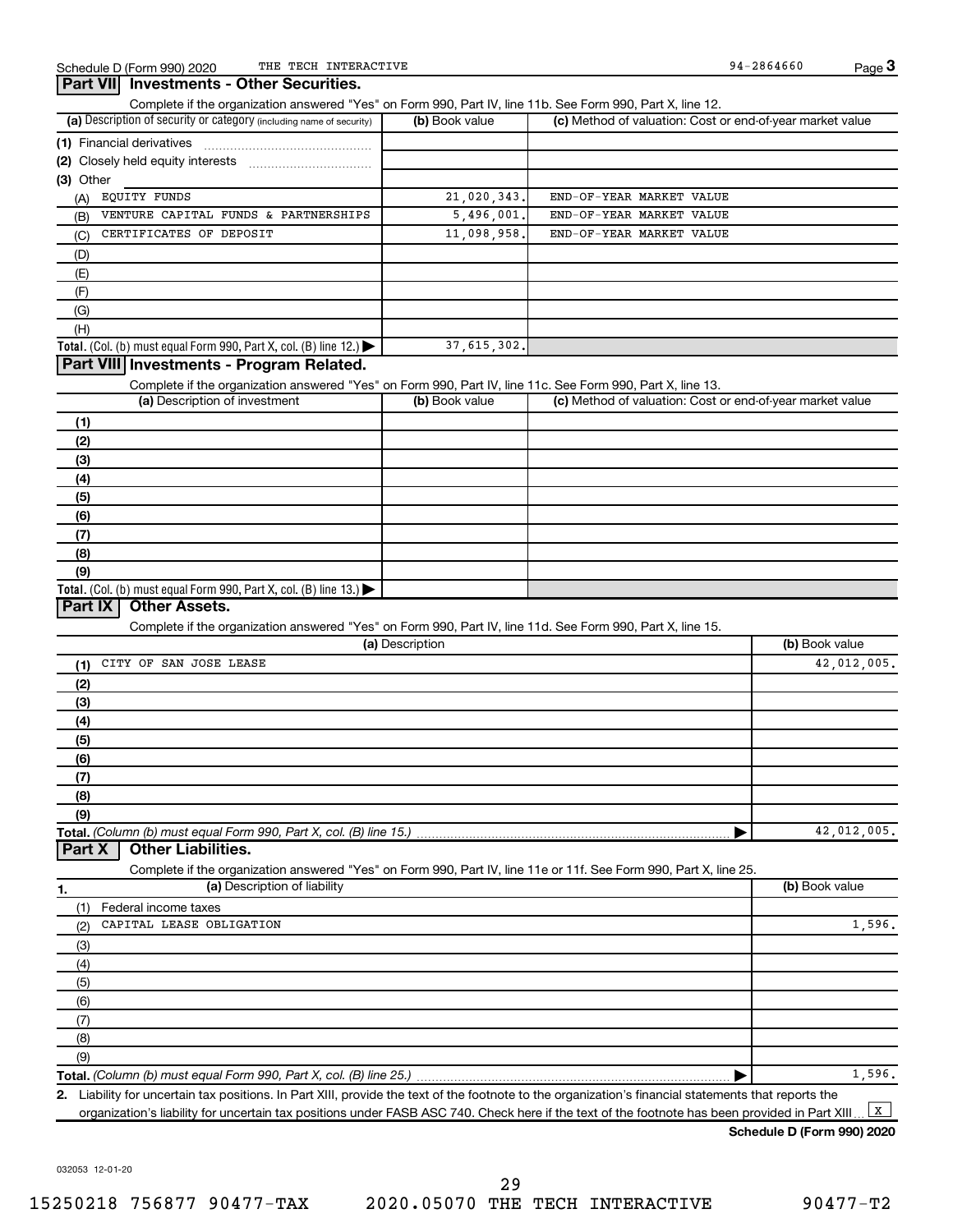|    | THE TECH INTERACTIVE<br>Schedule D (Form 990) 2020                                                                                                                                                                                   |                |             | $94 - 2864660$ | Page 4        |
|----|--------------------------------------------------------------------------------------------------------------------------------------------------------------------------------------------------------------------------------------|----------------|-------------|----------------|---------------|
|    | Reconciliation of Revenue per Audited Financial Statements With Revenue per Return.<br>Part XI                                                                                                                                       |                |             |                |               |
|    | Complete if the organization answered "Yes" on Form 990, Part IV, line 12a.                                                                                                                                                          |                |             |                |               |
| 1  | Total revenue, gains, and other support per audited financial statements                                                                                                                                                             |                |             | $\mathbf{1}$   | 18, 284, 751. |
| 2  | Amounts included on line 1 but not on Form 990, Part VIII, line 12:                                                                                                                                                                  |                |             |                |               |
| a  | Net unrealized gains (losses) on investments [111] [12] matter and the unrealized gains (losses) on investments                                                                                                                      | 2a             | 7,011,328.  |                |               |
| b  |                                                                                                                                                                                                                                      | 2 <sub>b</sub> | 1,455,118.  |                |               |
| с  |                                                                                                                                                                                                                                      | 2 <sub>c</sub> |             |                |               |
| d  |                                                                                                                                                                                                                                      | 2d             | $-58,841$ . |                |               |
| е  | Add lines 2a through 2d <b>minimum contained a contract of the contract of the contract of the contract of the contract of the contract of the contract of the contract of the contract of the contract of the contract of the c</b> |                |             | 2e             | 8,407,605.    |
| 3  |                                                                                                                                                                                                                                      |                |             | 3              | 9,877,146.    |
| 4  | Amounts included on Form 990, Part VIII, line 12, but not on line 1:                                                                                                                                                                 |                |             |                |               |
| a  | Investment expenses not included on Form 990, Part VIII, line 7b [100] [100] [100] [100] [100] [100] [100] [10                                                                                                                       | 4a             |             |                |               |
| b  |                                                                                                                                                                                                                                      |                |             |                |               |
| c  | Add lines 4a and 4b                                                                                                                                                                                                                  |                |             | 4с             |               |
| 5. |                                                                                                                                                                                                                                      |                |             | 5              | 9,877,146.    |
|    | Part XII   Reconciliation of Expenses per Audited Financial Statements With Expenses per Return.                                                                                                                                     |                |             |                |               |
|    | Complete if the organization answered "Yes" on Form 990, Part IV, line 12a.                                                                                                                                                          |                |             |                |               |
| 1  |                                                                                                                                                                                                                                      |                |             | 1.             | 18,206,262.   |
| 2  | Amounts included on line 1 but not on Form 990, Part IX, line 25:                                                                                                                                                                    |                |             |                |               |
| a  |                                                                                                                                                                                                                                      | 2a l           | 1,884,435.  |                |               |
|    |                                                                                                                                                                                                                                      | 2 <sub>b</sub> |             |                |               |
| c  |                                                                                                                                                                                                                                      | 2 <sub>c</sub> |             |                |               |
|    |                                                                                                                                                                                                                                      | 2d             |             |                |               |
|    |                                                                                                                                                                                                                                      |                |             | <b>2e</b>      | 1,884,435.    |
| 3  |                                                                                                                                                                                                                                      |                |             | 3              | 16, 321, 827. |
| 4  | Amounts included on Form 990, Part IX, line 25, but not on line 1:                                                                                                                                                                   |                |             |                |               |
| a  | Investment expenses not included on Form 990, Part VIII, line 7b                                                                                                                                                                     | -4a l          | 58,841.     |                |               |
| b  |                                                                                                                                                                                                                                      | 4h             |             |                |               |
| c  | Add lines 4a and 4b                                                                                                                                                                                                                  |                |             | 4с             | 58,841.       |
|    |                                                                                                                                                                                                                                      |                |             | 5              | 16,380,668.   |
|    | Part XIII Supplemental Information.                                                                                                                                                                                                  |                |             |                |               |

Provide the descriptions required for Part II, lines 3, 5, and 9; Part III, lines 1a and 4; Part IV, lines 1b and 2b; Part V, line 4; Part X, line 2; Part XI, lines 2d and 4b; and Part XII, lines 2d and 4b. Also complete this part to provide any additional information.

PART V, LINE 4:

THE INTENDED USE OF THE TECH'S ENDOWMENT FUNDS IS TO PROVIDE A DEPENDABLE

AND GROWING SOURCE OF FUNDING FOR THE SUPPORT OF OPERATIONS, SPECIAL

PROGRAMS, AND CAPITAL IMPROVEMENTS OF THE TECH.

PART X, LINE 2:

THE TECH HAS BEEN DETERMINED TO BE EXEMPT FROM FEDERAL INCOME TAXES UNDER

SECTION 501(A) OF THE INTERNAL REVENUE CODE (THE CODE) AS AN ORGANIZATION

DESCRIBED IN SECTION 501(C)(3) OF THE CODE, AND FROM CALIFORNIA INCOME

TAXES UNDER SECTION 23701D OF THE CALIFORNIA REVENUE AND TAXATION CODE.

ALTHOUGH AN ORGANIZATION IS RECOGNIZED AS TAX EXEMPT, IT IS STILL LIABLE

032054 12-01-20

**Schedule D (Form 990) 2020**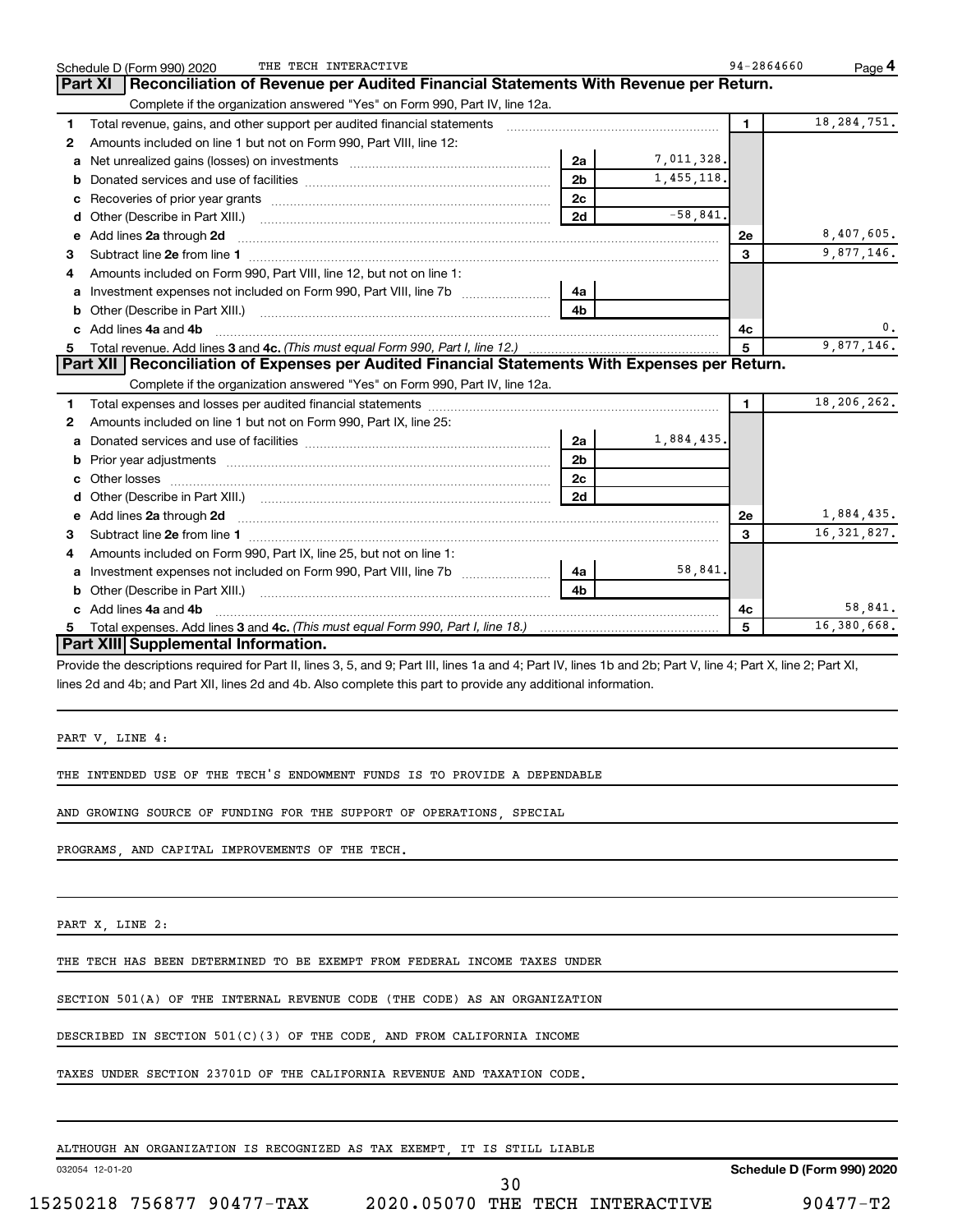#### *(continued)* **Part XIII Supplemental Information**

FOR TAX ON ITS UNRELATED BUSINESS TAXABLE INCOME (UBTI). THE TECH BELIEVES

IT DOES NOT HAVE UBTI THAT WILL RESULT IN AN INCOME TAX LIABILITY AT JUNE

30, 2021 AND 2020.

THE TECH APPLIES THE PROVISIONS SET FORTH IN FASB ASC TOPIC 740, INCOME

TAXES, TO ACCOUNT FOR THE UNCERTAINTY IN INCOME TAXES. THE TECH HAS

ASSESSED ALL INCOME TAX POSITIONS TAKEN WHERE THE STATUTE OF LIMITATION

REMAINS OPEN. THE TECH BELIEVES ITS TAX FILING POSITIONS WILL BE SUSTAINED

UPON TAX EXAMINATION; THEREFORE, NO LIABILITY FOR UNRECOGNIZED INCOME TAX

BENEFITS HAS BEEN RECORDED AT JUNE 30, 2021 AND 2020. THE TECH DOES NOT

ANTICIPATE ANY SIGNIFICANT INCREASES OR DECREASES TO UNRECOGNIZED INCOME

TAX BENEFITS DURING THE NEXT TWELVE MONTHS.

THE TECH'S FEDERAL EXEMPT ORGANIZATION BUSINESS INCOME TAX RETURN (FORM

990) IS SUBJECT TO EXAMINATION, GENERALLY FOR THREE YEARS AFTER IT IS

FILED WITH THE INTERNAL REVENUE SERVICE. THE TECH'S CALIFORNIA EXEMPT

ORGANIZATION BUSINESS INCOME TAX RETURN IS SUBJECT TO EXAMINATION,

GENERALLY FOR FOUR YEARS AFTER IT IS FILED WITH THE FRANCHISE TAX BOARD.

PART XI, LINE 2D - OTHER ADJUSTMENTS:

INVESTMENT MGMT FEES

**Schedule D (Form 990) 2020**

032055 12-01-20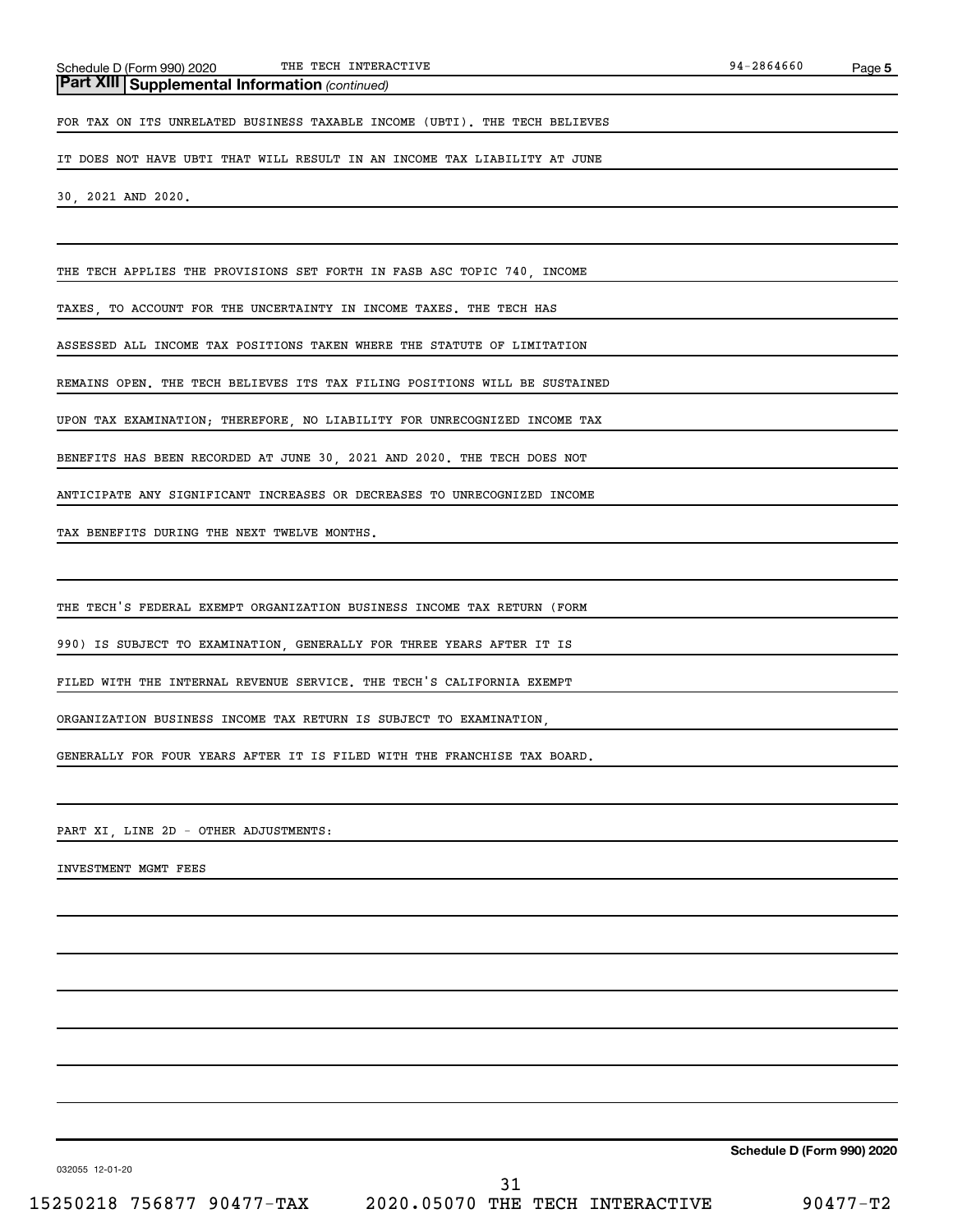|    | <b>SCHEDULE J</b>                       | <b>Compensation Information</b>                                                                                                  |                                       | OMB No. 1545-0047          |     |    |
|----|-----------------------------------------|----------------------------------------------------------------------------------------------------------------------------------|---------------------------------------|----------------------------|-----|----|
|    | (Form 990)                              | For certain Officers, Directors, Trustees, Key Employees, and Highest                                                            |                                       | 2020                       |     |    |
|    |                                         | <b>Compensated Employees</b>                                                                                                     |                                       |                            |     |    |
|    | Department of the Treasury              | Complete if the organization answered "Yes" on Form 990, Part IV, line 23.<br>Attach to Form 990.                                |                                       | <b>Open to Public</b>      |     |    |
|    | <b>Internal Revenue Service</b>         | Go to www.irs.gov/Form990 for instructions and the latest information.                                                           |                                       | Inspection                 |     |    |
|    | Name of the organization                |                                                                                                                                  | <b>Employer identification number</b> |                            |     |    |
|    |                                         | THE TECH INTERACTIVE                                                                                                             | 94-2864660                            |                            |     |    |
|    | Part I                                  | <b>Questions Regarding Compensation</b>                                                                                          |                                       |                            |     |    |
|    |                                         |                                                                                                                                  |                                       |                            | Yes | No |
|    |                                         | <b>1a</b> Check the appropriate box(es) if the organization provided any of the following to or for a person listed on Form 990, |                                       |                            |     |    |
|    |                                         | Part VII, Section A, line 1a. Complete Part III to provide any relevant information regarding these items.                       |                                       |                            |     |    |
|    | First-class or charter travel           | Housing allowance or residence for personal use                                                                                  |                                       |                            |     |    |
|    | Travel for companions                   | Payments for business use of personal residence                                                                                  |                                       |                            |     |    |
|    |                                         | Health or social club dues or initiation fees<br>Tax indemnification and gross-up payments                                       |                                       |                            |     |    |
|    |                                         | Discretionary spending account<br>Personal services (such as maid, chauffeur, chef)                                              |                                       |                            |     |    |
|    |                                         |                                                                                                                                  |                                       |                            |     |    |
|    |                                         | <b>b</b> If any of the boxes on line 1a are checked, did the organization follow a written policy regarding payment or           |                                       |                            |     |    |
|    |                                         |                                                                                                                                  |                                       | 1b                         |     |    |
| 2  |                                         | Did the organization require substantiation prior to reimbursing or allowing expenses incurred by all directors,                 |                                       |                            |     |    |
|    |                                         |                                                                                                                                  |                                       | $\mathbf{2}$               |     |    |
|    |                                         |                                                                                                                                  |                                       |                            |     |    |
| з  |                                         | Indicate which, if any, of the following the organization used to establish the compensation of the organization's               |                                       |                            |     |    |
|    |                                         | CEO/Executive Director. Check all that apply. Do not check any boxes for methods used by a related organization to               |                                       |                            |     |    |
|    |                                         | establish compensation of the CEO/Executive Director, but explain in Part III.                                                   |                                       |                            |     |    |
|    | Compensation committee                  | X  <br>Written employment contract                                                                                               |                                       |                            |     |    |
|    |                                         | Compensation survey or study<br>Independent compensation consultant                                                              |                                       |                            |     |    |
|    |                                         | X  <br>Approval by the board or compensation committee<br>Form 990 of other organizations                                        |                                       |                            |     |    |
| 4  |                                         | During the year, did any person listed on Form 990, Part VII, Section A, line 1a, with respect to the filing                     |                                       |                            |     |    |
|    | organization or a related organization: |                                                                                                                                  |                                       |                            |     |    |
| а  |                                         | Receive a severance payment or change-of-control payment?                                                                        |                                       | 4a                         |     | х  |
| b  |                                         |                                                                                                                                  |                                       | 4b                         |     | x  |
| c  |                                         |                                                                                                                                  |                                       | 4c                         |     | X  |
|    |                                         | If "Yes" to any of lines 4a-c, list the persons and provide the applicable amounts for each item in Part III.                    |                                       |                            |     |    |
|    |                                         |                                                                                                                                  |                                       |                            |     |    |
|    |                                         | Only section 501(c)(3), 501(c)(4), and 501(c)(29) organizations must complete lines 5-9.                                         |                                       |                            |     |    |
|    |                                         | For persons listed on Form 990, Part VII, Section A, line 1a, did the organization pay or accrue any compensation                |                                       |                            |     |    |
|    | contingent on the revenues of:          |                                                                                                                                  |                                       |                            |     |    |
|    |                                         |                                                                                                                                  |                                       | 5а                         |     | х  |
|    |                                         |                                                                                                                                  |                                       | 5b                         |     | x  |
|    |                                         | If "Yes" on line 5a or 5b, describe in Part III.                                                                                 |                                       |                            |     |    |
| 6. |                                         | For persons listed on Form 990, Part VII, Section A, line 1a, did the organization pay or accrue any compensation                |                                       |                            |     |    |
|    | contingent on the net earnings of:      |                                                                                                                                  |                                       |                            |     |    |
|    |                                         |                                                                                                                                  |                                       | 6a                         |     | х  |
|    |                                         |                                                                                                                                  |                                       | 6b                         |     | x  |
|    |                                         | If "Yes" on line 6a or 6b, describe in Part III.                                                                                 |                                       |                            |     |    |
|    |                                         | 7 For persons listed on Form 990, Part VII, Section A, line 1a, did the organization provide any nonfixed payments               |                                       |                            |     |    |
|    |                                         |                                                                                                                                  |                                       | 7                          |     | X  |
| 8  |                                         | Were any amounts reported on Form 990, Part VII, paid or accrued pursuant to a contract that was subject to the                  |                                       |                            |     |    |
|    |                                         |                                                                                                                                  |                                       | 8                          |     | х  |
| 9  |                                         | If "Yes" on line 8, did the organization also follow the rebuttable presumption procedure described in                           |                                       |                            |     |    |
|    |                                         |                                                                                                                                  |                                       | 9                          |     |    |
|    |                                         | LHA For Paperwork Reduction Act Notice, see the Instructions for Form 990.                                                       |                                       | Schedule J (Form 990) 2020 |     |    |

032111 12-07-20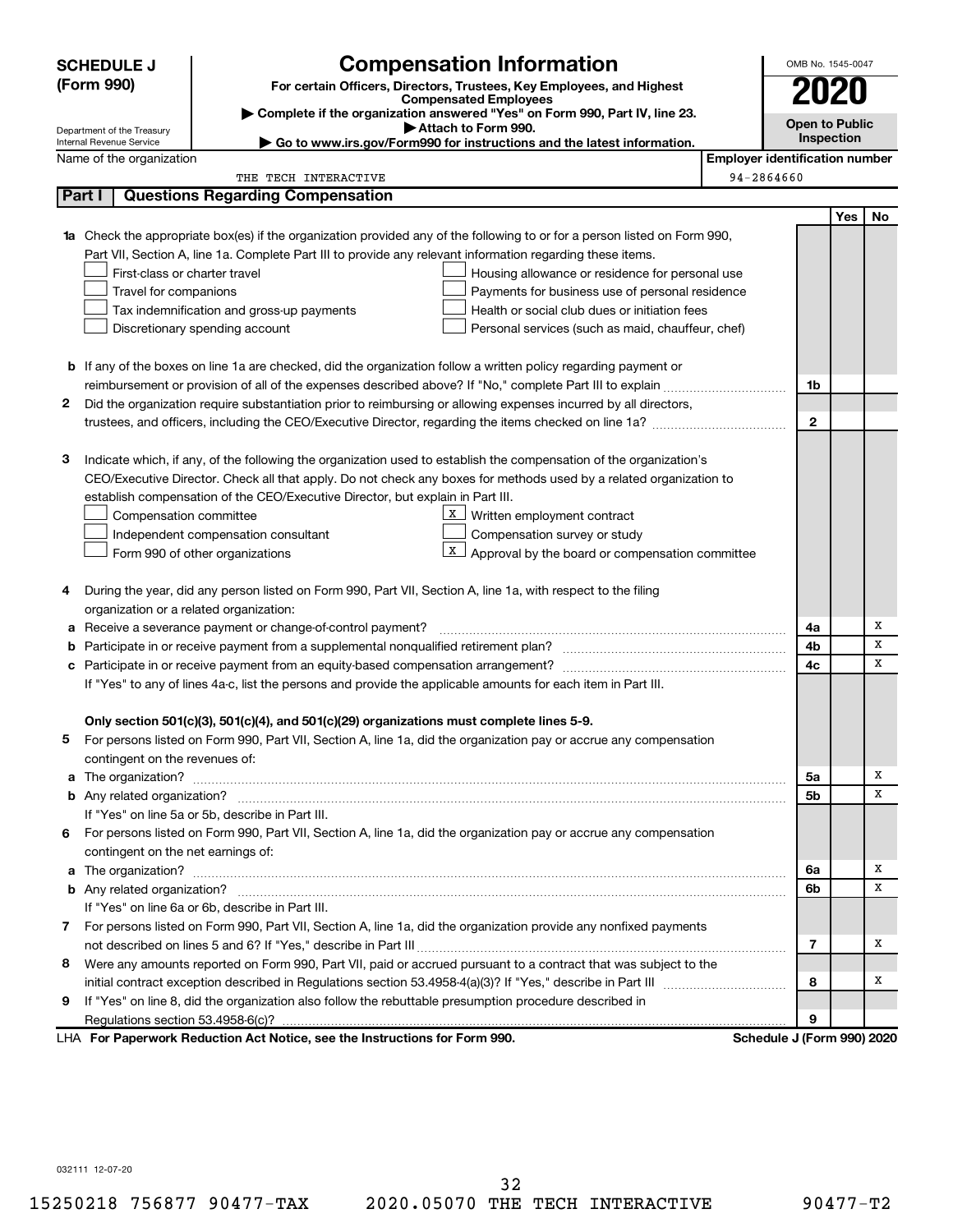#### Part II | Officers, Directors, Trustees, Key Employees, and Highest Compensated Employees. Use duplicate copies if additional space is needed.

For each individual whose compensation must be reported on Schedule J, report compensation from the organization on row (i) and from related organizations, described in the instructions, on row (ii). Do not list any individuals that aren't listed on Form 990, Part VII.

Note: The sum of columns (B)(i)-(iii) for each listed individual must equal the total amount of Form 990, Part VII, Section A, line 1a, applicable column (D) and (E) amounts for that individual.

|                                           |      |                          | (B) Breakdown of W-2 and/or 1099-MISC compensation |                                           | (C) Retirement and<br>other deferred | (D) Nontaxable<br>benefits | (E) Total of columns | (F) Compensation<br>in column (B)         |
|-------------------------------------------|------|--------------------------|----------------------------------------------------|-------------------------------------------|--------------------------------------|----------------------------|----------------------|-------------------------------------------|
| (A) Name and Title                        |      | (i) Base<br>compensation | (ii) Bonus &<br>incentive<br>compensation          | (iii) Other<br>reportable<br>compensation | compensation                         |                            | $(B)(i)$ - $(D)$     | reported as deferred<br>on prior Form 990 |
| MARIA PAPPAS<br>(1)                       | (i)  | 197,867                  | $\mathbf{0}$ .                                     | 0.                                        | $\mathbf{0}$                         | 26,000                     | 223,867              | $\mathbf 0$ .                             |
| VP DEVELOPMENT                            | (ii) | $\mathbf{0}$             | $\mathbf{0}$                                       | 0.                                        | $\mathbf 0$                          | $\Omega$                   | $\Omega$             | $\mathbf 0$ .                             |
| <b>GRETCHEN WALKER</b><br>(2)             | (i)  | 201,096                  | $\mathbf{0}$ .                                     | 0.                                        | $\mathbf{0}$                         | 19,500                     | 220,596              | $\mathbf 0$ .                             |
| CHIEF LEARNING OFFICER                    | (i)  | $\mathbf{0}$             | $\mathbf{0}$ .                                     | 0.                                        | $\mathbf{0}$                         | $\mathbf 0$                | $\Omega$             | $\mathbf 0$ .                             |
| HARVARD SUNG<br>(3)                       | (i)  | 192,012                  | $\mathbf{0}$ .                                     | 0.                                        | $\mathbf{0}$                         | 5,200                      | 197,212              | $\mathbf 0$ .                             |
| CHIEF FINANCIAL & OPERATIONS OFFICER (ii) |      | $\mathbf 0$              | $\mathbf{0}$                                       | $\mathbf{0}$ .                            | $\mathbf{0}$                         | $\mathbf{0}$               | $\Omega$             | $\mathbf 0$ .                             |
| RACHEL WILNER<br>(4)                      | (i)  | 181,640                  | $\mathbf{0}$                                       | $\mathbf 0$ .                             | $\mathbf 0$                          | 9,403                      | 191,043              | $\mathbf 0$ .                             |
| VP MARKETING AND BUS DEVELOPMENT          | (i)  | $\mathbf 0$              | $\mathbf{0}$                                       | $\mathbf{0}$ .                            | $\mathbf 0$                          | $\mathbf 0$                | $\Omega$             | $\mathbf 0$ .                             |
| DAN RUTH<br>(5)                           | (i)  | 141,054                  | $\mathbf{0}$                                       | $\mathbf{0}$ .                            | $\mathbf 0$                          | 19,500                     | 160,554              | $\mathbf 0$ .                             |
| IT DIRECTOR                               | (i)  | $\mathbf{0}$             | $\mathbf{0}$ .                                     | $\mathbf{0}$ .                            | $\mathbf{0}$                         | $\mathbf{0}$ .             | $\mathbf{0}$         | $\mathbf 0$ .                             |
| LINDA ANTONOPOULOS<br>(6)                 | (i)  | 132,293                  | $\mathbf{0}$ .                                     | $\mathbf 0$ .                             | $\mathbf{0}$                         | 26,000                     | 158,293              | $\mathbf 0$ .                             |
| CORPORATE RELATIONS DIRECTOR              | (ii) | $\mathbf{0}$ .           | $\mathbf{0}$ .                                     | 0.                                        | $\mathbf{0}$                         | $\mathbf{0}$ .             | $\mathbf{0}$         | $\mathbf 0$ .                             |
|                                           | (i)  |                          |                                                    |                                           |                                      |                            |                      |                                           |
|                                           | (i)  |                          |                                                    |                                           |                                      |                            |                      |                                           |
|                                           | (i)  |                          |                                                    |                                           |                                      |                            |                      |                                           |
|                                           | (i)  |                          |                                                    |                                           |                                      |                            |                      |                                           |
|                                           | (i)  |                          |                                                    |                                           |                                      |                            |                      |                                           |
|                                           | (i)  |                          |                                                    |                                           |                                      |                            |                      |                                           |
|                                           | (i)  |                          |                                                    |                                           |                                      |                            |                      |                                           |
|                                           | (i)  |                          |                                                    |                                           |                                      |                            |                      |                                           |
|                                           | (i)  |                          |                                                    |                                           |                                      |                            |                      |                                           |
|                                           | (i)  |                          |                                                    |                                           |                                      |                            |                      |                                           |
|                                           | (i)  |                          |                                                    |                                           |                                      |                            |                      |                                           |
|                                           | (i)  |                          |                                                    |                                           |                                      |                            |                      |                                           |
|                                           | (i)  |                          |                                                    |                                           |                                      |                            |                      |                                           |
|                                           | (ii) |                          |                                                    |                                           |                                      |                            |                      |                                           |
|                                           | (i)  |                          |                                                    |                                           |                                      |                            |                      |                                           |
|                                           | (ii) |                          |                                                    |                                           |                                      |                            |                      |                                           |
|                                           | (i)  |                          |                                                    |                                           |                                      |                            |                      |                                           |
|                                           | (ii) |                          |                                                    |                                           |                                      |                            |                      |                                           |
|                                           | (i)  |                          |                                                    |                                           |                                      |                            |                      |                                           |
|                                           | (ii) |                          |                                                    |                                           |                                      |                            |                      |                                           |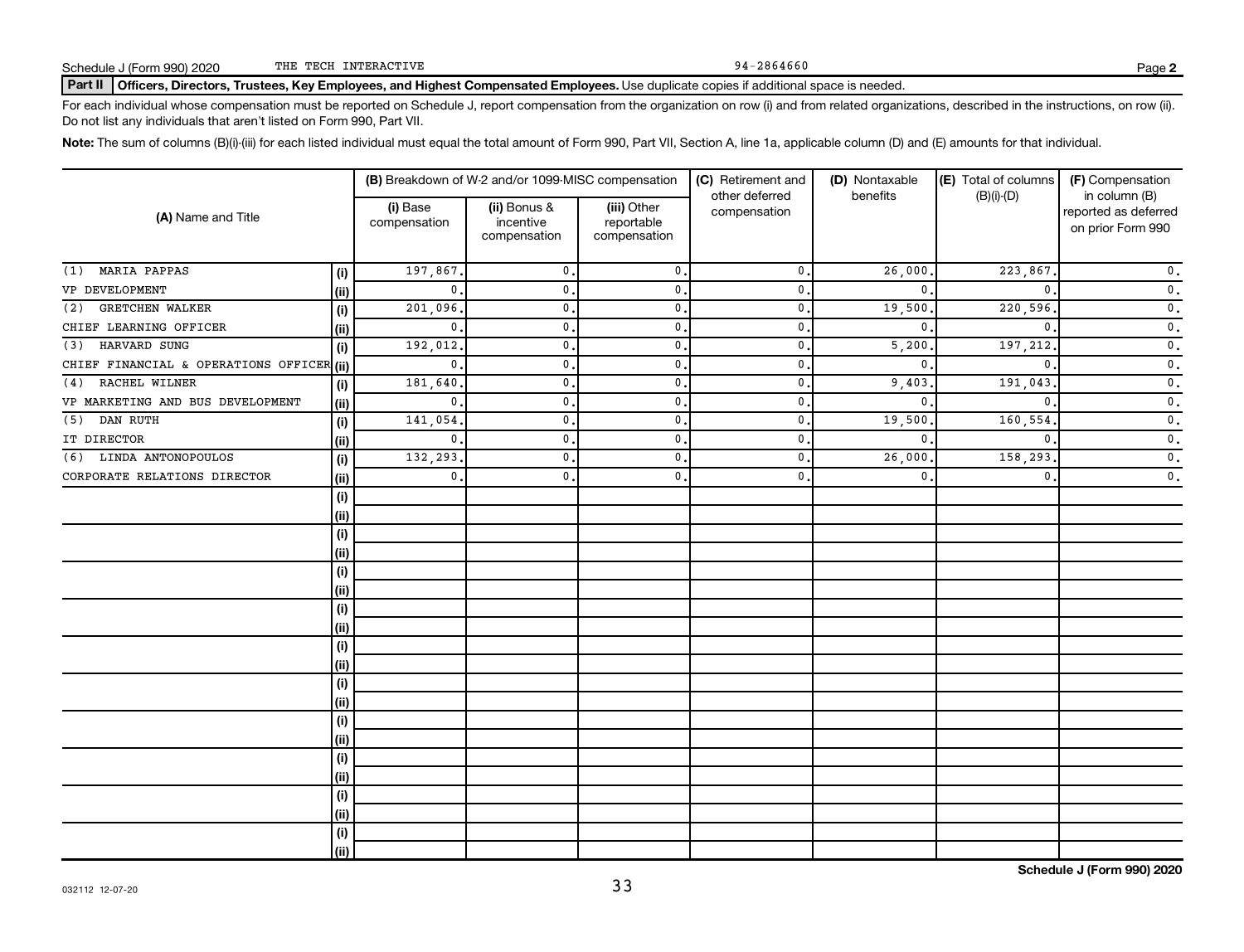#### **Part III Supplemental Information**

Provide the information, explanation, or descriptions required for Part I, lines 1a, 1b, 3, 4a, 4b, 4c, 5a, 5b, 6a, 6b, 7, and 8, and for Part II. Also complete this part for any additional information.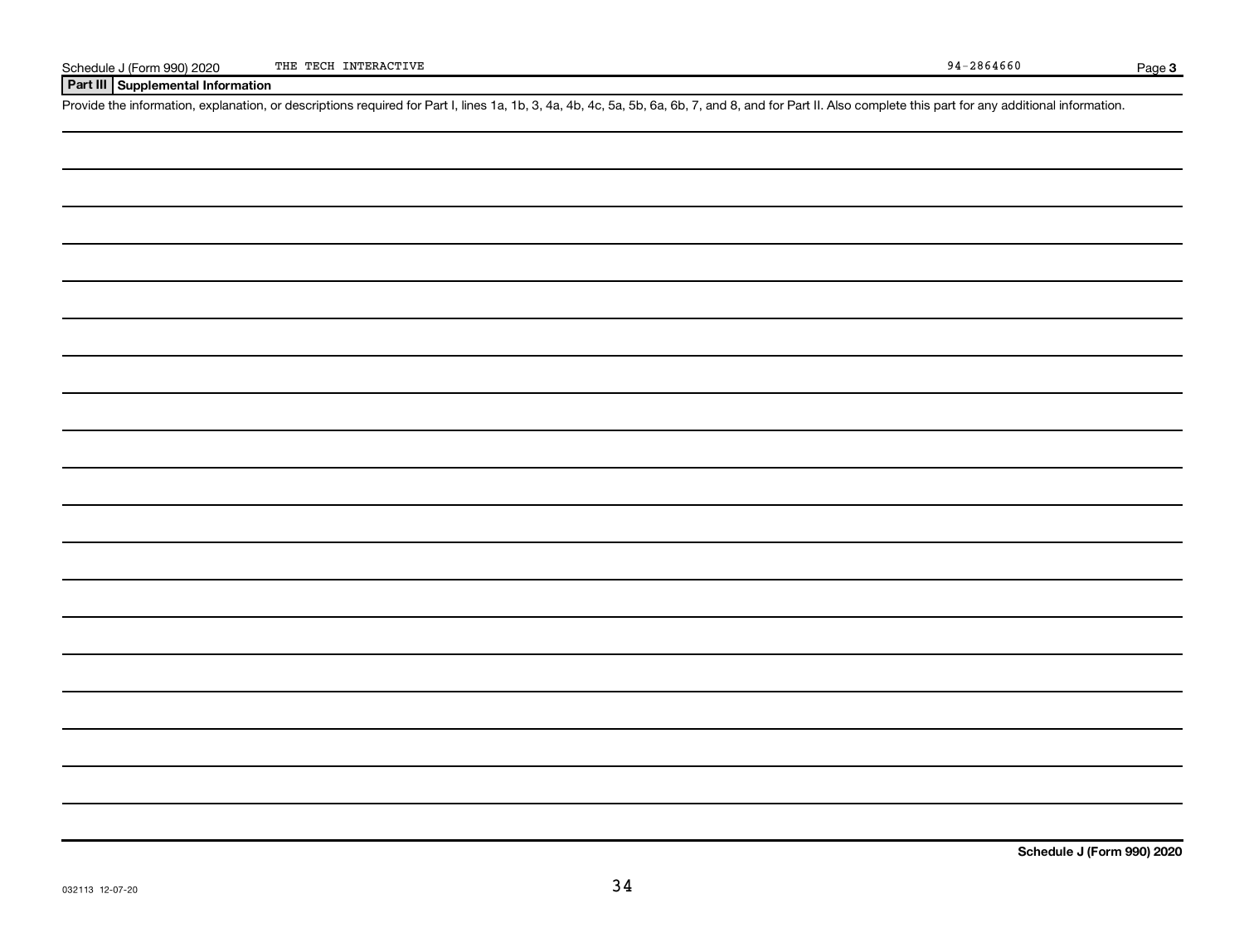#### **SCHEDULE M (Form 990)**

## **Noncash Contributions**

OMB No. 1545-0047

Department of the Treasury Internal Revenue Service

◆ Complete if the organizations answered "Yes" on Form 990, Part IV, lines 29 or 30.<br>● Complete if the organizations answered "Yes" on Form 990, Part IV, lines 29 or 30. **Attach to Form 990.**  $\blacktriangleright$ 

 **Go to www.irs.gov/Form990 for instructions and the latest information.**

**Open to Public Inspection**

Name of the organization **Part I Types of Property**

| THE | TECH | INTERACTIVE | 00 <sup>c</sup><br>$44 -$<br>2864660 |
|-----|------|-------------|--------------------------------------|
|     |      |             |                                      |

 $\blacktriangleright$ 

**Employer identification number**

| rail i | Types of Froperty                                                                                                                                                                                                                                                                                                                                                                  |                               |                                      |                                                    |                                                              |     |     |    |
|--------|------------------------------------------------------------------------------------------------------------------------------------------------------------------------------------------------------------------------------------------------------------------------------------------------------------------------------------------------------------------------------------|-------------------------------|--------------------------------------|----------------------------------------------------|--------------------------------------------------------------|-----|-----|----|
|        |                                                                                                                                                                                                                                                                                                                                                                                    | (a)<br>Check if<br>applicable | (b)<br>Number of<br>contributions or | (c)<br>Noncash contribution<br>amounts reported on | (d)<br>Method of determining<br>noncash contribution amounts |     |     |    |
|        |                                                                                                                                                                                                                                                                                                                                                                                    |                               |                                      | items contributed Form 990, Part VIII, line 1g     |                                                              |     |     |    |
| 1.     |                                                                                                                                                                                                                                                                                                                                                                                    |                               |                                      |                                                    |                                                              |     |     |    |
| 2      |                                                                                                                                                                                                                                                                                                                                                                                    |                               |                                      |                                                    |                                                              |     |     |    |
| 3      |                                                                                                                                                                                                                                                                                                                                                                                    |                               |                                      |                                                    |                                                              |     |     |    |
| 4      |                                                                                                                                                                                                                                                                                                                                                                                    |                               |                                      |                                                    |                                                              |     |     |    |
| 5      | Clothing and household goods                                                                                                                                                                                                                                                                                                                                                       |                               |                                      |                                                    |                                                              |     |     |    |
| 6      |                                                                                                                                                                                                                                                                                                                                                                                    |                               |                                      |                                                    |                                                              |     |     |    |
| 7      |                                                                                                                                                                                                                                                                                                                                                                                    |                               |                                      |                                                    |                                                              |     |     |    |
| 8      |                                                                                                                                                                                                                                                                                                                                                                                    |                               |                                      |                                                    |                                                              |     |     |    |
| 9      | Securities - Publicly traded                                                                                                                                                                                                                                                                                                                                                       | $\mathbf x$                   | 13                                   | 590,533.FMV                                        |                                                              |     |     |    |
| 10     | Securities - Closely held stock                                                                                                                                                                                                                                                                                                                                                    |                               |                                      |                                                    |                                                              |     |     |    |
| 11     | Securities - Partnership, LLC, or                                                                                                                                                                                                                                                                                                                                                  |                               |                                      |                                                    |                                                              |     |     |    |
|        |                                                                                                                                                                                                                                                                                                                                                                                    |                               |                                      |                                                    |                                                              |     |     |    |
| 12     | Securities - Miscellaneous                                                                                                                                                                                                                                                                                                                                                         |                               |                                      |                                                    |                                                              |     |     |    |
| 13     | Qualified conservation contribution -                                                                                                                                                                                                                                                                                                                                              |                               |                                      |                                                    |                                                              |     |     |    |
|        |                                                                                                                                                                                                                                                                                                                                                                                    |                               |                                      |                                                    |                                                              |     |     |    |
| 14     | Qualified conservation contribution - Other                                                                                                                                                                                                                                                                                                                                        |                               |                                      |                                                    |                                                              |     |     |    |
| 15     | Real estate - Residential                                                                                                                                                                                                                                                                                                                                                          |                               |                                      |                                                    |                                                              |     |     |    |
| 16     | Real estate - Commercial                                                                                                                                                                                                                                                                                                                                                           |                               |                                      |                                                    |                                                              |     |     |    |
| 17     |                                                                                                                                                                                                                                                                                                                                                                                    |                               |                                      |                                                    |                                                              |     |     |    |
| 18     |                                                                                                                                                                                                                                                                                                                                                                                    |                               |                                      |                                                    |                                                              |     |     |    |
| 19     |                                                                                                                                                                                                                                                                                                                                                                                    |                               |                                      |                                                    |                                                              |     |     |    |
| 20     |                                                                                                                                                                                                                                                                                                                                                                                    |                               |                                      |                                                    |                                                              |     |     |    |
| 21     |                                                                                                                                                                                                                                                                                                                                                                                    |                               |                                      |                                                    |                                                              |     |     |    |
| 22     |                                                                                                                                                                                                                                                                                                                                                                                    |                               |                                      |                                                    |                                                              |     |     |    |
| 23     |                                                                                                                                                                                                                                                                                                                                                                                    |                               |                                      |                                                    |                                                              |     |     |    |
| 24     |                                                                                                                                                                                                                                                                                                                                                                                    |                               |                                      |                                                    |                                                              |     |     |    |
| 25     | Other $\blacktriangleright$<br>$\left(\begin{array}{ccc}\n&\quad&\quad&\quad\end{array}\right)$                                                                                                                                                                                                                                                                                    |                               |                                      |                                                    |                                                              |     |     |    |
| 26     | $\begin{picture}(150,10) \put(0,0){\line(1,0){10}} \put(15,0){\line(1,0){10}} \put(15,0){\line(1,0){10}} \put(15,0){\line(1,0){10}} \put(15,0){\line(1,0){10}} \put(15,0){\line(1,0){10}} \put(15,0){\line(1,0){10}} \put(15,0){\line(1,0){10}} \put(15,0){\line(1,0){10}} \put(15,0){\line(1,0){10}} \put(15,0){\line(1,0){10}} \put(15,0){\line($<br>Other $\blacktriangleright$ |                               |                                      |                                                    |                                                              |     |     |    |
| 27     | Other $\blacktriangleright$<br><u> The Communication of the Communication</u>                                                                                                                                                                                                                                                                                                      |                               |                                      |                                                    |                                                              |     |     |    |
| 28     | Other                                                                                                                                                                                                                                                                                                                                                                              |                               |                                      |                                                    |                                                              |     |     |    |
| 29     | Number of Forms 8283 received by the organization during the tax year for contributions                                                                                                                                                                                                                                                                                            |                               |                                      |                                                    |                                                              |     |     |    |
|        | for which the organization completed Form 8283, Part V, Donee Acknowledgement                                                                                                                                                                                                                                                                                                      |                               |                                      | 29                                                 |                                                              |     |     |    |
|        |                                                                                                                                                                                                                                                                                                                                                                                    |                               |                                      |                                                    |                                                              |     | Yes | No |
|        | 30a During the year, did the organization receive by contribution any property reported in Part I, lines 1 through 28, that it                                                                                                                                                                                                                                                     |                               |                                      |                                                    |                                                              |     |     |    |
|        | must hold for at least three years from the date of the initial contribution, and which isn't required to be used for                                                                                                                                                                                                                                                              |                               |                                      |                                                    |                                                              |     |     |    |
|        |                                                                                                                                                                                                                                                                                                                                                                                    |                               |                                      |                                                    |                                                              | 30a |     | х  |
|        | <b>b</b> If "Yes," describe the arrangement in Part II.                                                                                                                                                                                                                                                                                                                            |                               |                                      |                                                    |                                                              |     |     |    |
| 31     | Does the organization have a gift acceptance policy that requires the review of any nonstandard contributions?                                                                                                                                                                                                                                                                     |                               |                                      |                                                    |                                                              | 31  | х   |    |
|        | 32a Does the organization hire or use third parties or related organizations to solicit, process, or sell noncash                                                                                                                                                                                                                                                                  |                               |                                      |                                                    |                                                              |     |     |    |
|        |                                                                                                                                                                                                                                                                                                                                                                                    |                               |                                      |                                                    |                                                              | 32a |     | х  |
|        | <b>b</b> If "Yes," describe in Part II.                                                                                                                                                                                                                                                                                                                                            |                               |                                      |                                                    |                                                              |     |     |    |
| 33     | If the organization didn't report an amount in column (c) for a type of property for which column (a) is checked,                                                                                                                                                                                                                                                                  |                               |                                      |                                                    |                                                              |     |     |    |

describe in Part II.

**For Paperwork Reduction Act Notice, see the Instructions for Form 990. Schedule M (Form 990) 2020** LHA

032141 11-23-20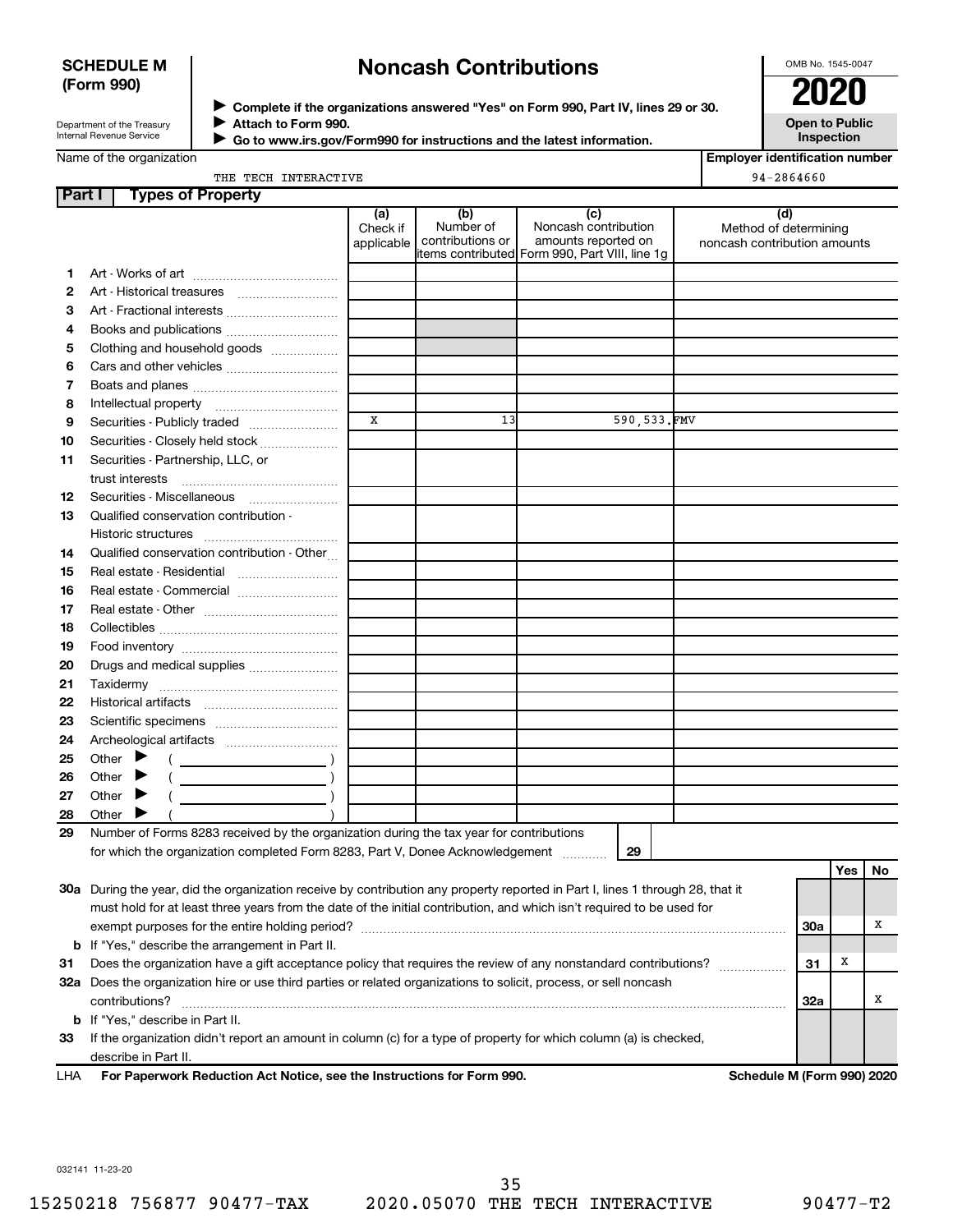|  | Schedule M (Form 990) 2020 | THE | TECH | INTERACTIVE | ч4. | 2864660 | Page |
|--|----------------------------|-----|------|-------------|-----|---------|------|
|--|----------------------------|-----|------|-------------|-----|---------|------|

Provide the information required by Part I, lines 30b, 32b, and 33, and whether the organization is reporting in Part I, column (b), the number of contributions, the number of items received, or a combination of both. Also complete this part for any additional information. **Part II Supplemental Information.** 

SCHEDULE M, PART I, COLUMN (B):

NUMBER OF CONTRIBUTIONS

**Schedule M (Form 990) 2020**

032142 11-23-20

**2**

 $94 - 2864660$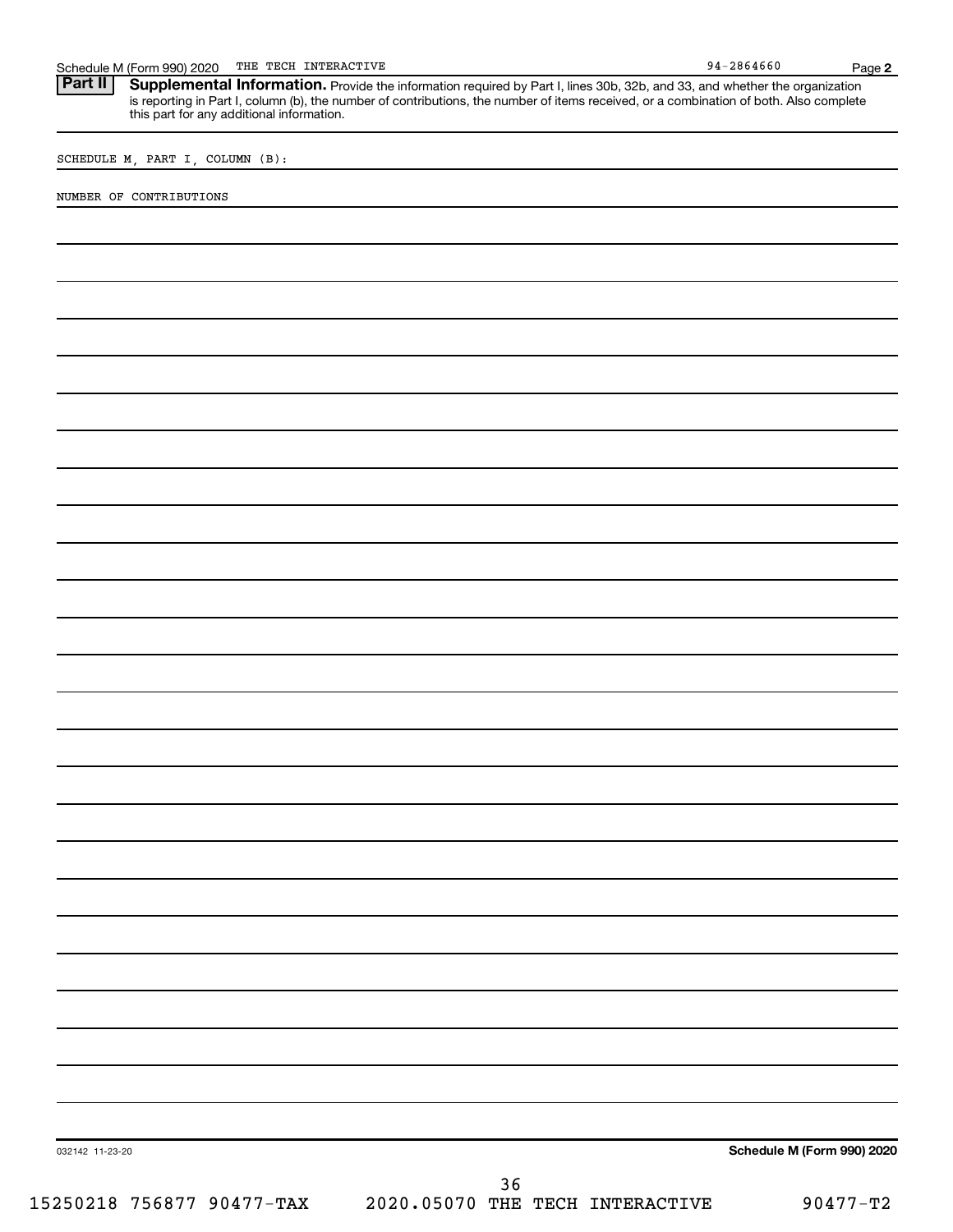**(Form 990 or 990-EZ)**

Department of the Treasury Internal Revenue Service Name of the organization

## **SCHEDULE O Supplemental Information to Form 990 or 990-EZ 2020**

**Complete to provide information for responses to specific questions on Form 990 or 990-EZ or to provide any additional information. | Attach to Form 990 or 990-EZ. | Go to www.irs.gov/Form990 for the latest information.**



**Employer identification number**

THE TECH INTERACTIVE **1200** 2864660

#### FORM 990, PART III, LINE 1, DESCRIPTION OF ORGANIZATION MISSION:

INSPIRE PEOPLE WITH THE POWER OF TECHNOLOGY TO IMPROVE LIVES AND BUILD

BETTER COMMUNITIES.

FORM 990, PART III, LINE 4A, PROGRAM SERVICE ACCOMPLISHMENTS:

CONNECTED WITH VARIOUS ETHNIC AND SOCIOECONOMIC COMMUNITIES TO

INTRODUCE STUDENTS NOT ONLY TO SCIENCE, TECHNOLOGY, ENGINEERING AND

MATHEMATICS (STEM) CONCEPTS, BUT ALSO TO THE THRILL OF HANDS-ON

LEARNING AND REAL-WORLD DESIGN. THE TECH FOR GLOBAL GOOD, AN EVOLUTION

OF THE TECH AWARDS, AIMS TO INSPIRE YOUNG PEOPLE TO USE TECHNOLOGY TO

SOLVE GLOBAL CHALLENGES BY CONNECTING THEM WITH THE PEOPLE DOING JUST

THAT AROUND THE WORLD. EVERY EXPERIENCE IS DESIGNED FOR YOU TO EXPLORE,

EXPERIMENT, CREATE AND CHALLENGE YOURSELF TO DO MORE WITH TECHNOLOGY.

STOP IN FOR A WORKSHOP OR ONE OF OUR MANY ACTIVITIES AND LEAVE WITH NEW

SKILLS, AS WELL AS CONFIDENCE IN YOUR ABILITY TO BUILD A BETTER WORLD.

FORM 990, PART VI, SECTION B, LINE 11B:

THE AUDIT COMMITTEE REVIEWS AND APPROVES THE FILING OF THE RETURNS. ALL

BOARD MEMBERS ARE SENT A FINAL DRAFT OF THE RETURNS PRIOR TO FILING.

FORM 990, PART VI, SECTION B, LINE 12C:

EACH DIRECTOR, EACH CORPORATE OFFICER, THE HIGHEST RANKING OR CHIEF

MANAGEMENT OFFICIAL, THE HIGHEST RANKING OR CHIEF FINANCIAL OFFICER, EACH

KEY EMPLOYEE OF THE TECH, AND OTHERS THAT THE TECH MAY IDENTIFY, IS

REQUIRED TO SIGN A STATEMENT THAT:

1) AFFIRMS THE PERSON HAS RECEIVED A COPY OF THE CONFLICT OF INTEREST

032211 11-20-20 **For Paperwork Reduction Act Notice, see the Instructions for Form 990 or 990-EZ. Schedule O (Form 990 or 990-EZ) 2020** LHA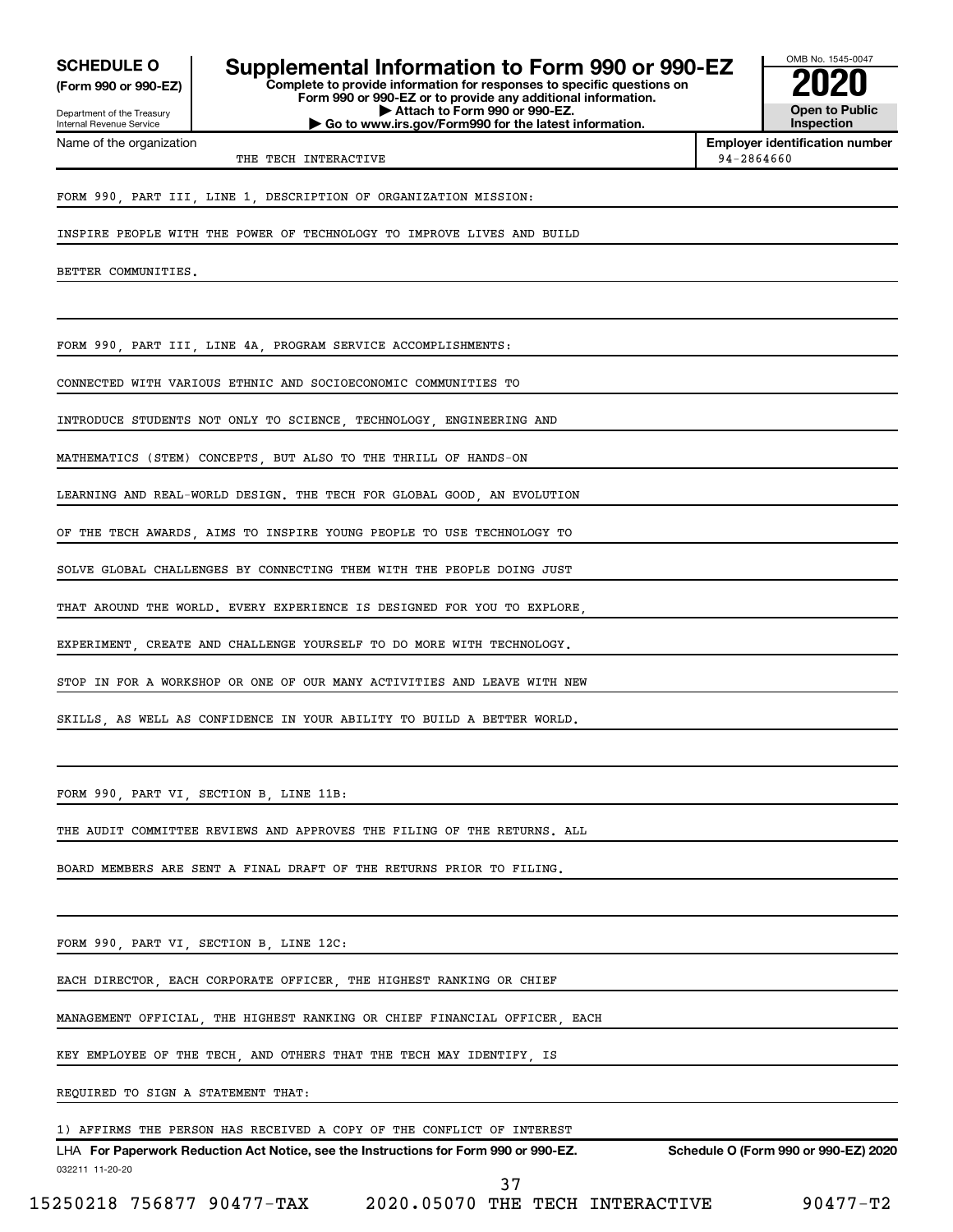| Name of the organization<br>THE TECH INTERACTIVE                                                                                                      | <b>Employer identification number</b><br>94-2864660 |
|-------------------------------------------------------------------------------------------------------------------------------------------------------|-----------------------------------------------------|
| POLICY, HAS READ AND UNDERSTOOD THE POLICY, AND HAS AGREED TO COMPLY WITH                                                                             |                                                     |
| THE POLICY; AND                                                                                                                                       |                                                     |
| 2) DISCLOSES THE PERSON'S INTERESTS THAT COULD GIVE RISE TO CONFLICTS OF                                                                              |                                                     |
| INTEREST.                                                                                                                                             |                                                     |
| ALL SUCH STATEMENTS BY DIRECTORS AND OFFICERS ARE REQUIRED TO BE FILED WITH                                                                           |                                                     |
| THE RECORDS OF THE BOARD OR COMMITTEE; STATEMENTS BY OTHERS SHALL BE                                                                                  |                                                     |
| RETAINED IN THEIR PERSONNEL FILES.                                                                                                                    |                                                     |
|                                                                                                                                                       |                                                     |
| FORM 990, PART VI, SECTION B, LINE 15:                                                                                                                |                                                     |
| THE EXECUTIVE COMMITTEE APPROVES COMPENSATION FOR THE CEO AND CFO. THE                                                                                |                                                     |
| ORGANIZATION PERIODICALLY CONDUCTS AND/OR REVIEWS COMPENSATION COMPARISONS.                                                                           |                                                     |
|                                                                                                                                                       |                                                     |
| FORM 990, PART VI, SECTION C, LINE 19:                                                                                                                |                                                     |
| GOVERNING DOCUMENTS, CONFLICT OF INTEREST POLICY, AND FINANCIAL STATEMENTS                                                                            |                                                     |
| ARE AVAILABLE TO THE PUBLIC ON THE ORGANIZATION'S WEBSITE OR UPON REQUEST.                                                                            |                                                     |
|                                                                                                                                                       |                                                     |
| FORM 990, PART IX, LINE 11G, OTHER FEES:                                                                                                              |                                                     |
| OTHER PROFESSIONAL FEES:                                                                                                                              |                                                     |
| PROGRAM SERVICE EXPENSES                                                                                                                              | 2,001,001.                                          |
| MANAGEMENT AND GENERAL EXPENSES                                                                                                                       | 605, 831.                                           |
| FUNDRAISING EXPENSES                                                                                                                                  | 135,417.                                            |
| TOTAL EXPENSES<br>$2,742,249$ .                                                                                                                       |                                                     |
| TOTAL OTHER FEES ON FORM 990, PART IX, LINE 11G, COL A 2,742,249.                                                                                     |                                                     |
|                                                                                                                                                       |                                                     |
| FORM 990, PART XII, LINE 2C:<br><u> 1989 - Johann Harry Harry Harry Harry Harry Harry Harry Harry Harry Harry Harry Harry Harry Harry Harry Harry</u> |                                                     |
| THE ORGANIZATION'S PROCESS FOR OVERSEEING THE AUDIT OF THE FINANCIAL                                                                                  |                                                     |
| STATEMENTS AND SELECTION OF AN INDEPENDENT ACCOUNTANT HAS NOT CHANGED                                                                                 |                                                     |
| FROM PRIOR YEARS.                                                                                                                                     |                                                     |
|                                                                                                                                                       | Schedule O (Form 990 or 990-EZ) 2020                |

Schedule O (Form 990 or 990-EZ) 2020